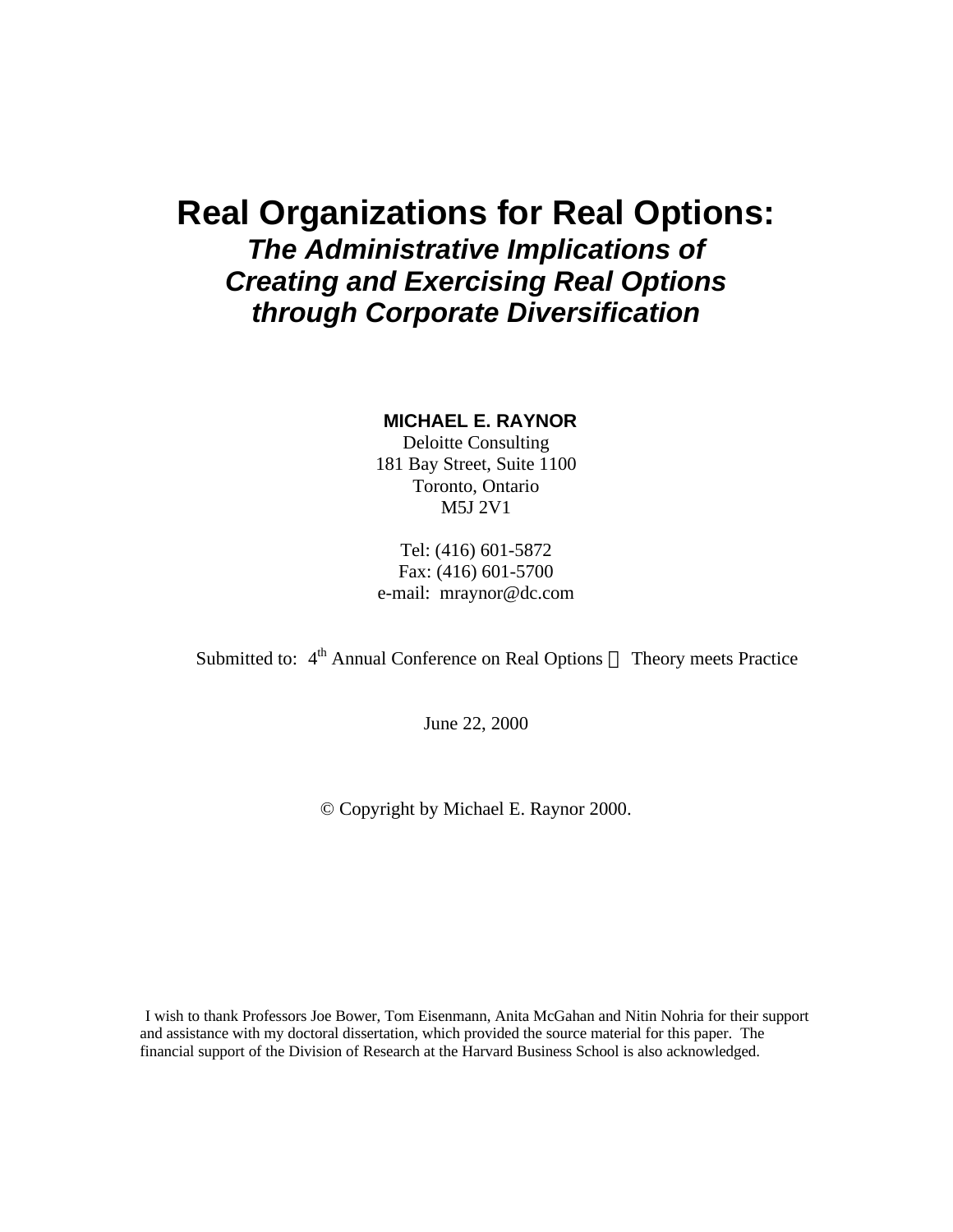# *ABSTRACT*

## **Real Organizations for Real Options: The Administrative Implications of Creating and Exercising Real Options through Corporate Diversification**

Diversified corporations competing in industries characterized by uncertain and rapidly changing structures can enhance their competitiveness by increasing their level of strategic flexibility, i.e., their ability to reconfigure divisional relationships to exploit shifting industry-level complementarities.

The value of this kind of strategic flexibility can be understood using a real options framework. Specifically, part of the value of a diversified portfolio of operating assets is a function of the present value of future synergies between currently unrelated businesses that are subject to market convergence. By diversifying and acquiring assets in industries subject to increasing complementarity, firms acquire the right, but not the obligation, to pursue interdivisional synergies when and as appropriate. In other words, under particular circumstances, diversification creates real options on the integration of currently separate operating units.

This paper investigates the administrative implications of attempting to create and exercise real options on future synergies through diversification. For whereas an investor can acquire and exercise a financial option simply by issuing the appropriate "buy" orders, creating and exercising a real option on future synergies has potentially significant organizational ramifications. Using a case study methodology, this paper examines the implications of a real options approach to diversification on the nature and quality of corporate-divisional and interdivisional relationships and proposes an administrative theory of real options diversification.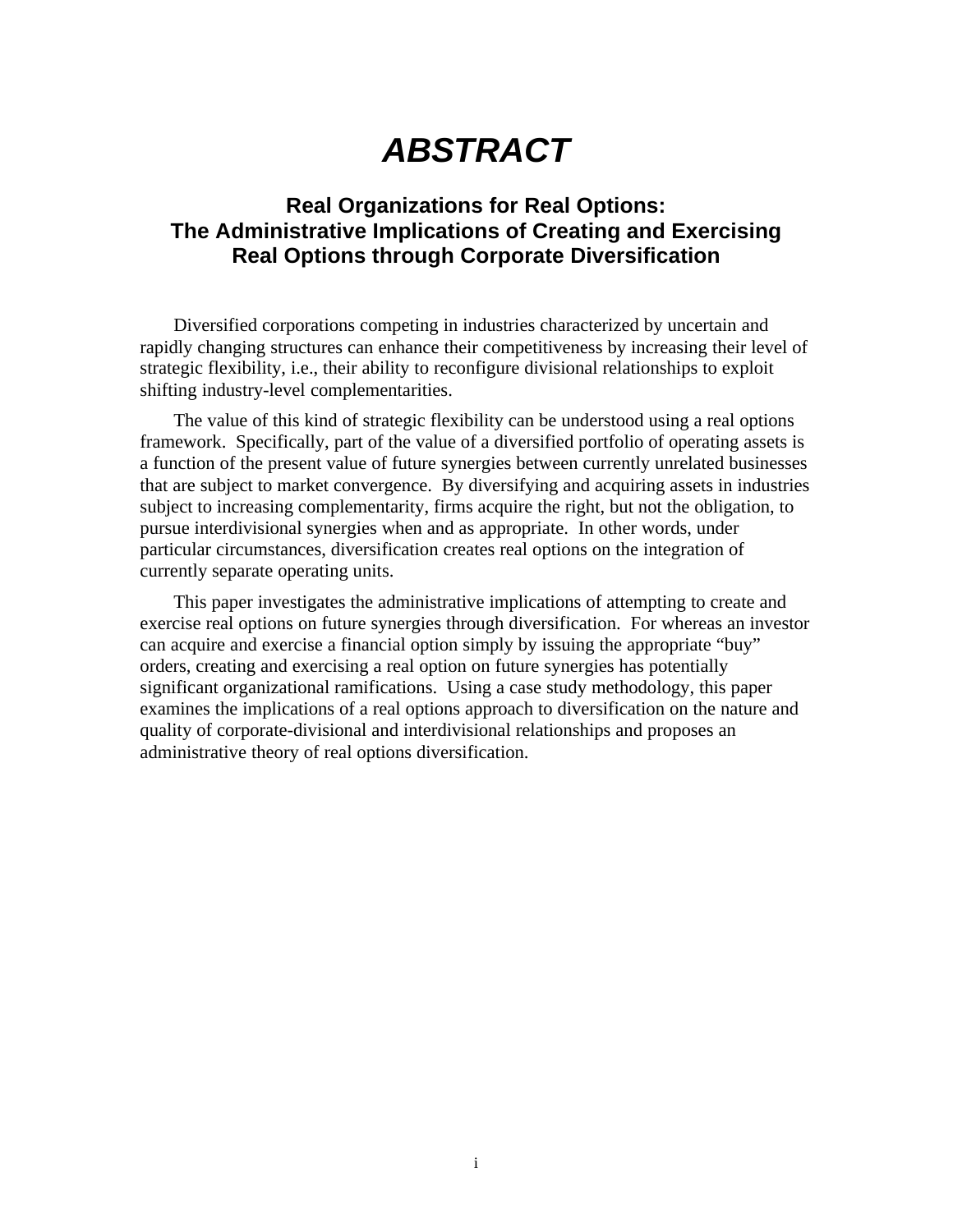The basic frameworks used to understand the diversified firm have not changed in their essentials since the seminal works of the 1960s (Ansoff 1965). In particular, existing theories of diversification are essentially static, and leave corporate executives without meaningful ways to think carefully about their most important strategic challenges, such as determining the range of services that a firm should offer in order to compete most effectively. For example, in telecommunications, some important strategic questions are: Does a services provider need a wireless capability if it is to compete in the long distance market? How critical is the local loop network to the wholesale data market? Is broadband access a separate market, or will it become an essential complement to existing services? In other words, the scope of the firm has become a critical strategic variable.

Many firms competing in industries subject to this kind of uncertainty have responed by diversifying. Financial services firm Donaldson, Lufkin, and Jenrette has launched an online distribution channel and runs it as a separate business. Entertainment giant Disney has branched out into broadcasting (the ABC acquisition), and internet-based content (GO Network). Professional services firms WPP has built a complete arsenal of capabilities, from public relations to advertising and beyond. And telecommunications colossus AT&T has invested billions to develop a local loop infrastructure, broadband access, a wireless network, and more.

These diversification initiatives seem to provide more than merely growth or profitable new businesses. In almost every case, there appear to be opportunities for future synergies between these new ventures and core operations. Whether these future synergies will be valuable depends upon how competitive conditions unfold, and so there is a desire on the parts of these firms not to commit unnecessarily to such integration. In other words, the diversification initiatives of these firms seem to provide the right, but not the obligation, to pursue interdivisional linkages when and as appropriate. That is, this particular type of diversification seems to constitute a real option on future synergies. This paper will attempt to motivate the need for a real options approach to diversification, and begin to develop an administrative theory of real options diversifiers.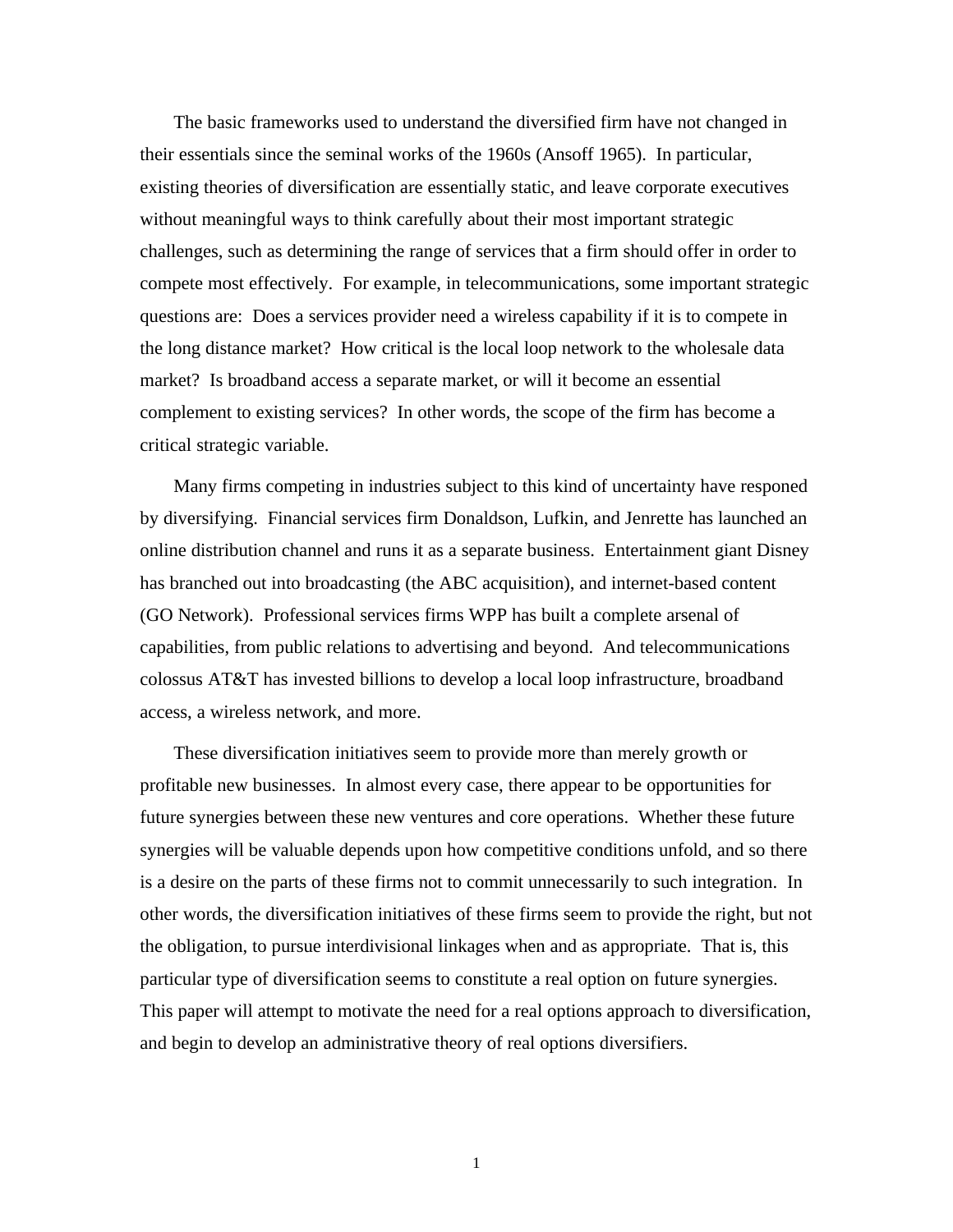## **Theoretical Framework**

## *Established Corporate Contingency Theory*

When firms diversify, the natures of their diversification strategies are typically characterized by the relationships that obtain between current businesses and new ones. The cornerstone typology of these relationships holds that old and new businesses can be: (i) related by technologies or markets; (ii) vertically integrated by virtue of internal supply relationships; or (iii) if linked in neither of these two ways, unrelated (Ansoff 1965). These three possible relationships — related, vertical, unrelated — are called here the "dimensions" of diversification.

Whatever the dimensions of diversification pursued, the finance literature has observed a persistent and material "diversification discount"; that is, controlling for other factors that might affect firm level economic performance, single business firms perform better than multi-business, or diversified, firms (Lang and Stulz 1994; Berger and Ofek 1995). In the face of this performance penalty, the existence of diversified firms is attributed by some to imperfections in the market for corporate control (Jensen 1989). Nevertheless, just as not all single business firms are successful, not all diversified firms perform poorly, and at the juncture of economics and general management emerges a theory of the profit-maximizing diversified corporation.

At its core, this theory is based on the relative efficiency of given structures in mediating economic transactions. A firm diversifies in order to internalize certain transactions because in so doing it is able to execute those transactions relatively more efficiently than a market mediating between two single business firms. Each dimension of diversification is argued to be a response to failures in specific markets: related diversifiers compensate for failures in resource markets; unrelated diversifiers compensate for failures in capital markets; and vertical diversifiers compensate for failures in bargaining situations (Dundas and Richardson 1980; Hoskisson 1987). In addition, each of unrelated, related, and vertical diversification is seen to be most effectively implemented with specific, and very different, administrative structures (Lorsch and Allen 1973; Vancil 1978; Hill, Hitt et al. 1992).

In other words, successful diversification is a function of a fit between compensating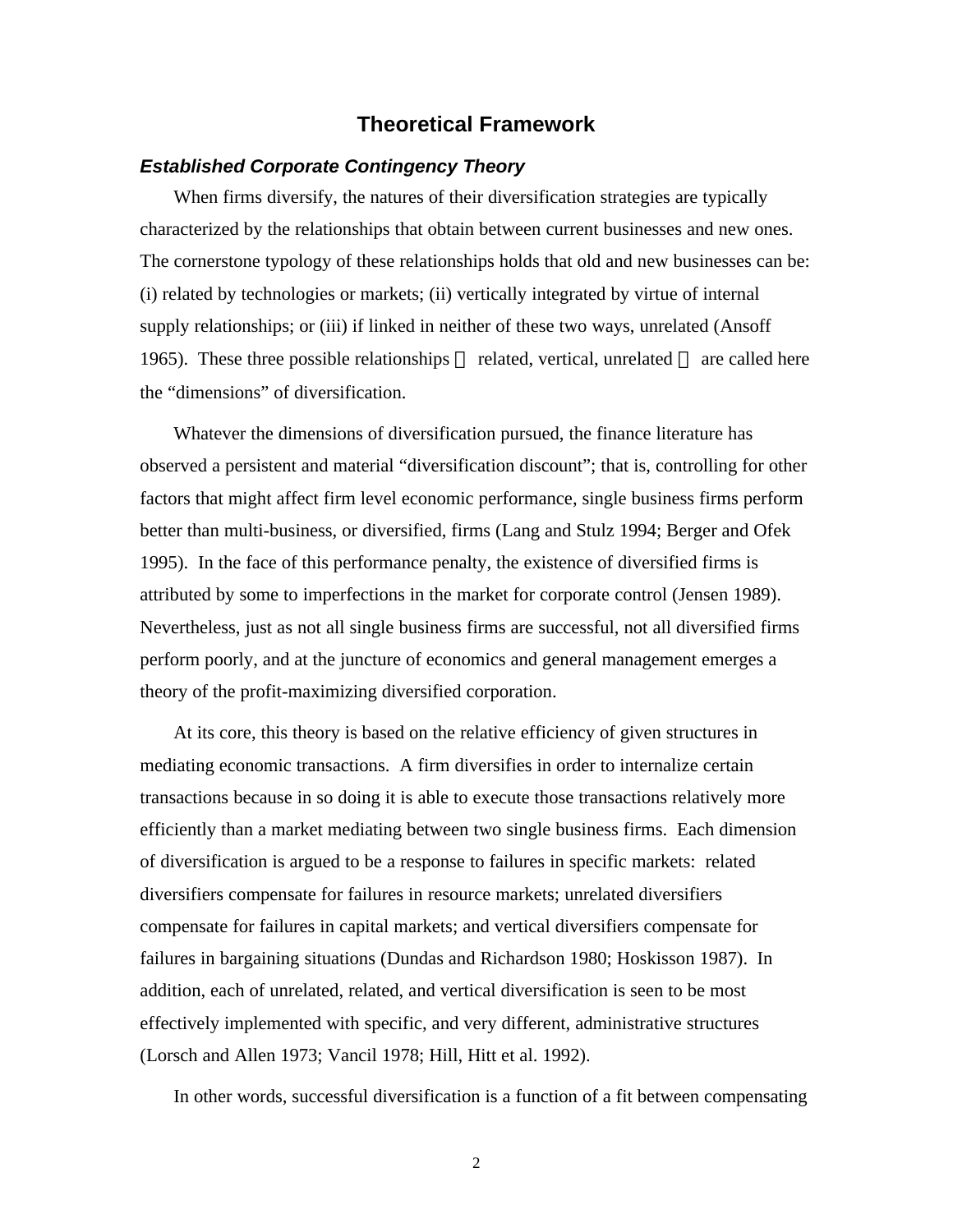for market failure, the type of diversification pursued, and the administrative systems adopted by the diversified firm. This framework is called here "corporate contingency theory."

## *Real Options and Corporate Value Added*

Corporate contingency theory has implicit within it a relatively static view of the corporate portfolio with respect to the nature of the relationships between divisions. For although the acquisition and divestiture of operating divisions has always been part of the corporate strategy framework, whether two divisions were vertically integrated, resource related, or unrelated has been taken largely as given. The corporate center's role is typically restricted to identifying these linkages and managing them effectively.

In recent years, however, technological and regulatory changes have begun to erode the boundaries that have traditionally separated a large number of industries, especially telecommunications, computers, consumer electronics, and media. The phenomenon is colloquially known variously as "digital convergence" (Tapscott 1995), "megamedia" (Maney 1995), "communicopia" (Simon, Kaplan et al. 1992), and "infocom" (Chakravarthy 1997), among other similarly slippery monikers. Whatever the differences in labeling, the thrust of these arguments is the same: in the industries most directly involved in the creation, processing, and distribution of information, digital technologies are creating new and rapidly increasing degrees of complementarity and substitutability between formerly separate and segregated product markets.

The new permeability of industry boundaries is throwing into question the nature of the relationships between operating divisions within firms. For example, whereas once companies with wireline and wireless telephony operations ran these divisions as essentially separate businesses, they are now faced with the possibility of high levels of operational integration in everything from retail distribution to network provisioning. In other words, the nature of the relationships between operating divisions within some diversified firms is becoming dynamic — not necessarily as a result of corporate strategy, but as a result of exogenous changes in industry structure.

Consequently, some firms are taking the offensive and challenging industry boundaries in order to test the viability of new products, services, and entire business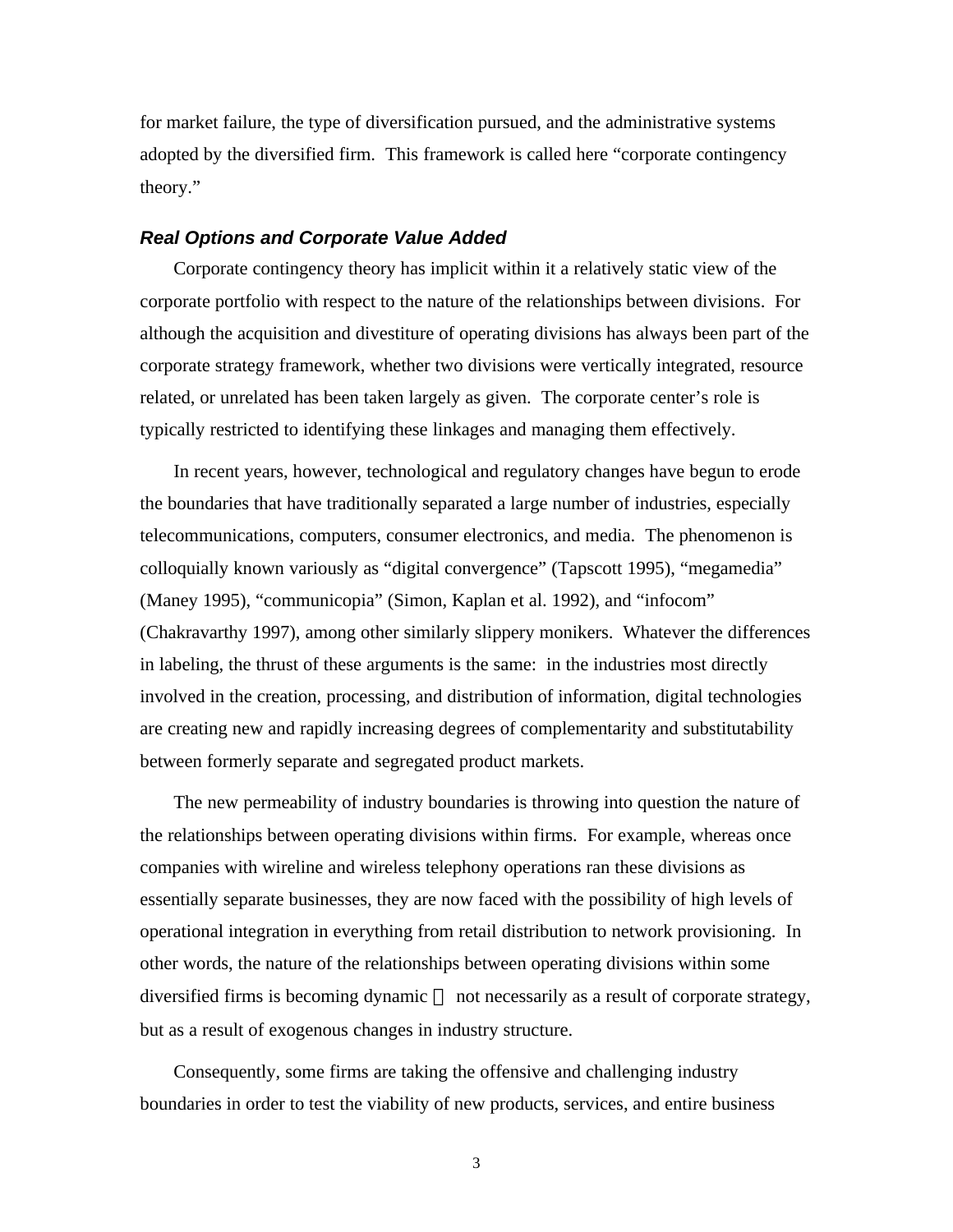models (Tapscott 1999). Technological advancements have made it possible for "new" technologies to provide "old" services (e.g., digital wireless telephony), and for "old" technologies to provide "new" services (e.g., internet access over the local loop) (Cairncross 1997). The result is a good deal of uncertainty with respect to the optimal scope of the firm in this new "converged" competitive space, and a resulting need on the part of the companies affected to test multiple approaches simultaneously (Gates 1996). As firms venture beyond their traditional markets, technologies, and business models, many are finding themselves coming into competitive contact with firms pursuing very different strategies (Moore 1996). The result is heightened competition and dramatically increased uncertainty on all fronts (D'Aveni 1994).

Most of the commentary on the convergence phenomenon in the citations above has focused on the nature of the strategic responses pursued by firms; that is, which acquisitions make the most sense for which firms, and so on. What scholarly research there has been into organizational responses to convergence has focused on decision making and the appropriate role of top and middle management in coping with turbulence (Chakravarthy 1997; Eisenmann and Bower 1999).

What has not been explicitly addressed is the fact that almost without exception firms are coping with convergence through varying degrees of diversification. That is, faced with uncertainty surrounding the appropriate scope of the firm in the new competitive space defined by telecommunications, computers, and media, almost all the major players are diversifying into newly adjacent territories in search of the new models of competition.

Diversification in response to this kind of uncertainty is a very different phenomenon from that traditionally studied. Typically, diversification is understood either as a way for firms to mitigate product, financial, or labor market risks (Donaldson and Lorsch 1982), as means to compensate for specific market failures (Dundas and Richardson 1980), or as a consequence of the desire to grow (Penrose 1959). But diversification efforts in the face of industry level convergence are about establishing beachheads along an uncertain battlefront that spans multiple competitive contexts. This kind of diversification is a mechanism for coping with strategic uncertainty by enabling a firm to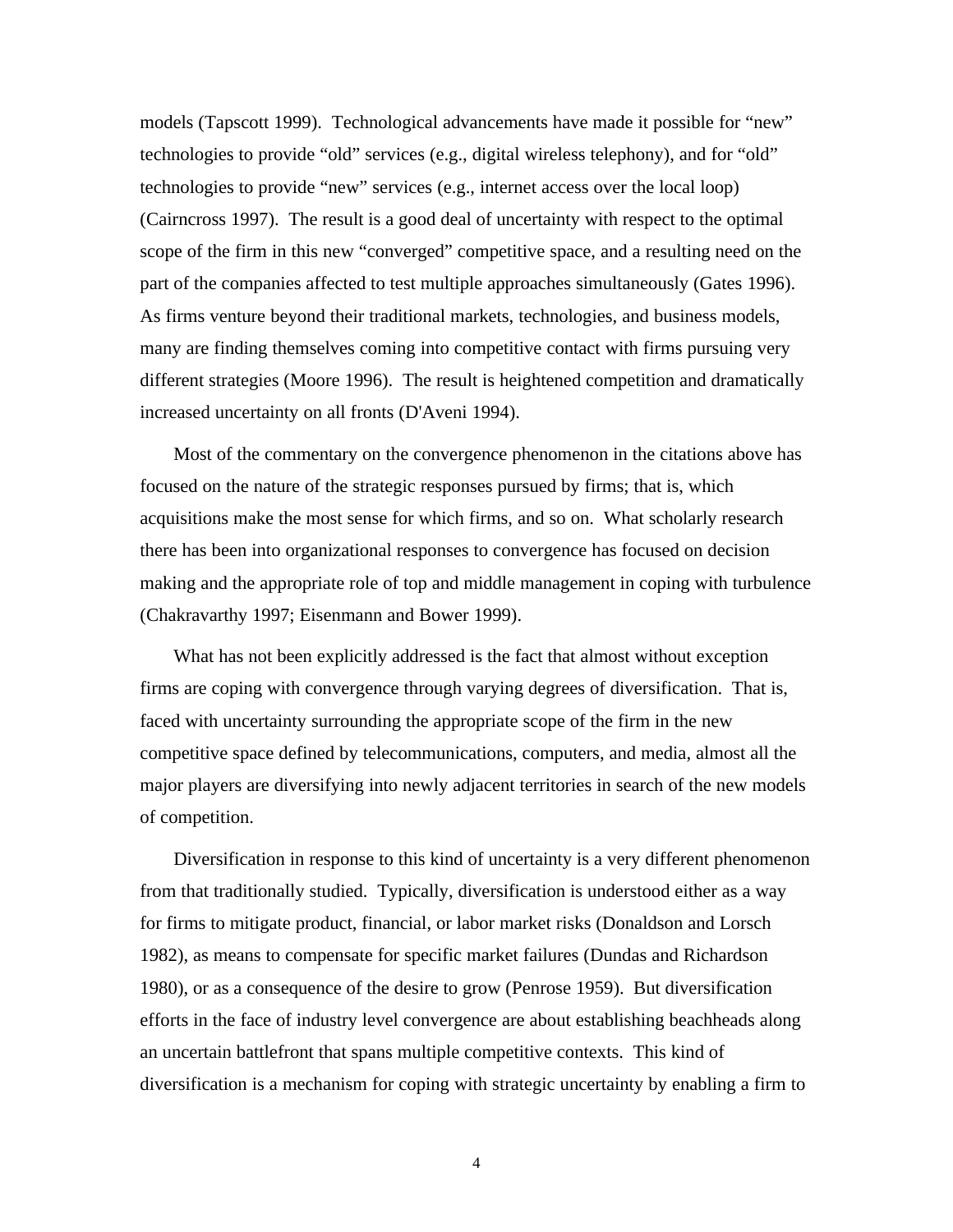redefine its scope quickly in order to exploit new opportunities.

In other words, firms are diversifying not merely to capture current synergies, but also in anticipation of future synergies and complementarities between currently unrelated businesses. This suggests that at a portfolio level diversified companies are coping with convergence by taking real options on future synergies between operating divisions. These options open up the possibility for the diversified firm to pursue different strategic paths depending on how it shapes and chooses to respond to the relevant competitive pressures. That is, the acquisition of real options on future synergies creates a new kind of corporate level strategic flexibility.

Applying a real options lens to the diversified firm in this way appears to go beyond the established limits of both corporate contingency theory and real options theory. Corporate contingency research is rooted firmly in the market failures paradigm (Ramanujam and Varadarajan 1989; Hoskisson and Hitt 1990; Montgomery 1994). The real options literature has tended to focus on discrete investment projects such as research and development, extra production capacity, or product launches (Trigeorgis 1995; Amram and Kulatilaka 1999). Although there has been an prolonged effort to apply a real options framework to joint ventures, this work has not looked at diversification *per se*, and has instead focused on the option value of buying or selling out to one's joint venture partner (Chi 2000). It is therefore fair to say that this and most other real options research has had as its objective uncovering, modeling, and valuing the real options that are naturally embedded in the structure of a wide range of investment decisions.

In contrast, the present research applies real options thinking to the diversified company, in particular the real options potentially contained in particular types of portfolios of operating assets. It is not enough, however, merely to attempt to describe the structure of "options bearing" portfolios. Established corporate contingency theory has shown that diversified firms cannot be characterized merely by the structure of their portfolios. Rather, it is the nature of the fit between portfolio structure and administrative systems that defines whether or not a multi-business firm is efficient. It is therefore reasonable to suggest that the existence of potentially valuable real options on future synergies in a given portfolio depends not merely on portfolio structure but also on the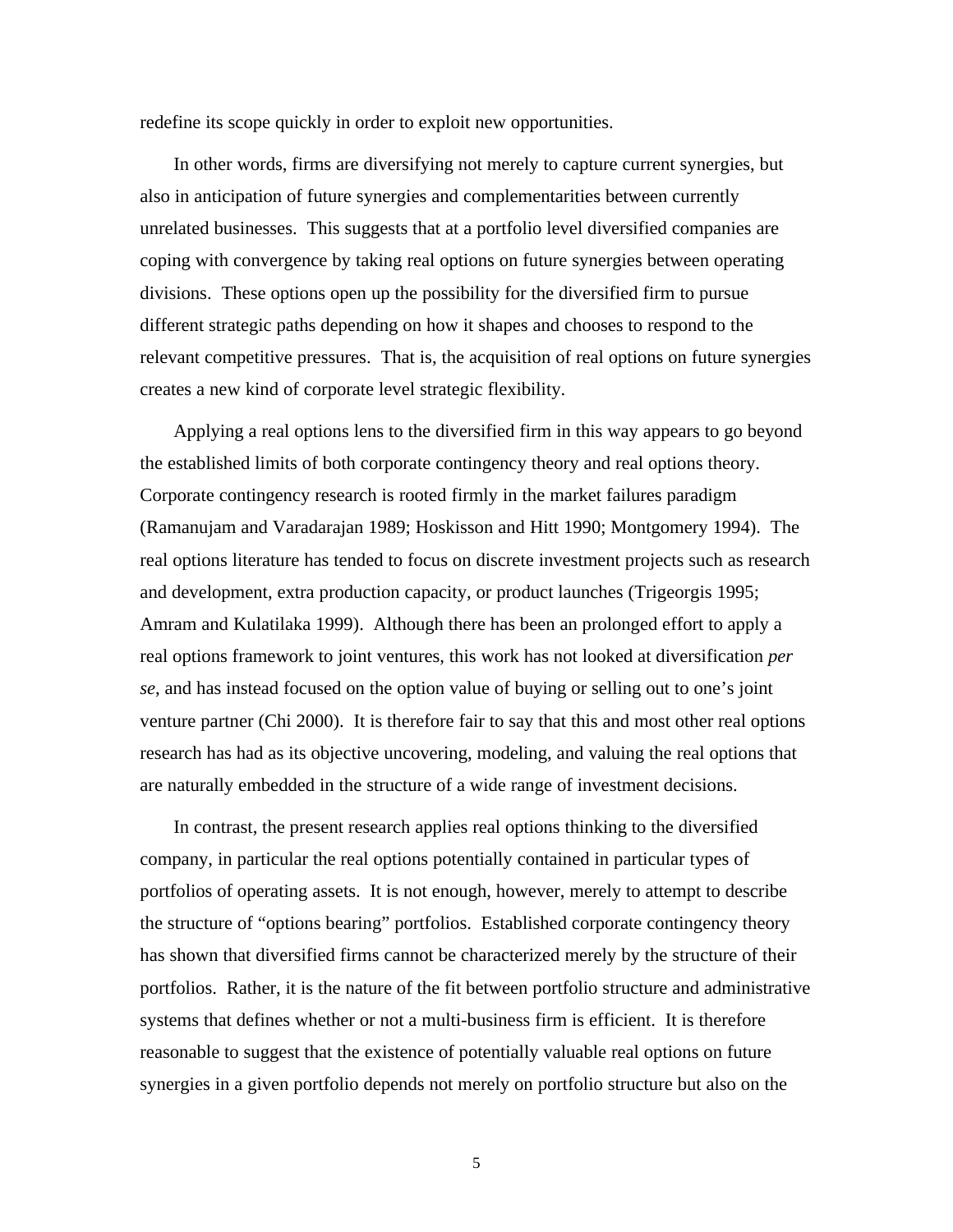administrative processes in place in such firms. And whereas the organizational implications of the traditional sources of corporate value added have been thoroughly studied and are well understood, what the organizational implications of adding value through creating and exercising real options on future synergies might be is an entirely new area of investigation. The purpose of this paper, then, is to describe the possibly unique administrative characteristics of firms with real options embedded in their portfolio structures and to develop a theory that explains those differences.

## **Methodology**

This research is neither an attempt to determine the incidence of diversified companies with portfolio-based real options, nor to value explicitly any options that might be embedded in a given portfolio of assets. Rather, it is an effort to generate theory concerning what, if any, are the unique administrative characteristics associated with option driven diversification.

As theory generating research, quantitative methods are inappropriate, since these methods require well defined hypotheses that can be tested. Consequently, a qualitative case study approach is adopted. Furthermore, since the question guiding this research concerns the differences between two putative types of diversified firms, a comparative analysis is appropriate (Glaser and Strauss 1967). In such a design, sample selection is driven not by statistical concerns, since the cases are not intended to represent a larger population. Instead, field sites are chosen based on the desire to maximize the probability of observing any possible differences of interest, an approach known as theoretical sampling.

Two critical elements of a comparative analysis, theory generating case study drive the quality of the findings: the nature of data collection and the selection of field sites. In order to generate theory effectively, data collection must necessarily be somewhat unstructured. At the same time, making sense of an extremely rich and data-intensive environment requires some boundaries to guide the fieldwork (Yin 1994). Similarly, unless the field sites provide a genuine opportunity to observe the differences of potential interest, the research will be unsuccessful. The next two sections address each of these concerns.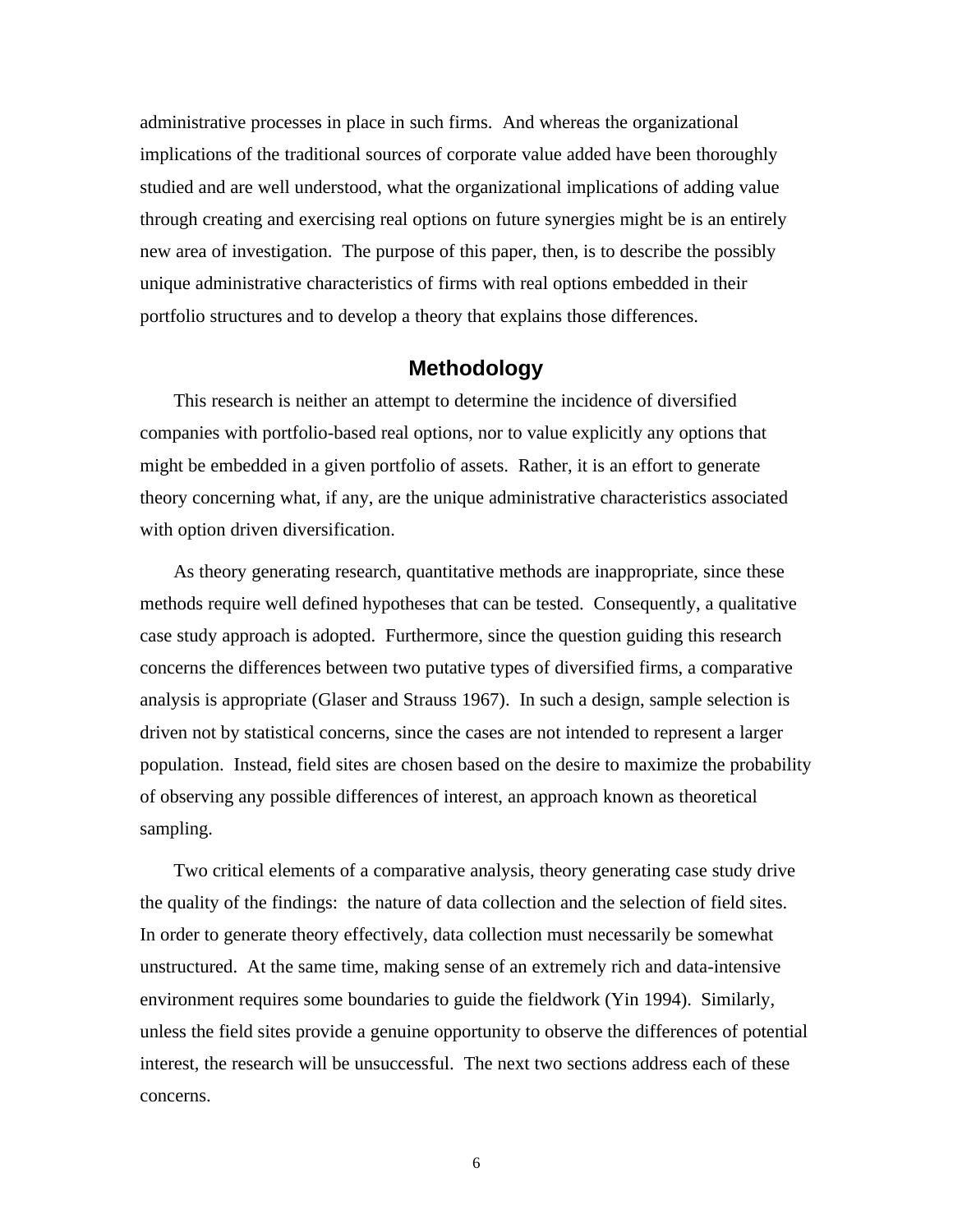## *Data Collection*

The central finding of corporate contingency theory is that the defining element of the diversified firm is not its portfolio structure, but the nature of its corporate-divisional and interdivisional relationships. Therefore, investigating the nature of any differences in the administrative systems between diversified firms requires gathering detailed data on precisely these same elements.

Such data are not easily obtained. Corporate-divisional and interdivisional relationships are defined by the internal workings of the firm. Therefore, I gathered field data in the form of structured interviews with corporate and divisional managers at each site. I interviewed thirteen executives at Sprint Corp., one of the field sites, including the COO, EVP of Finance, EVP of Strategy, and the heads of the major operating divisions. At AlliedSignal, the second field site, I interviewed 8 executives, including the COO, CFO, and EVPs of the two largest groups.

The interviews were conducted during the fall of 1999 and focused on three elements of administrative practice, in keeping with frameworks developed in the diversification literature (Chandler 1962; Hill 1994). Specifically, I asked executives at each firm to comment on structure, systems, and processes within their firms.

A first approximation of firms' structures is captured in organization charts, which typically represent lines of authority as manifested in reporting relationships. The systems investigated were restricted to those thought to have the greatest relevance to corporate-divisional and interdivisional interaction, namely, compensation and control (Hill, Hitt et al. 1992). Finally, two processes in particular were singled out for examination: identifying and exploiting synergies, and developing and implementing strategy. These processes are expected to highlight the different roles of operating versus corporate or group management in capturing the value of diversification (Campbell and Goold 1999).

## *Field Sites*

## **Diversification Profile**

Corporate contingency theory has established that different types of diversification require different types of administrative systems. Therefore, in attempting to generate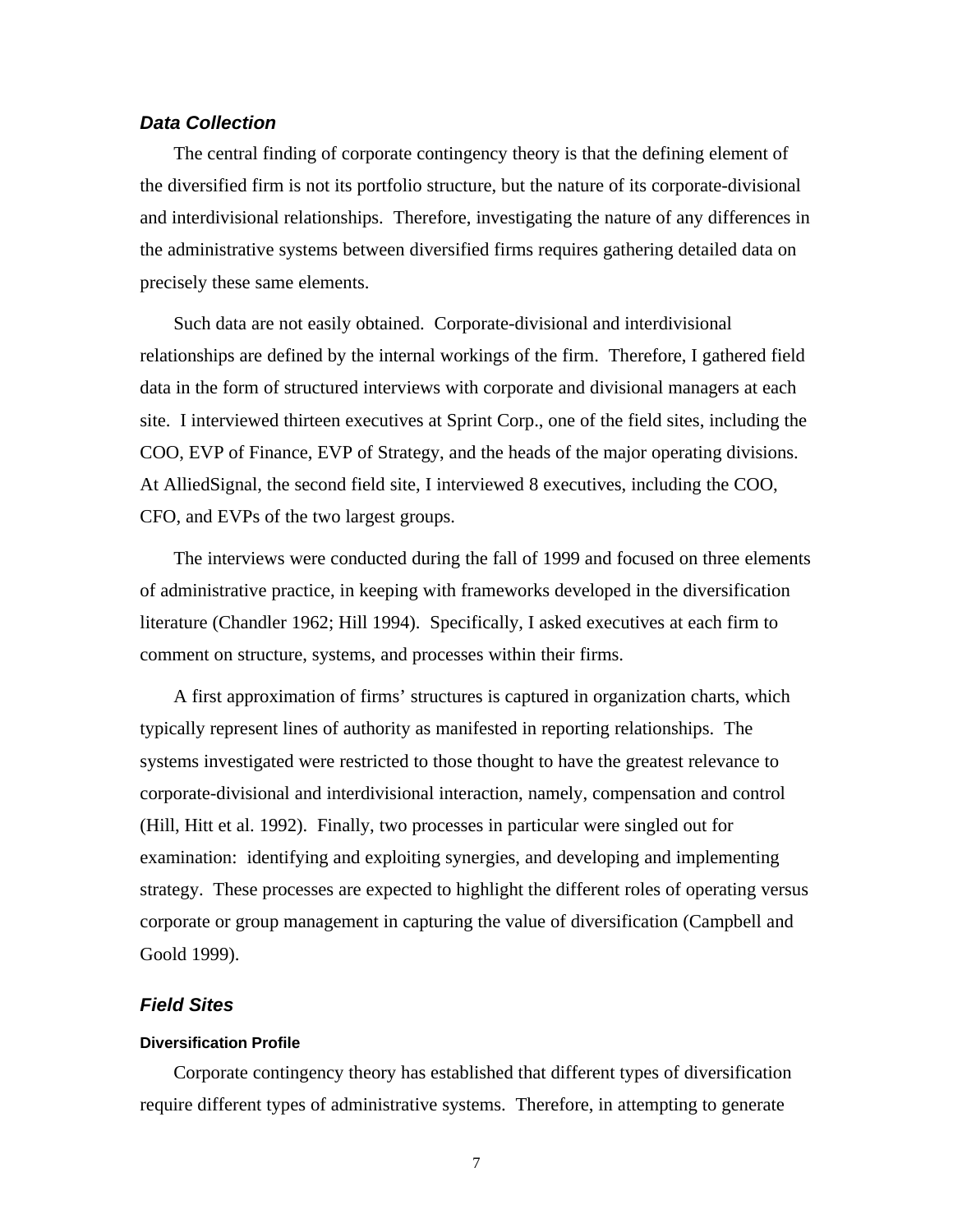theory for a type of diversification not captured by existing theory, it is important to control for diversification type, conventionally understood. The two field sites chosen here manifest related and unrelated diversification, as understood by the benchmark typology of diversification when doing managerially oriented field based research (Rumelt 1974; Ramanujam and Varadarajan 1989).

## **Growth versus Option Diversifiers**

Selecting field sites for this research requires meaningful criteria by which one might determine *ex ante* whether or not a firm might contain valuable options on future interdivisional synergies, and so exhibit new or unique managerial processes.

The need or the ability of the corporate office to create value by taking real options on future synergies is expected to depend greatly on industry-level forces. For example, convergence pressures in the telecommunications and media industry make it possible for firms competing in this space to generate real option value through the structure of their portfolios. In the absence of these kinds of pressures, firms are not expected to be able to create any particular real options based value.

This suggests that firms competing in industries affected by convergence pressures are likelier to be "real option diversifiers" than diversified firms competing in more stable or predictable industries. These latter firms are perhaps best understood using existing theory, and are therefore called "growth diversifiers."

When a firm diversifies primarily in search of growth, it is, by definition, a growth diversifier. In contrast, when a firm diversifies in order to generate the possibility of integrating businesses at some point in the future, it is by definition a real option diversifier.

A growth diversifier is likely to diversify in a manner consistent with established diversification theory. That is, a growth diversifier will typically use diversification to increase revenues and profits, and smooth earnings flows; there will be at a technological level comparatively little opportunity for future synergies between many of the businesses in the portfolio. Therefore, diversification in a growth diversifier is likely to be accretive to earnings, and the businesses entered are likely to have different business cycles. For example, a diversified firm with a large presence in highly cyclical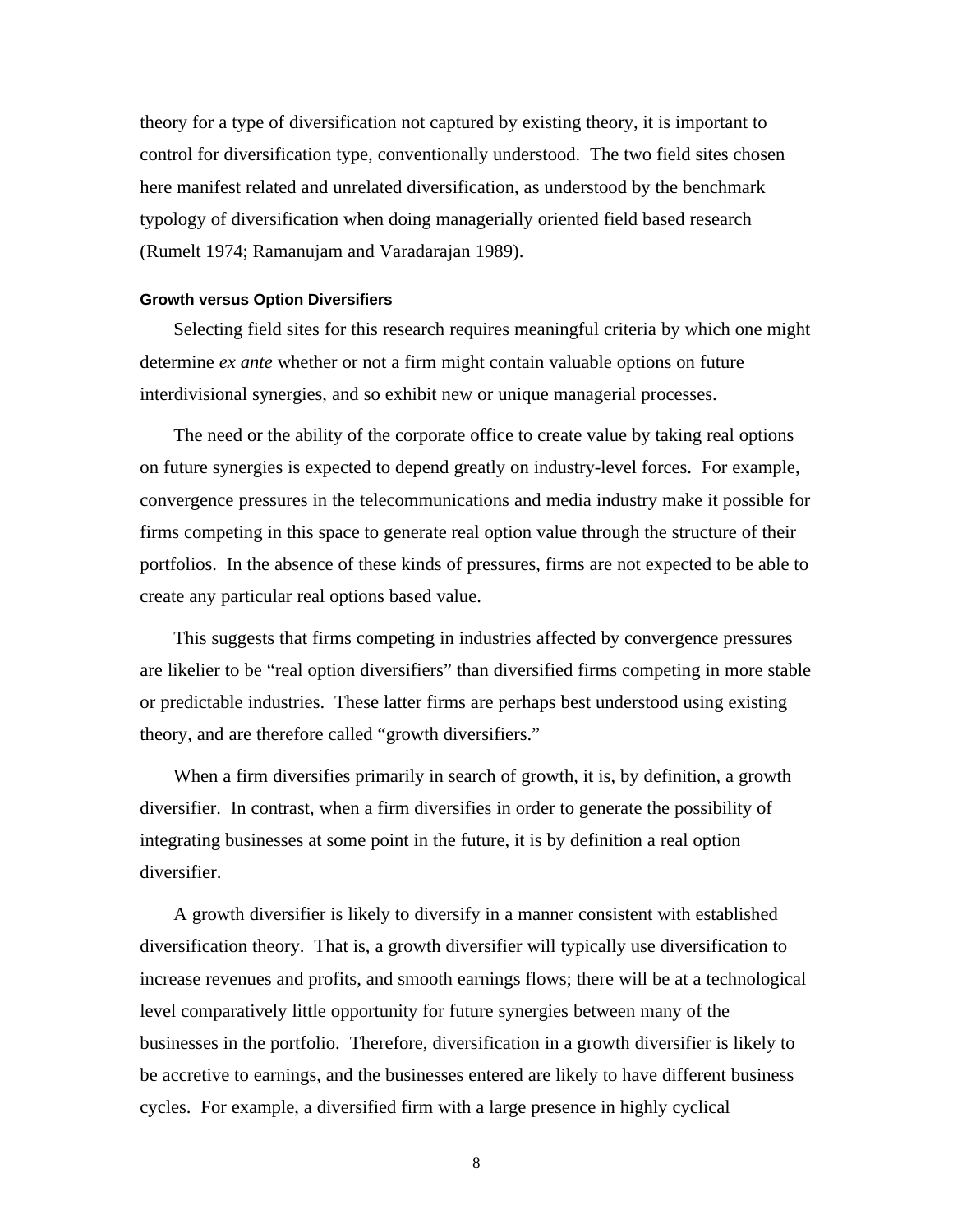commodities markets might acquire a profitable consumer products company.

In contrast, a real option diversifier will be less concerned with the profitability of new divisions, and will look more toward future synergies than to short term gain. For example, a telecommunications company might launch an internet portal: despite the enormous and prolonged negative cash flows, a large part of the value of the new venture is argued to lie in the development of synergies between existing and new businesses.

Colloquially, the difference is essentially this: growth diversifiers diversify in order to "escape" existing businesses — not because they are necessarily unprofitable, but because they have certain unavoidable and unfortunate characteristics, such as extreme cyclicality or high levels of regulation, that can be ameliorated at the level of the corporation only by diversifying into other businesses. Real option diversifiers, in contrast, diversify in order to "build" the value of existing businesses. That is, core assets are seen to have tremendous potential value that is best released within the context of a more diversified organization. This distinction constitutes Criterion #1 in differentiating between growth and real option diversifiers.

The second criterion that distinguishes growth diversifiers from real option diversifiers is more behavioral in nature, and concerns divisional linkages within the firm. The claim is that interdivisional relationships in growth diversifiers will be largely unchanging, but in real option diversifiers interdivisional relationships will be much more dynamic.

In order to exploit emerging synergies, the nature of the relationships between divisions must be subject to change; namely, unrelated divisions will have to cultivate divisional relationships in order to capture the synergies that underlie the value of the real option. In contrast, diversifiers with portfolios containing related or vertically linked divisions yet few real options on future synergies will have no reason to change the nature of divisional linkages: what is related now will remain related; what is unrelated now will remain unrelated.

This suggests that a diversified firm with dynamic interdivisional relationships is a real option diversifier, since the dynamism amounts to the exercise of a real option that has come into the money. Largely static interdivisional relationships, on the other hand,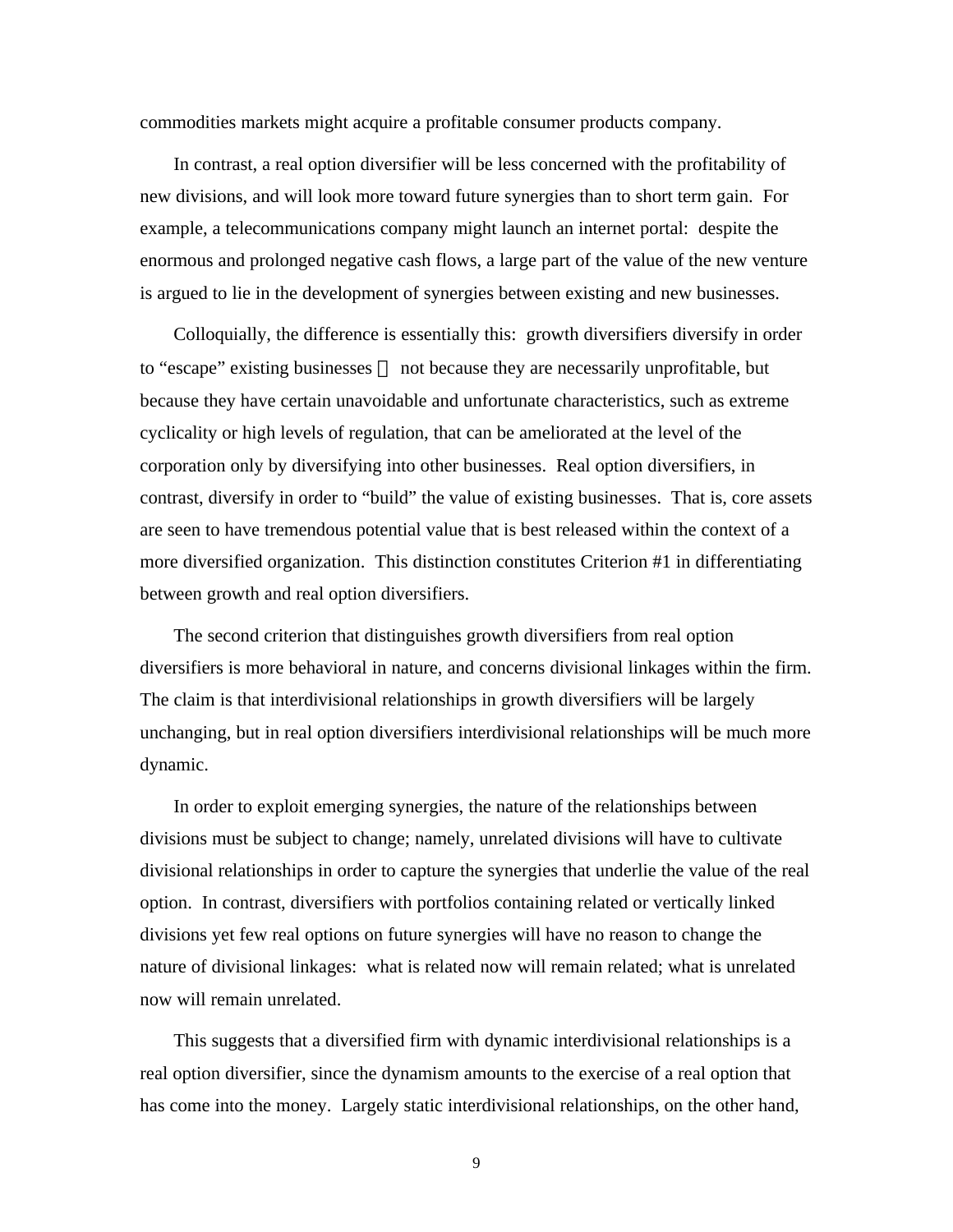are much more consistent with a diversification effort driven by the desire to achieve growth objectives.

Based on these criteria, the real option diversifier chosen for study is Sprint Corporation (Sprint), a \$20 billion telecommunications firm competing in the archetypal convergence industry. The growth diversifier chosen for study is AlliedSignal Corporation (Allied), a \$15 billion dollar traditional diversified firm competing primarily in the aerospace industry, but which divisions in the chemicals, automotive, and consumer products, and defense industries as well.

## **Sprint Corporation<sup>1</sup>**

 $\overline{a}$ 

## Criterion #1: Real Option Driven Diversification

As a response to the relative neglect of rural Kansas by Bell, the Brown Telephone Company began operations in Abilene, Kansas in 1901. Over the next 60 years the company grew rapidly, expanding its local loop service area and diversifying into the manufacture and distribution of telecommunications equipment.

In 1977, the company divested its manufacturing arm, but retained its distribution subsidiary. It also kept its publishing arm in order to comply with the regulatory requirement that companies operating a local loop network publish a directory. The firm also began experimenting with fiber optic cable and digital switching.

In 1983, Bill Esry, president of the re-named United Telecom (United), entered the newly deregulated long distance market. Initially a satellite based data transport provider, United planned to construct a fiber optic network across the United States, but to do it, Esry reasoned he needed a well capitalized partner. This he found in GTE Corporation, at the time America's largest non-Bell telecommunications company. GTE had just entered the long distance market through its purchase of the Southern Pacific Railroad's communications subsidiary and its Switched Private Network Telecommunications, or SPriNT group. Together, the two companies launched a 50-50

 $<sup>1</sup>$  In late 1999 Sprint announced a merger with the second largest long distance provider in the US,</sup> MCIWorldcom. This research was conducted before this merger affected any of the informants used or the subjects discussed.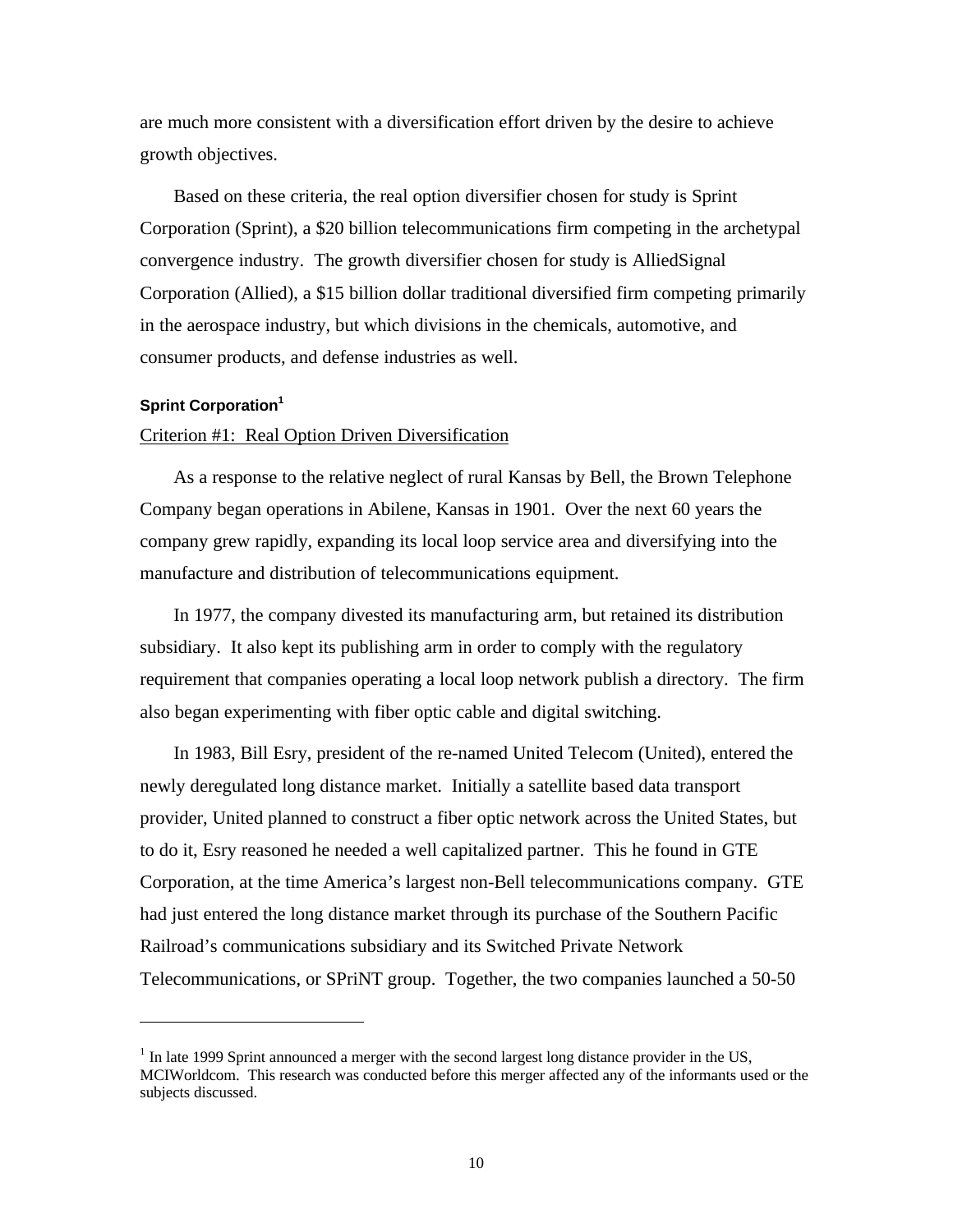joint venture in the form of a limited partnership called US Sprint.

By 1989 the company was operationally successful. GTE, however, needed cash to fund other areas of its business, and sold its share in US Sprint to United in two tranches, the second completed in 1992. United continued to expand its long distance operations, taking stakes in international long distance joint ventures or long distance companies with British, Canadian, and Mexican telecommunications firms.

With the completion of the GTE buyout in 1992, the company dropped "US" from its name, and changed United Telecom's name to Sprint. The next year, the newly christened Sprint Corporation acquired Centel, a local telecommunications provider in 13 states and at the time the US's eighth largest cellular provider. Less than two years later, in late 1994, Sprint entered into a joint venture agreement with three cable operators, Tele-Communications Inc. (TCI), Cox Enterprises Inc., and Comcast Corporation, with the intent to launch wireline, wireless, and cable TV services. Sprint owned 40%, TCI owned 30%, and Cox and Comcast each owned 15%. The agreement called for the partners to contribute \$4.4 billion over the first three years to acquire spectrum licenses and build infrastructure.

By mid-March 1995 the joint venture, known then as Sprint Spectrum, had committed \$2.1 billion to the spectrum auctioning process and had established a national footprint of 29 metropolitan areas covering over 184 million people in the 48 contiguous United States. This had important implications for Sprint's cellular division, which had cost the company more than \$700 million as part of the Centel acquisition. The re-named Sprint Cellular was growing rapidly, having signed on over 1.25 million customers, was generating revenue of over \$825 million, and accounted for over 20% of Sprint's overall growth in cash flow. But FCC regulations prohibited companies from holding both cellular and PCS licenses in the same markets, and the company would have had to shed a significant portion of its cellular assets if it were to acquire control of Sprint Spectrum. Instead of a piece-meal break up, Sprint sold the division in March 1996. In 1998, Sprint bought out its cable partners through the issue of a PCS tracking stock tied to the performance of the PCS division.

The company continued to diversify into new communications technologies and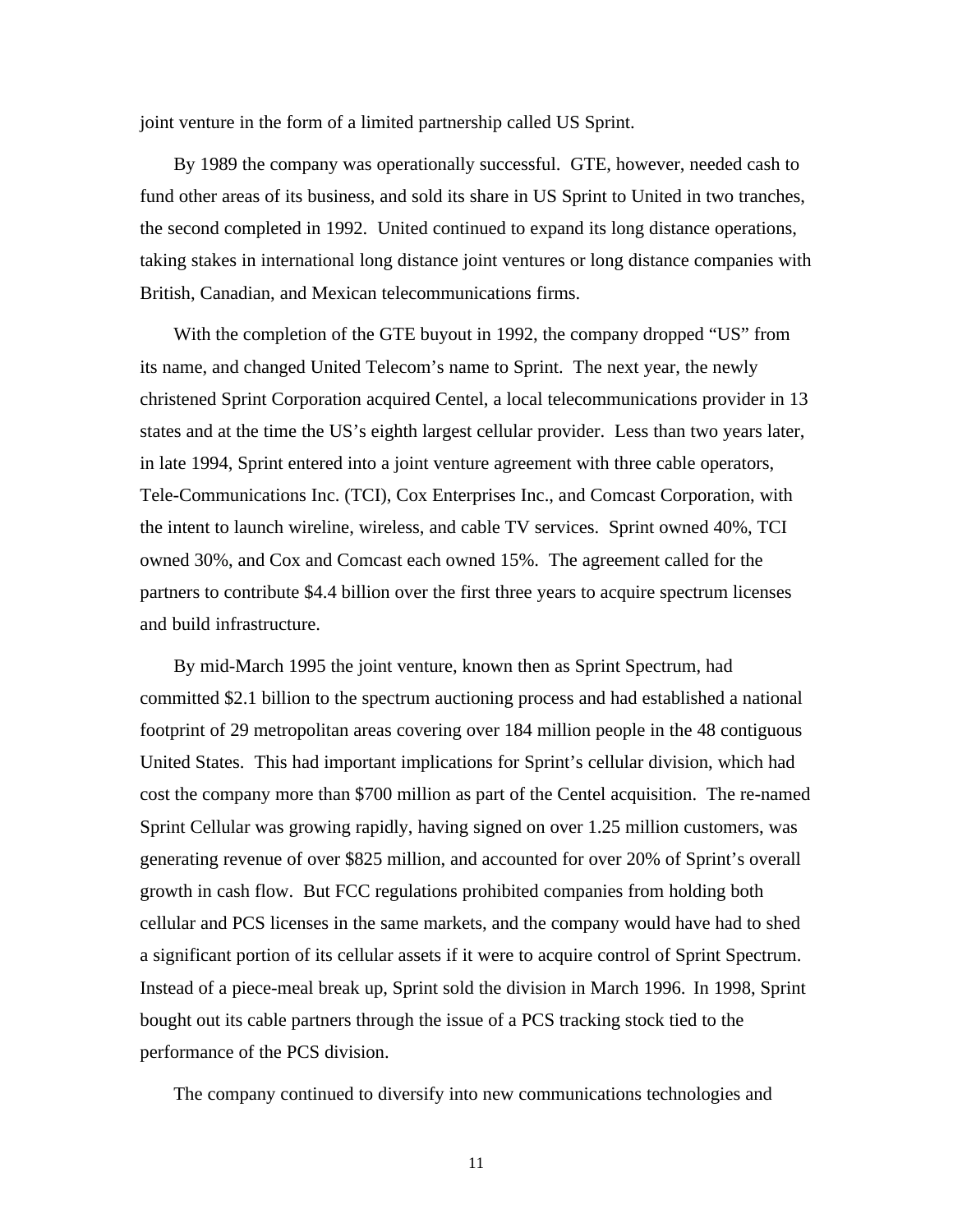services throughout the 1990s. Notable examples include taking a minority stake in Earthlink, a major internet service provider (ISP), the \$400 million acquisition of Paranet, a network integration service provider, and the investment of over \$1 billion in the acquisition of Multichannel Multipoint Distribution Services (MMDS, or "wireless cable") assets as an entry into broadband local loop. Internationally, the company acquired stakes or launched joint ventures in Canada, Mexico, the UK, France, and Germany, with the capability to provide direct dial access over its own network to dozens of other countries throughout Europe and Asia.

At one level, Sprint and its predecessor companies were diversifying "out" of the highly regulated, if highly profitable and stable, local loop telephony business. This would suggest that Sprint, historically at least, has been a growth driven diversifier. However, since the 1993 acquisition of Centel, the company's diversification efforts appear designed to assemble a suite of complementary assets to compete more effectively in the telecommunications industry, writ large. Specifically, technological change is blurring and increasingly obliterating the boundaries between various types of telecommunications services. Consequently, each of Sprint's new businesses is better seen as an attempt to complete Sprint's arsenal of product and service offerings. Therefore, it is reasonable to conclude that Sprint has transformed itself from an "escaping" diversifier into a "building" diversifier, and so is consistent with the first criterion of a real option diversifier.

#### Criterion #2: Dynamic Interdivisional Linkages

A central rationale for operating in multiple segments of the telecommunications market is the ability to exploit converging technologies and reduced regulation to offer "bundles" of products and services to customers. From a service provider's perspective, the goal is to create a more valuable service offering that is also cheaper to provide, thereby improving margins by increasing price and simultaneously reducing cost.

Sprint, with local, long distance, wireless, and internet access, is the only major telecommunications company in the United States with a portfolio of services that runs the gamut of converging technologies. At a management retreat in Colorado in the Spring of 1998 senior corporate management articulated the One Sprint initiative,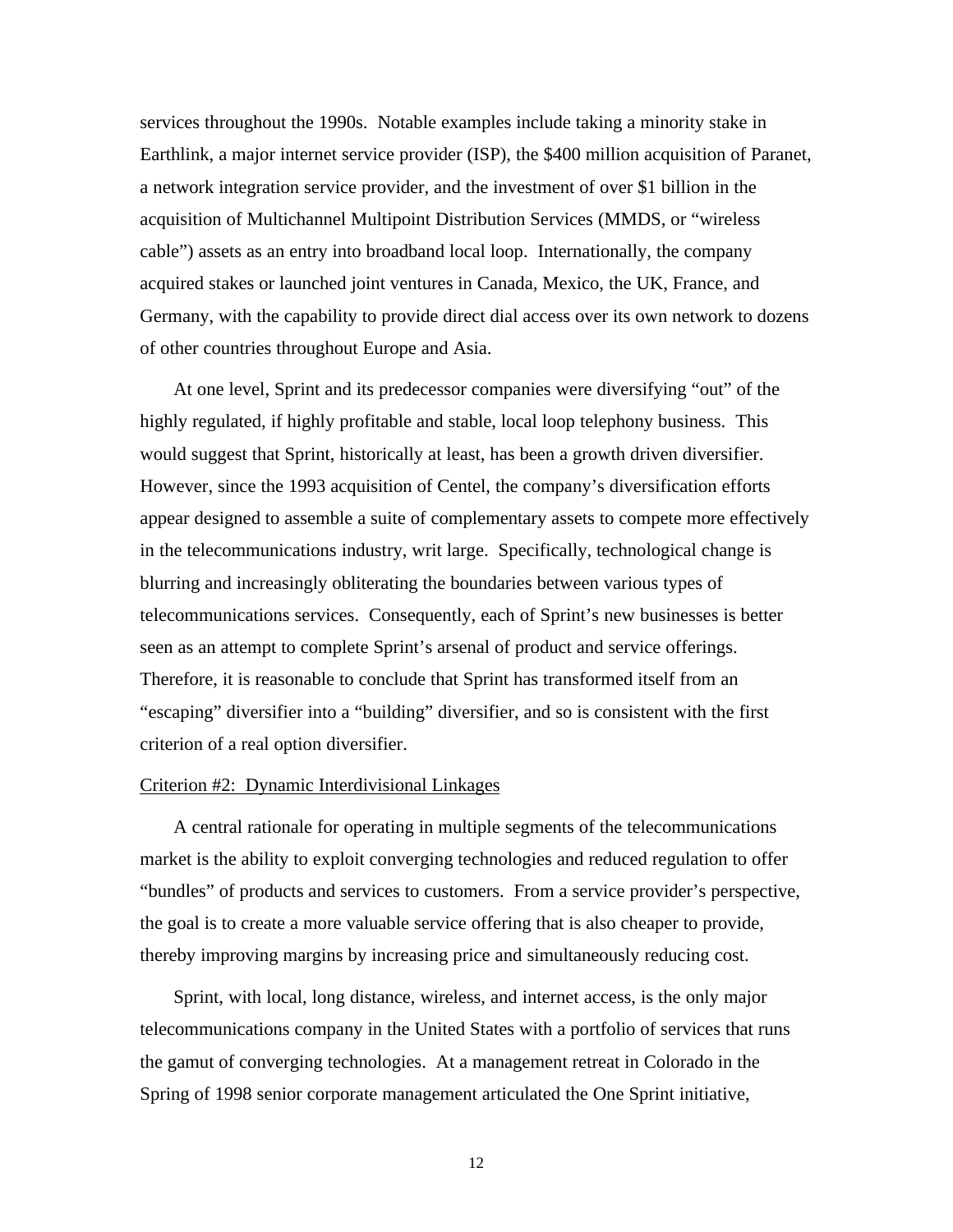designed to integrate the product and service offerings of local telephone service, managed by the Local Telephone Division (LTD), consumer and business services (CSG), and PCS wireless (PCS). Two new corporate positions were created to facilitate the implementation of this strategy: One Sprint Consumer, responsible primarily for product development and marketing initiatives, and One Sprint Architecture, responsible primarily for ensuring that Sprint had the technological capabilities (e.g., network architecture, billing systems) to deliver bundled products.

Tom Weigman, Senior Vice President, One Sprint Consumer, describes the reasoning behind One Sprint:

An important first step in renewing our business model was to find a way to leverage the market power of the entire organization. That meant our various product divisions - LDD, CSG, PCS - had to find a way to work together so that each could be as powerful in the marketplace as all of Sprint.

Among the first attempts at product bundling was the integration of local and long distance service offerings. In virtue of its incumbent position, LTD has preferential access to new accounts, and so was a possibly valuable distribution channel. Exploiting this advantage, however, has been a years-long process, for LTD had traditionally been run as an entirely separate fiefdom. Consequently, attempting merely to capture customer information or transfer customer contacts to CSG sales representatives made it very difficult to motivate LTD employees to sell effectively Sprint's long distance services. What has been required is a more integrated product development and sales effort. What emerged was a bundled product offering of local and long distance services designed by a joint marketing team and sold in Sprint's local territories exclusively by LTD personnel. The result was that in geographies where Sprint is the local loop provider, Sprint's share of the residential long distance market from a national average of 7% to over 27%.

A second bundling initiative that as of late 1999 was still in the preliminary stages involved the cooperation of CSG with Sprint's PCS wireless division (PCS). Where LTD has preferential access to the consumer due to its incumbency position in certain local markets, PCS, launched in 1998, has been extremely successful as a new entrant into the wireless market, signing on 4 million customers in its first full year of operation. The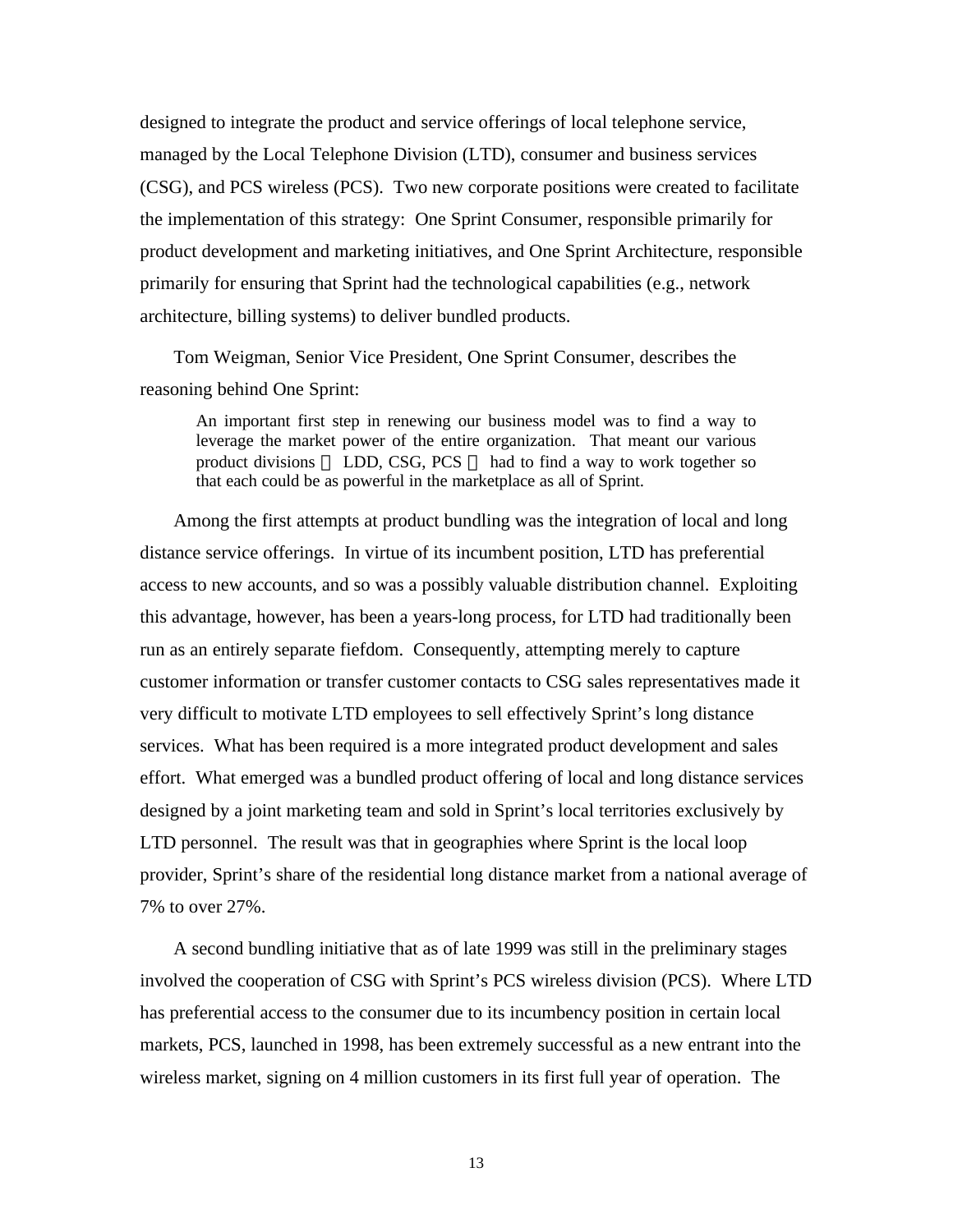bundling challenge is to build an integrated product and sales process that does not upset the momentum that PCS has been gathering since its launch. Weigman explains:

There has been an ongoing discussion around what we call "block of time light" (BOTL) also known as "bottle." PCS is on track to sign up over 4 million customers. That's 4 million customer contact opportunities that Sprint didn't have before PCS. So CSG has been working with PCS to add the long distance sale on to that customer contact opportunity.

But there's a problem: the dynamic of the PCS sale is that it takes a consumer 90 days and 3-4 visits to a retail location before they actually sign the service contract. To make this process efficient and effective, PCS has done a masterful job at standardizing the approach. Changing that now by essentially "tacking on" a long distance pitch at the end of this long, arduous, expensive process is exactly what they don't want to do; it would open up the customer's entire decision making process all over again.

Now, PCS's "Free and Clear" strategy is built on selling fixed blocks of time. The sticking point in the sale is frequently that customers feel that one plan doesn't provide enough talk time, and the next plan up provides too much. By moving away from the paradigm of "selling PCS, then selling long distance," as if they were two separate products, we can help solve that problem: we let them use the full minutes on PCS or long distance. And when we introduce that concept, their long distance minutes become part of the contract, and instead of worrying about using, for example, 500 minutes in a month on their PCS phone, we can sell them 750 minutes, since we're bundling in their long distance usage as well.

The result is that what we sell for  $5¢$  a minute in the CSG group, we can sell for  $10¢$  a minute by bundling it with the PCS sale, and the customer receives increased value.

These examples of product bundling demonstrate a high degree of dynamism in the nature of interdivisional relationships between several of Sprint's operating divisions.

## Conclusion

In virtue of its diversification initiatives into industries subject to industry level convergence and its dynamic interdivisional linkages that have served to integrate what where once independent divisions, Sprint appears to be a good example of a real option diversifier.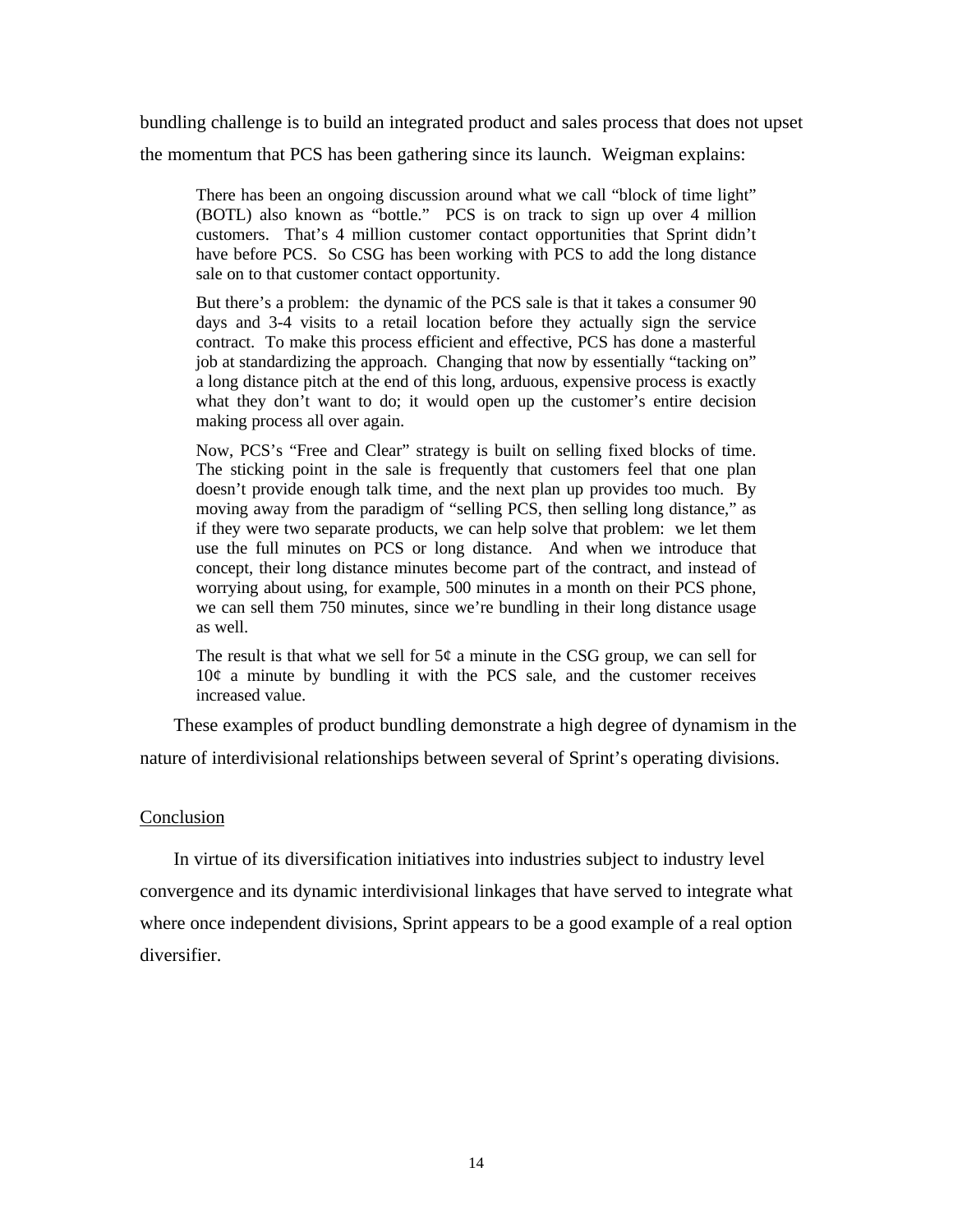## **AlliedSignal Corporation<sup>2</sup>**

 $\overline{a}$ 

## Criterion #1: Growth Driven Diversification

AlliedSignal Corporation's predecessor company, Allied Corporation, was founded as the Allied Chemical  $&$  Dye in 1920 through the combination of five diversified chemical companies, and in the subsequent 60 years branched out into many chemical intermediates and manufactured products. In May 1979 Edward L. Hennessy, Jr. became the CEO, and accelerated the transformation of the company from a diversified chemical manufacturer into a true conglomerate. In Hennessy's words, "many of our businesses were vulnerable to economic downcylces, and we had too few growth businesses on which we could count for future profitability."<sup>3</sup>

The result was a series of acquisitions: the purchase of Electra Corporation in 1979 and Bunker Ramo Corporation in 1981 took the company into the growing electronics field. Also in 1981, the acquisition of Fisher Scientific took the company into health care. The company moved into automotive and aerospace with the acquisition of Bendix corporation in 1983 and the Signal Companies 1985. This last acquisition created AlliedSignal Corporation (Allied).

From 1983 to 1990 the company's performance steadily deteriorated, culminating in the appointment of Lawrence A. Bossidy in July 1991 as CEO. Hennessy continued as Chairman of the Board until the end of 1991, when Bossidy was elected to that position, as well.

Allied's turnaround did not involve a material restructuring of the portfolio. Instead, Bossidy unilaterally established a series of demanding financial targets and infused Allied's management ranks with dozens of new hires poached from Bossidy's former employers, mostly General Electric and Xerox. The new management team primarily filled staff functions. Among other things, they were responsible for promulgating Total Quality Management throughout the organization, which included a drastic rationalization of the organization's supplier base. In addition, senior managers all the

 $2$ In late 1999, AlliedSignal announced a merger with Honeywell Corporation. This research was conducted before this merger affected any of the informants used or the subjects discussed.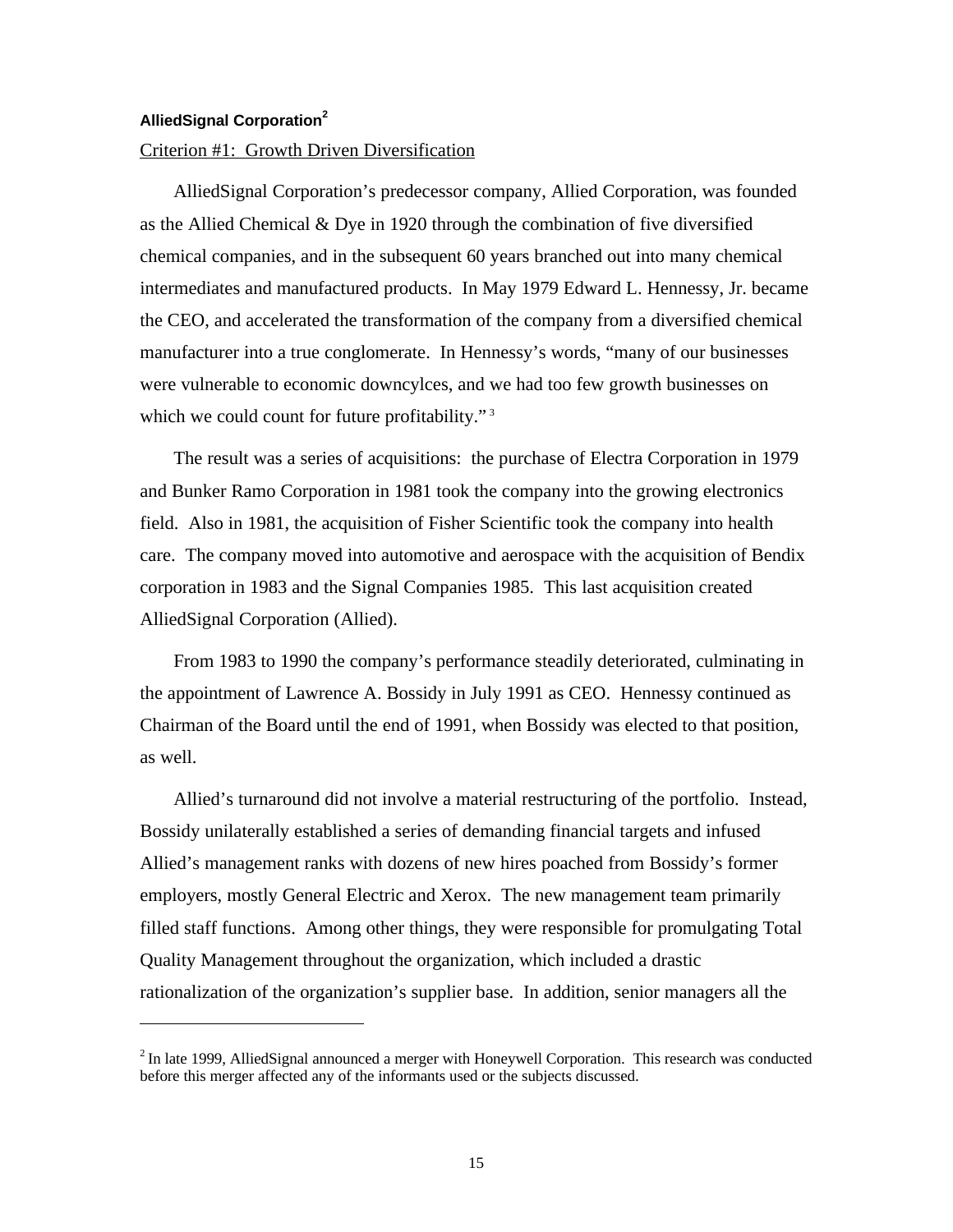way up to Bossidy became deeply involved in recruiting — not just from other companies, but even from college campuses. All the while, Bossidy kept the heat on growth, including acquisitions. The only proviso was that targets had to be closely related to current businesses, for although Bossidy saw no need for the company to reduce its scope of operations, the product market expansion of the 1980s was over.<sup>4</sup>

Allied, then, became diversified in order to pursue growth and escape cyclicality in its core businesses. Its current portfolio of assets is the result of these initiatives. It would appear, then, that Allied meets the growth diversifier requirements of Criterion #1.

## Criterion #2: Static Interdivisional Linkages

In order for Allied to meet this criterion, the operating divisions within the firm must exhibit related or unrelated diversification, and the nature of these linkages must be largely static.

The firm appears to meet both these requirements. In the first instance, Allied's diversification portfolio consists of both related and unrelated divisions. For example, the Aerospace division consists of several operating units, all of which share process and product technologies within the group, thereby manifesting related diversification. The units within the Aerospace group work very closely together to create complete, yet modular, product systems for customers. According to Bob Johnson, Executive Vice President of Allied and President of Aerospace, Allied's strategy in the aerospace industry is to create value for customers by providing complete technological solutions, rather than separate, if excellent, products which the customer must then integrate into their products. These linkages, once identified and established, are managed and maintained by the operating managers directly involved. Johnson's role is to identify new opportunities for integration, either by combining existing products and services in innovative ways, or bringing new technologies into the aerospace group that can facilitate the creation of more value added product and service offerings.

In contrast, the Consumer Products division is constituted primarily of a single

 $\overline{a}$ 

 $3$  Allied Corporation: Strength Through Diversification, Edward L. Hennessy, Jr., Newcomen Society, New York, 1984.

<sup>4</sup> "AlliedSignal's Turnaround Blitz," Thomas A. Stewart, *Fortune*, November 1992.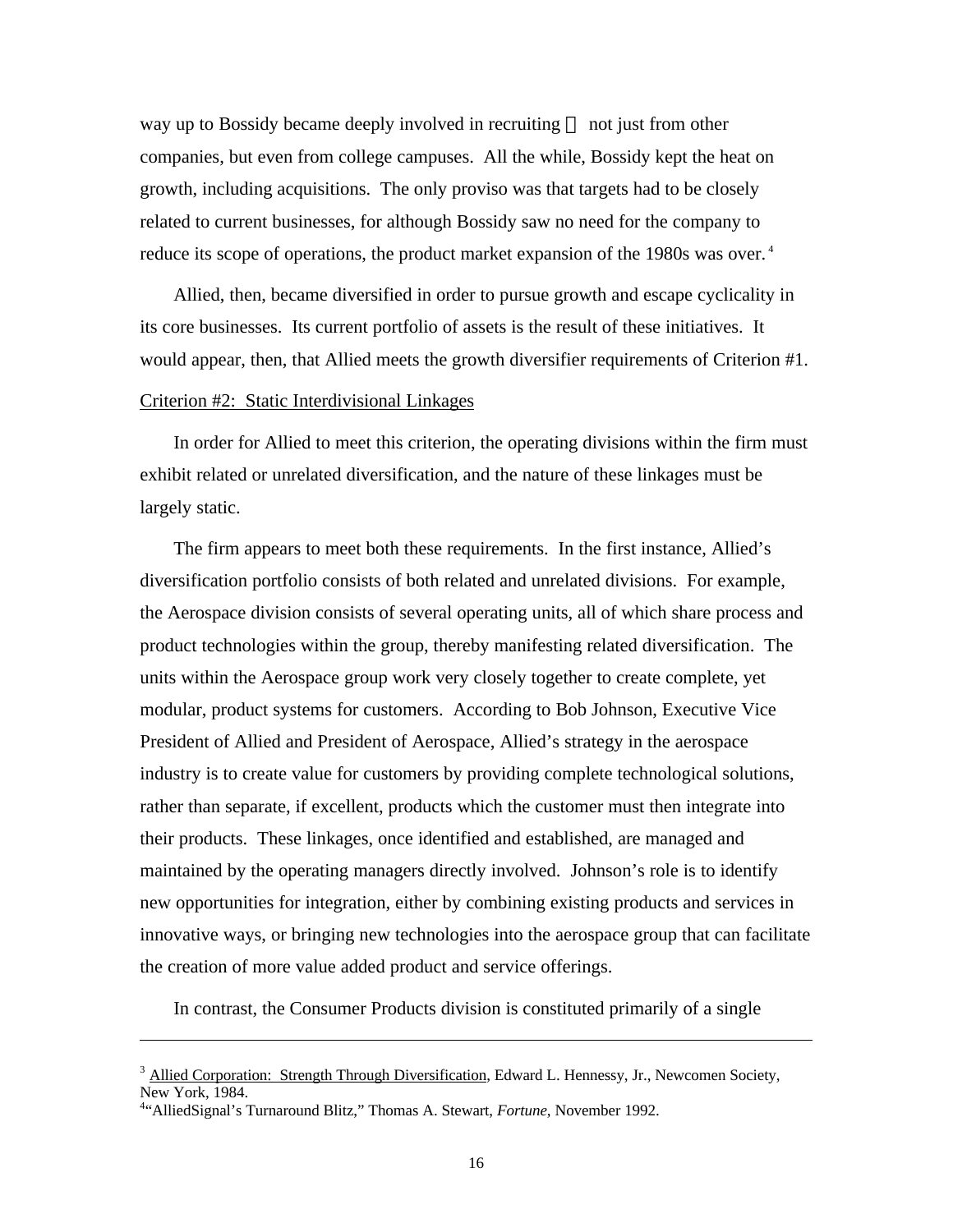operating unit that has little or no interaction with other divisions within Allied. Such a division is therefore an example of unrelated diversification within the firm.

Therefore, although Allied manifests interdivisional linkages that constitute both related and unrelated diversification, the nature of these linkages appear to be highly static. That is, which divisions are related to which, and in what ways, is stable and predictable.

## Conclusion

Allied became diversified as a path to growth and to smooth earnings flow. Its portfolio of related and unrelated divisions and the linkages between its divisions are largely unchanging. Consequently, the firm is accurately classified as a growth diversifier and appears to provide a good foil for Sprint.

## *Summary*

This study is a comparative analysis of two diversified firms that are argued to be fundamentally different in the nature of the value created by their diversification efforts. The first, Sprint, is argued to be a real options diversifier while the second, Allied, is a more conventional growth diversifier. These sites are chosen because they are seen as archetypes of these possible categories. Data are gathered on critical corporate-divisional and interdivisional issues through directed interviews with relevant executives, and the aim is to generate theory that explains any observed differences in administrative processes.

As a final note, it is useful in this sort of research to control, insofar as possible, for firm-level performance. That is, one would not want to base conclusions regarding differences between option and growth diversifiers on a comparative analysis of a "high performing" real option diversifier and a "low performing" growth diversifier; ideally, the comparison should be of firms that perform at similar levels within their categories.

Unfortunately, it is not practical to categorize the universe of firms as growth or option diversifiers and then rank Allied and Sprint. The best that can be done here is to observe that both Sprint and Allied are comparatively high-performing firms within the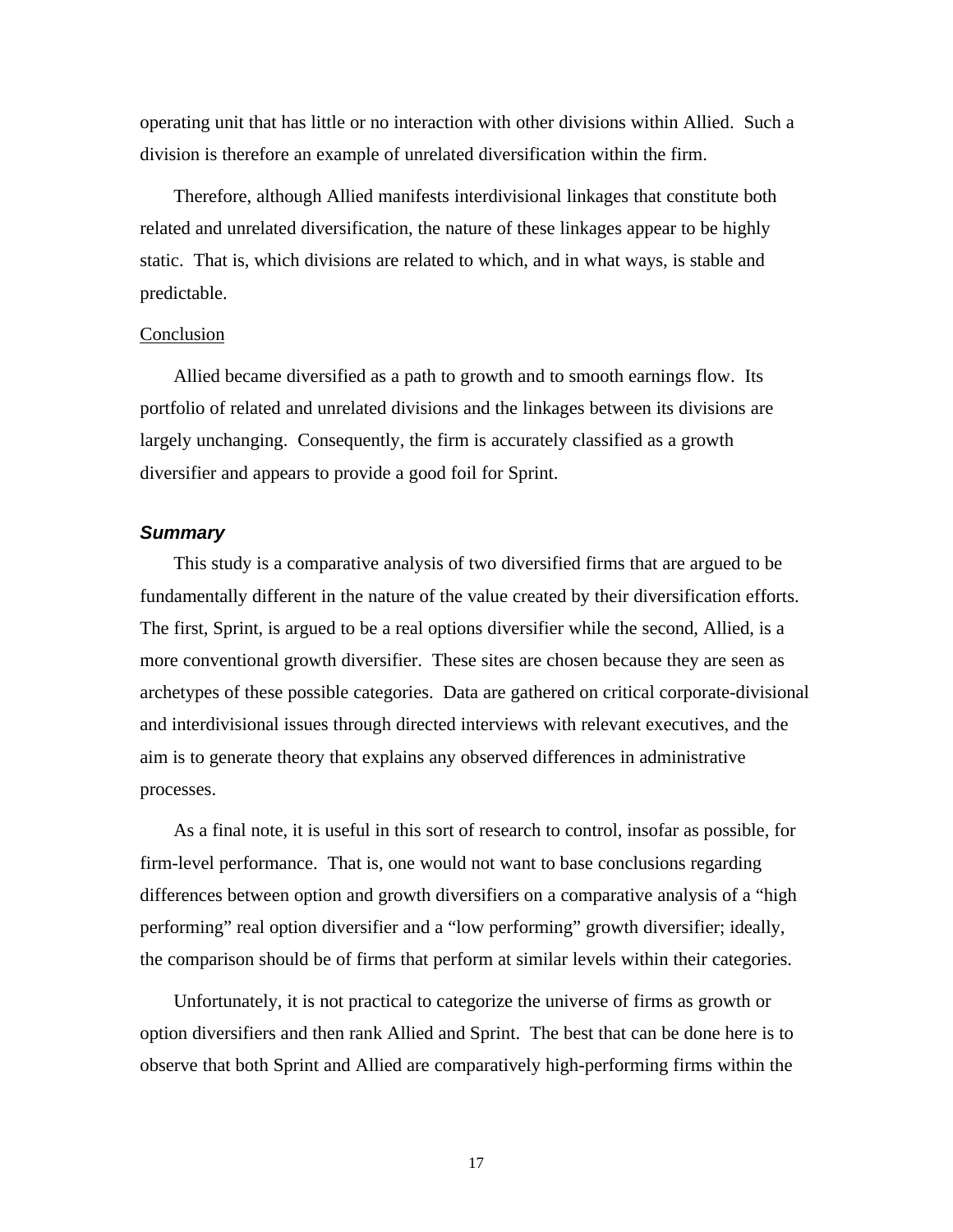universe of companies publicly traded in the  $US$ <sup>5</sup>. Each is also among the most respected companies in America.<sup>6</sup> Finally, each has survived for a substantial period of time both within their industries and overall (Ager and Piskorski 2000), suggesting that whatever their characteristics, these firms have achieved a reasonable fit with the demands of their environments (Van de Ven and Drazin 1985). Consequently, to the extent possible, a comparative analysis of Sprint and Allied seems an appropriate one upon which to build theory.

## **Findings**

Sprint and Allied have similar diversification profiles, insofar as each firm manifests multiple dimensions of diversification, specifically, related and unrelated. Yet, the firms appear to have quite different approaches to structure, systems, and processes.

## *Structure*

-

At Allied, the organizational chart clearly reflects the nature of the linkages between operating divisions. The Aerospace group consists of operating divisions that have material linkages with each other, as does the Chemicals group. Four operating executives report directly to Bossidy, the CEO, along with the Finance, Human Resources, Legal, and Information Technology staff functions. The COO, Fred Poses, has seven operating executives reporting to him, along with the Growth and Six Sigma staff functions (see Figure 1). Consequently, the determination of reporting lines into the CEO or COO does not appear to follow a "relatedness" logic. Poses explains:

There's no real structural significance to whether divisions report to me or to Larry Bossidy's office. For at least one division, he [Bossidy] wanted to continue to develop the divisional manager. A couple of other businesses I knew well, so I got them. Also, I had no experience in aerospace, so I got the aerospace business as part of my development as a possible successor to the CEO's position, since the best way for me to be successful in that role would be with a broad experience of the whole company, and getting exposure to aerospace was an important part of that.

<sup>&</sup>lt;sup>5</sup> Sprint, Allied, and the S&P 500 composite have one year returns of 8.2%, -4.6%, and 10.2%; five year returns of 40%, 23.8%, and 23.8; and ten year returns of 16.6%, 22.2%, and 17.4%, respectively (source: Compustat).

<sup>&</sup>lt;sup>6</sup> Sprint and Allied were ranked 3<sup>rd</sup> in their industries in the 1996 *Fortune* survey, "America's Most Admired Companies." Sprint was ranked  $250<sup>th</sup>$ , and Allied  $119<sup>th</sup>$ , out of 430 companies ranked in the survey (Ager and Piskorski 2000).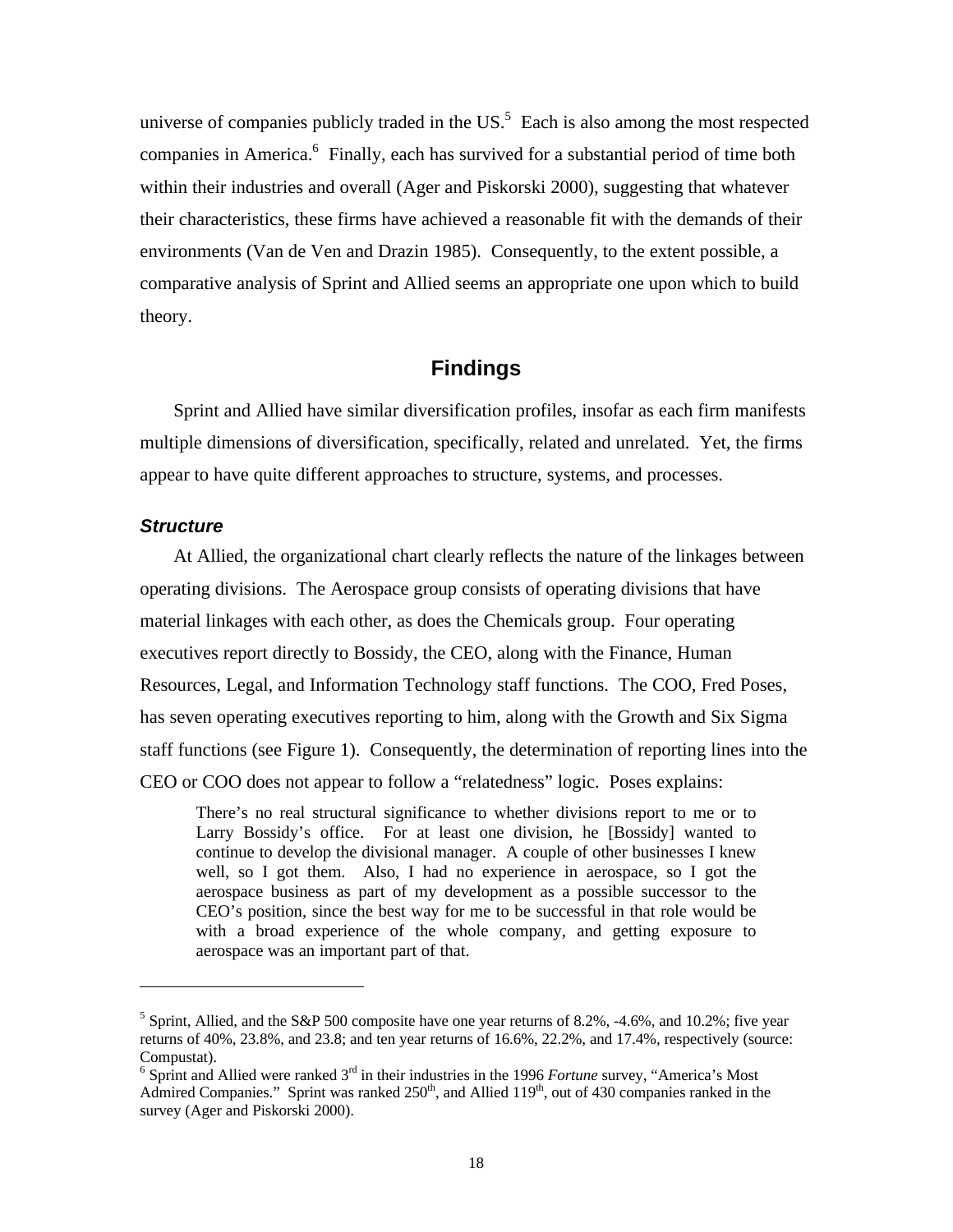**Figure 1: AlliedSignal's Organization Chart**



What the group structure appears to do, then, is codify and institutionalize the nature of interdivisional relationships within the firm. All material interdivisional linkages are captured by the group structure, and no two divisions that have material linkages with each other report directly to the COO or CEO position.

In contrast, Sprint's organizational structure does not formalize the nature of the linkages between operating divisions in nearly so rigid a manner, for all major operating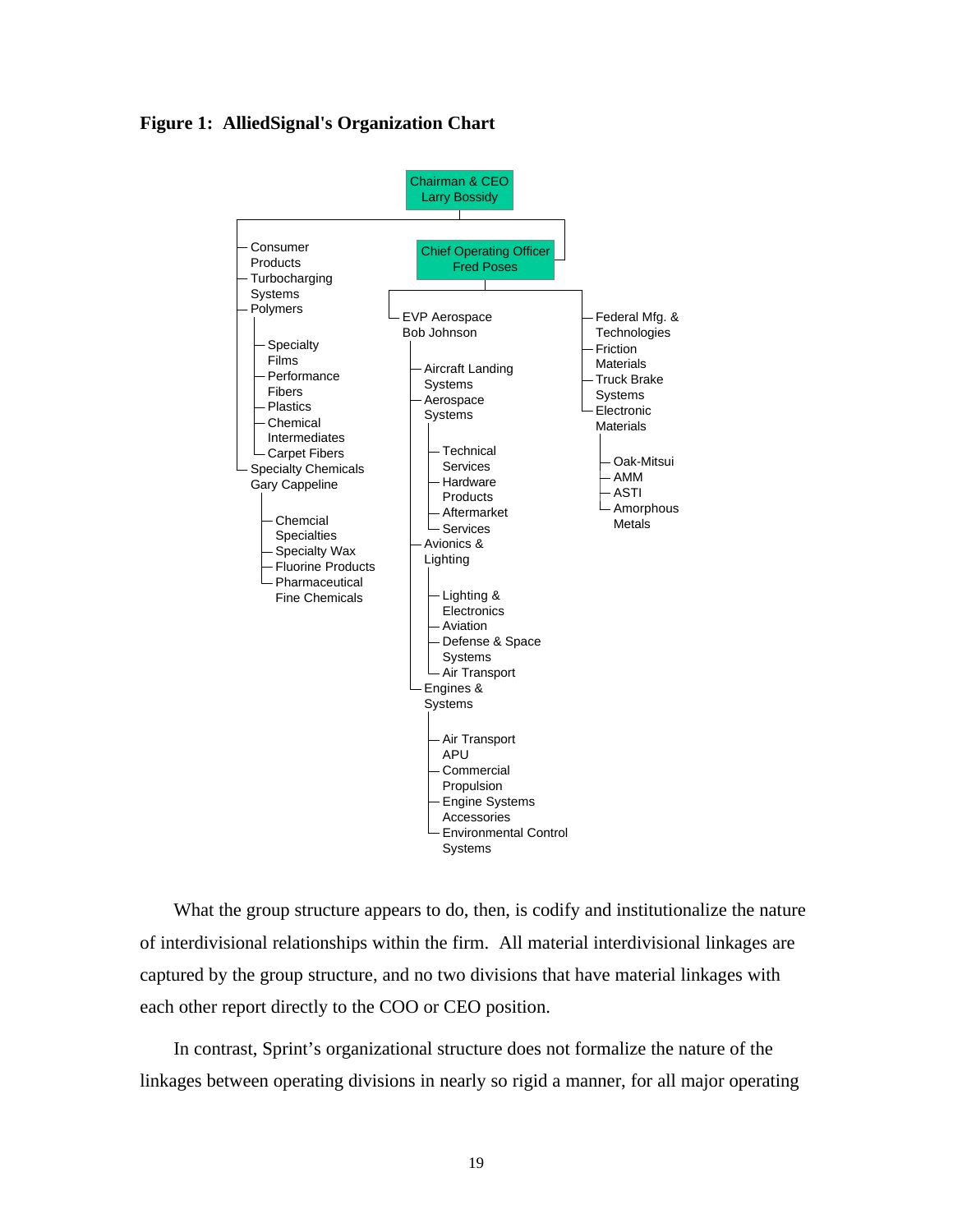divisions report directly to the COO (see Figure 2). Unlike Allied, the organization chart at Sprint does not reflect the nature of interdivisional linkages, either extent or emerging.



**Figure 2: Sprint's Organization Chart**

Beyond the organizational structure at Sprint, the company's financial structure also suggests some important differences. Financial structure is not an element that was originally expected to be significant. However, one of the strengths of theory generating research is the freedom to remain open to these kinds of observations.

Sprint's equity trades in two classes of "tracking stock": PCS, which is linked to the performance of the PCS division, and FON, which is linked to the rest of company's performance. Tracking stocks are relatively new in the world's capital markets, having been introduced in 1984 by General Motors when it floated a tracking stock for its EDS division (Wirth 1995).

What makes tracking stocks unusual is that they confer no ownership right to specific assets in an organization. In Sprint's case, for example, both FON and PCS shareholders are common shareholders of the overall corporation, and jointly have their share capital at risk for the corporation's liabilities. Since there remains a single corporation, despite the existence of two share issues, a single management team and board of directors is the ultimate decision making body for both entities (i.e., the PCS division and the rest of Sprint).

Consequently, the PCS and FON issues provide a shareholder with a claim on any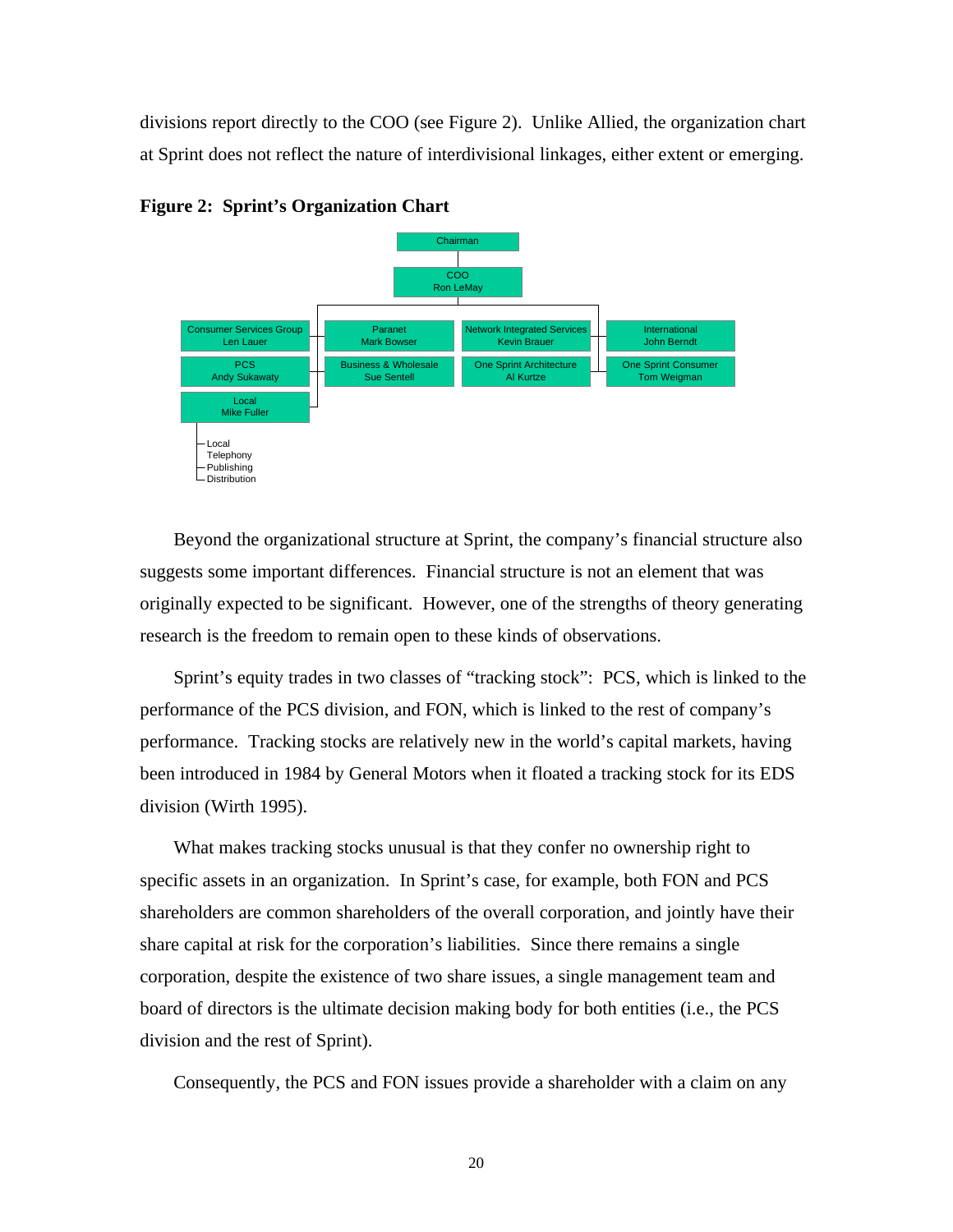dividends that corporate management chooses to declare associated with the profitability of the set of assets that a given tracking stock is stipulated to "track." This has translated into a dividend being declared on the FON stock, consistent with Sprint's historical practice for its wireline telecommunications business, while the PCS stock has declared no dividends in light of the fact that the division is still in the capital intensive, start-up phase of its life cycle.

Sprint's purpose in issuing a tracking stock for the PCS division was to buy out its cable partners in the original Sprint Spectrum LLP that launched the PCS venture in 1994. Using a tracking stock in this way spared Sprint the need to issue equity on its other assets, which, because it trades at a lower multiple than the fast growing PCS division, would have been far more dilutive to Sprint's existing shareholders.

In the short term, the operational limitations imposed by this structure appear to be minimal. Ted Schell, Senior Vice President of Strategy and Corporate Development, explains:

What we have is a requirement that we manage the asset bases of the two tracking stocks in a way that really maximizes value for each shareholder group independently, as we have fiduciary responsibilities to two classes of shareholders, although we do retain the right to do what is based for both shareholder groups, taken as a whole. It's an intricate balance. In theory we have to be very careful how we make decisions, and so in theory there is a governance issue. In reality we have no more or less problem in the way in which we operate that division than we do the long distance division.

Just as Sprint's lack of a rigid group structure reflects the need for flexibility, the tracking stock covenants have been structured to provide the company with considerable financial flexibility. In particular, the redemption provisions on the PCS issue allow Sprint to recombine the two issues at Sprint's discretion, something potentially necessary in order to capture the full value of Sprint's scope of operations. Schell explains:

It is quite possible that as we get a little further down the road, and when you really get into bundling product, into really integrated product development, then the ability to address how you cross-subsidize products or who takes margin hits in a package – those are the kinds of things which in all likelihood one day will cause us to have to bring companies in. The complexity of managing the economics of a bundled offer, of balancing the priorities of different shareholder bases in a product development context with limited product development resources all creates such consternation that you may have no choice but to have to put the two back together.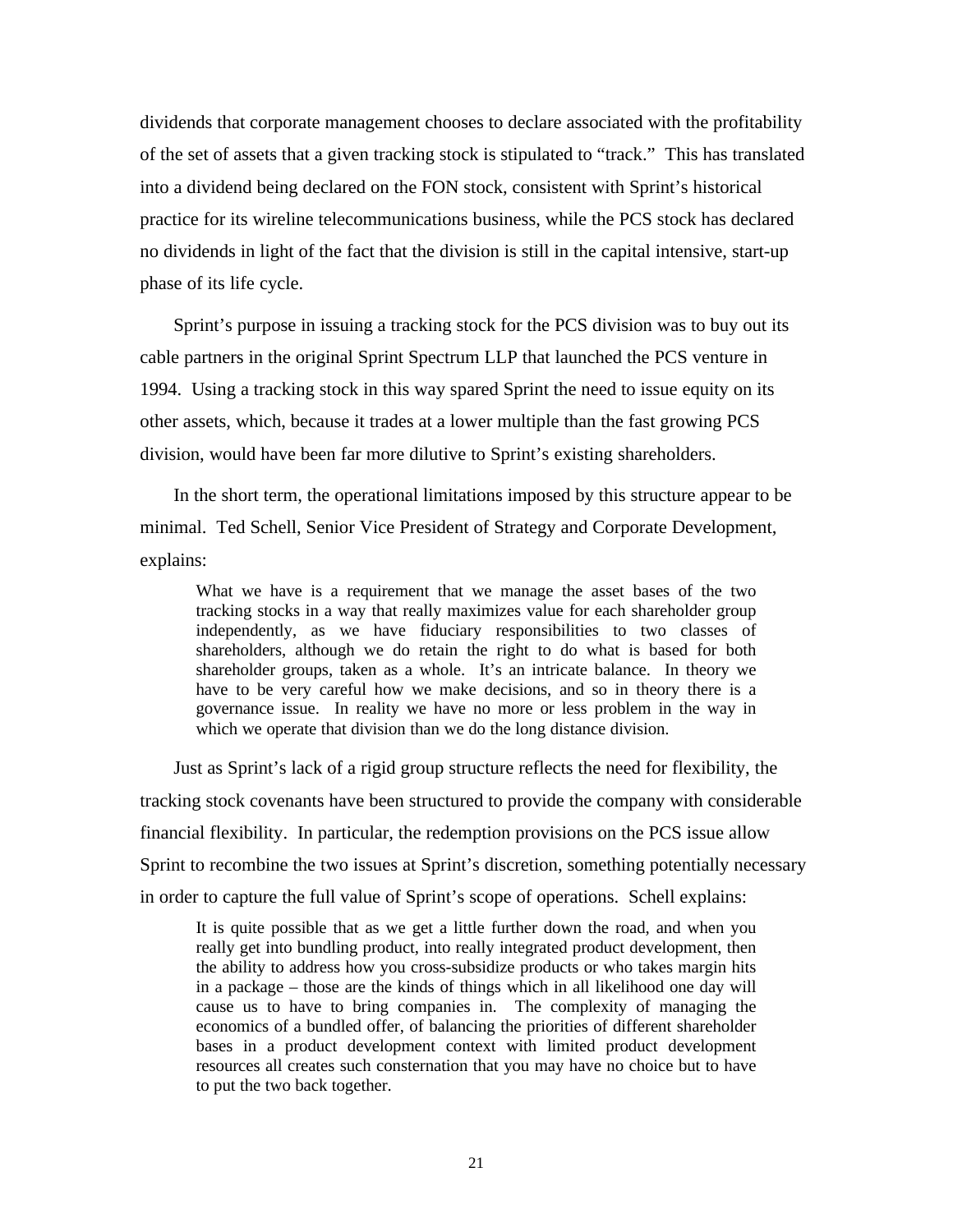What this unusual structure appears to provide to Sprint is a financing vehicle that mimics the operating characteristics of its businesses: largely stand alone for now, albeit with important linkages, with the explicit intent of integrating more completely in the future.

## *Systems*

Allied's compensation and control mechanisms appear well aligned with the demands of the different dimensions of diversification manifested in the firm's portfolio. Specifically, the compensation of managers of those divisions that are operationally linked is tied to the joint performance of the relevant divisions. In particular, bonus structures have been used to support corporate initiatives for cooperation between divisions. Bob Johnson:

Twenty percent of everybody's performance [operating unit managers within Aerospace] is based upon how aerospace did in total. Thirty percent is based upon how well their particular product integration efforts went, as distinct from aerospace's performance, which relied on the sales and service organization. And 50% is on the individual metrics of the product businesses.

In contrast, compensation structures for operating units with no material linkages with other operating units contains no interunit components. Fred Poses:

If you run Polymers, it's Polymer's performance. If you run Carpet Fibers within Polymers, it's Carpet Fibers's performance. In the bonus, line of sight is important. So I don't want you running Polymers and someone else running Specialty Chemicals, and you two having to look at each other and say "You're [hurting] me," or "You're helping me." It should be everything within your control on the bonus.

This is particularly significant, for despite the fact that there are some important linkages between the divisions within Specialty Chemicals, there is no group level compensation for division managers within Specialty Chemicals; only Cappeline, the group vice president, is rewarded for the performance of Specialty Chemicals as a group. Only within Aerospace, where the linkages are very concrete, does group level compensation enter in to the picture. For the most part, the organization's divisions are rewarded for their own operating performances. Don Redlinger, EVP of Human Resources, explains the company's philosophy:

Some business leaders often want to make bonus formulas much more complex, because they run very complicated, large, global organizations. They want to give 2% of everybody's bonus for something.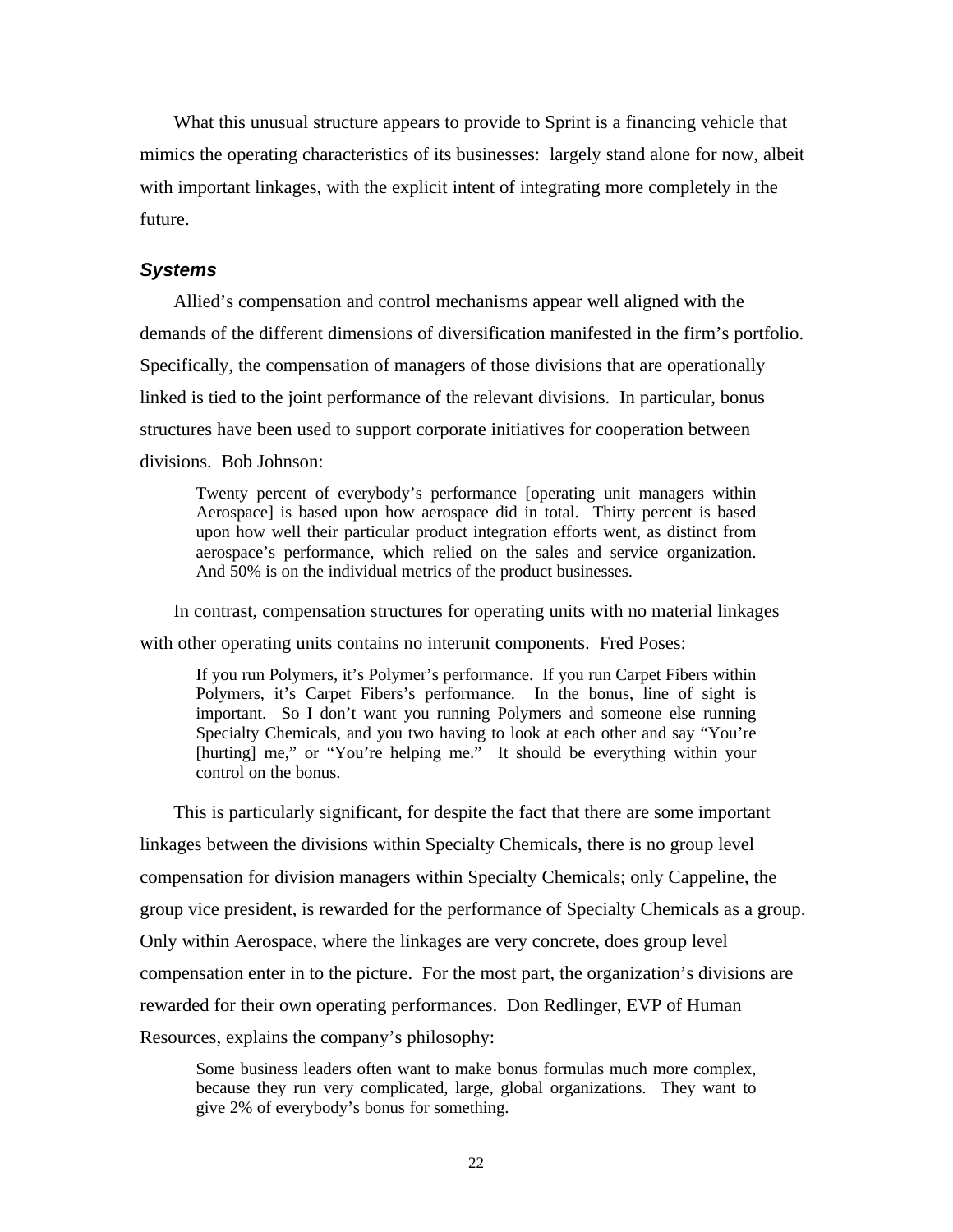Our basic theory is that we want no more than three, maybe four, economic measures. We want them to be heavily weighted, and we want them to have a significant impact on their lives. To the extent that you start introducing all of the subplots, you end up with a bonus system that's meaningless…[w]e don't want to try to make a bonus system an intricate wiring diagram, or it will have little utility. It doesn't communicate anything if it's complex.

Additionally, the bonus system that Allied puts in place is strongly adhered to, and subjective evaluations come into play only rarely. Fred Poses:

You don't want to override it [the bonus and compensation plan] because if you're going to override it, then tell me what the real system is and we might as well use that system.

In other words, Allied appears to employ a strongly formulaic bonus compensation plan this is tightly tied to measurable outputs and that explicitly rewards cooperation and the exploitation of linkages only when they are concrete and have a clear and immediate impact on the performance of business units.

Sprint, in contrast, appears to have a much more fluid and interconnected bonus compensation plan. The Management Incentive Plan (MIP) is an annual cash payment to executives that can reach 100% of salary. The structure of the MIP is determined annually, and is linked to a series of operational and financial targets for each division in the company. In other words, every divisional manager has at least some bonus compensation directly dependent on the operational and financial success of every other division, even if there are no material linkages between those divisions at present. For 1998 (top figure in each cell) and 1999 (bottom figure in each cell) the percentage allocations of the MIP are given in Table 1 (below).

The purpose of this elaborate grid of interdependent incentives, especially the "cross selling" column, is to motivate and reward executives for developing effective bundling initiatives. Ben Watson, Senior Vice President of Human Resources, explains:

When this was designed, the way in which the impact of cross selling was going to get picked up in their results of operation had not been worked out. If that can be done, then this particular objective [cross selling] and the bonus associated with it will go away.

Since we can't yet pick up the benefit of cross selling efforts in hard dollars, it's done by units, rather than, say, the profitability of customers. We constructed the system by putting it to [the relevant executives] and said, "you guys work out a plan." So they did that, and came back to Ron [LeMay, COO] with a plan.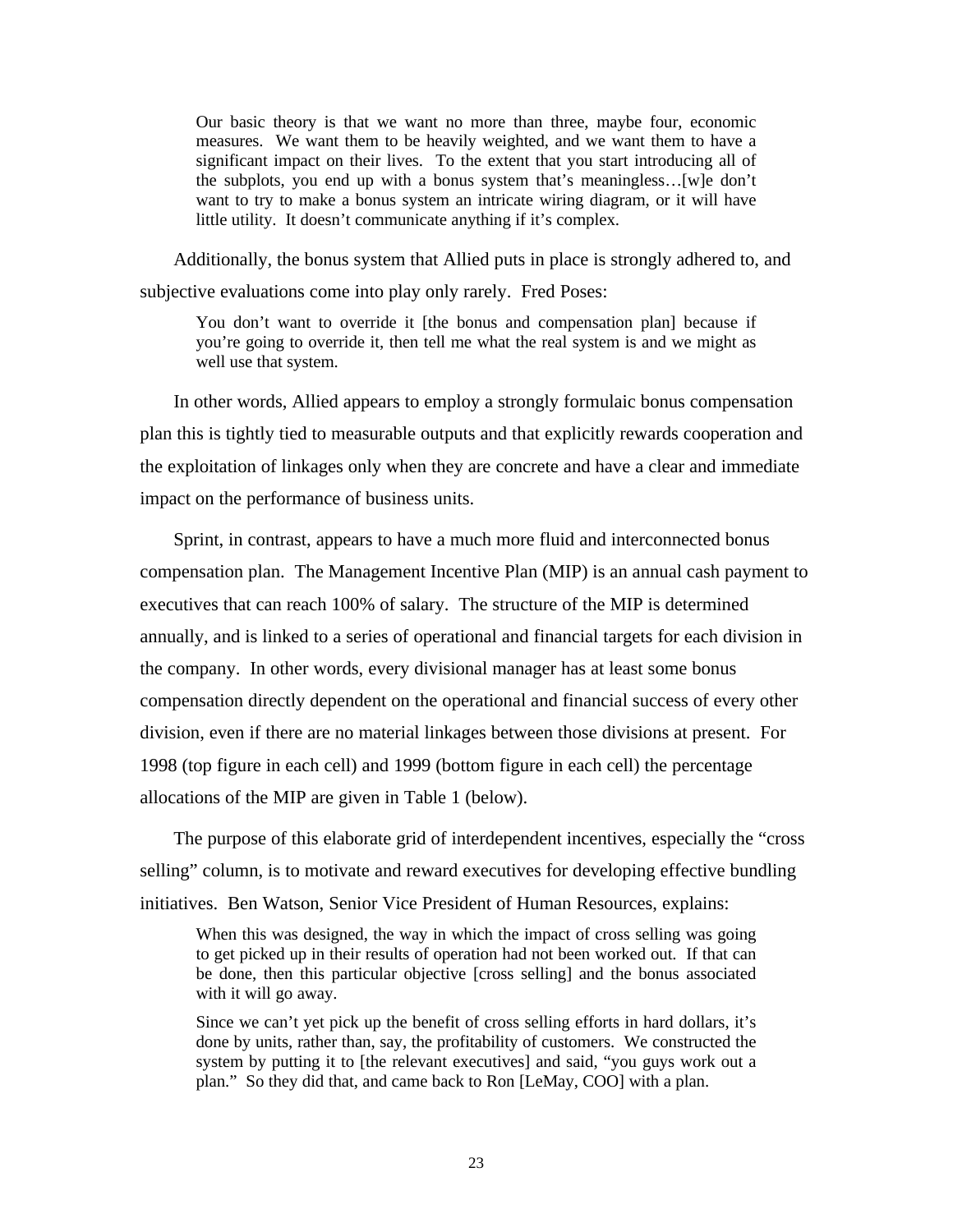The result might be seen to be a complex system, but it follows the interest, skill, and level of detail of the chairman. Bill [Esry, Chairman] is on comp committees at other corporations, and he appreciates that where you put the compensation is where you incent the actions.

|                       | <b>CSG</b> | <b>LTD</b> | <b>NIS</b> | <b>PCS</b> | Intnl | <b>Cross selling</b> | <b>TOTAL</b> |
|-----------------------|------------|------------|------------|------------|-------|----------------------|--------------|
| CEO, COO, &           | 40%        | 30%        | 10%        | 15%        | 5%    | $0\%$                | 100%         |
| <b>Corporate EVPs</b> | 30%        | 25%        | 15%        | 15%        | 5%    | 10%                  | 100%         |
| $\bf{CSG}$            | 60%        | 15%        | 10%        | 10%        | 5%    | $0\%$                | 100%         |
|                       | 50%        | 5%         | 20%        | 10%        | 5%    | 10%                  | 100%         |
| <b>LTD</b>            | 15%        | 60%        | 10%        | 10%        | 5%    | $0\%$                | 100%         |
|                       | 10%        | 55%        | 15%        | 10%        | $0\%$ | 10%                  | 100%         |
| <b>NIS</b>            | 15%        | 15%        | 60%        | 5%         | 5%    | $0\%$                | 100%         |
|                       | 10%        | 10%        | 60%        | 10%        | $0\%$ | 10%                  | 100%         |
| <b>PCS</b>            | 0%         | $0\%$      | $0\%$      | 60%        | 0%    | 40%                  | 100%         |
|                       | 10%        | 5%         | 10%        | 65%        | $0\%$ | 10%                  | 100%         |
| Intnl                 | 15%        | 15%        | 5%         | 5%         | 50%   | 10%                  | 100%         |
|                       | 10%        | 5%         | 10%        | 5%         | 60%   | 10%                  | 100%         |

**Table 1: Sprint's Management Incentive Plan Allocation: 1998-1999**

**CSG**: Consumer and Business Services Group, Sprint's long distance services division

**LTD**: Local Telephone Division, Sprint's local telephony services group

**NIS**: Network Integration Services, an infrastructure division building broadband, national, local loop services

**PCS**: Personal Communications Services, Sprint's digital wireless services provider

**Intnl**: Manages Sprint's investments in non-US based telecommunications services providers

Shaded cells show the percentage of the MIP paid to the executive of a given division that is dependent upon the performance of that division.

It would appear, therefore, that this MIP is an attempt on the part of the corporate office to drive management attention and efforts in directions that cannot be immediately measured in terms of the performance of the individual operating divisions. That is, the relationships between, for example, cross selling efforts and the financial performance of individual divisions or the corporation as a whole are sufficiently unclear that an intermediate measure is required in order to reward and provide incentives for such initiatives. This demonstrates a willingness to compensate managerial action on the basis of something other than clearly quantifiable, financial and objective measures.

Beyond this function, three features of this MIP system merit further discussion. First, there is an explicit and significant reward tied to the ability of each division to further the interests of the others. A corollary of this is that comparatively little of the bonus paid to an executive — no more than  $65\%$  — is tied to the performance of the division over which he or she has the most direct control. This serves to create a material incentive for each executive to contribute where possible to the success of other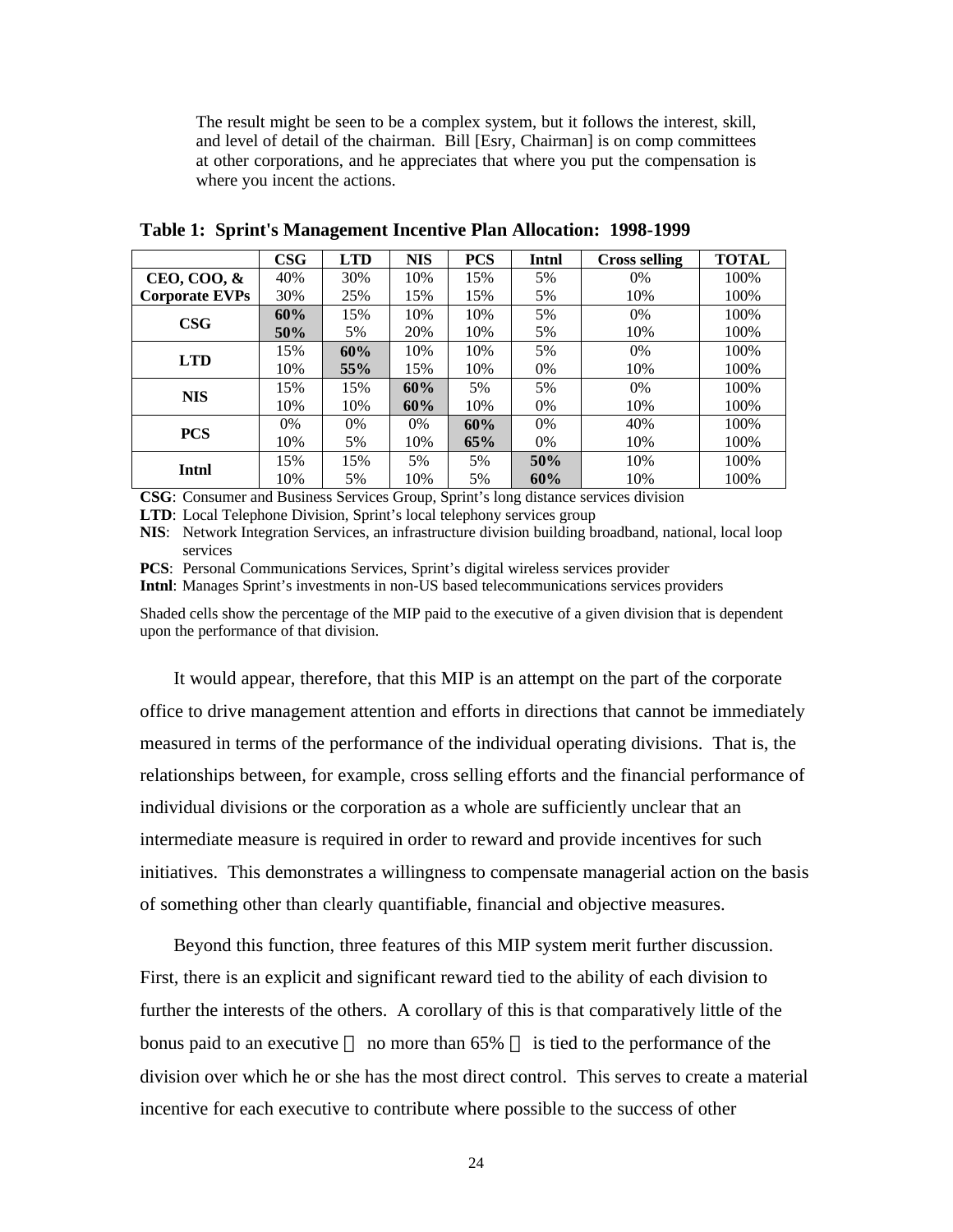divisions, even when the nature of effective contribution cannot be specified *ex ante*.

Second, the structure of the MIP can change materially from year to year. Note the percentage of PCS's MIP that is dependent upon successful cross selling: in 1998 it was 40%; in 1999 it had fallen to 10%.

Third, the structure of the incentives is highly varied across divisions. For example, LDD has 10% of the MIP tied to PCS's performance, but 20% to the success of NIS. Furthermore, the relationships are not symmetrical between divisions: ten percent of LTD's MIP is tied to LDD, but only 5% of LDD's MIP is tied to LTD.

Finally, Sprint's control systems appear to be highly flexible in order to cope with uncertainty in operational execution. For example, Sprint's Integrated On-demand Network (ION) initiative is a network deployment strategy involving a great deal of new and in some cases unproven technology, and launches into entirely new markets. Consequently, says Len Lauer, President of Consumer Services Group (CSG):

…we do a re-spend on the business case for ION every six months to make sure that everyone is happy with their commitments. For example, a lot the automation in the sales process has been gutted from the latest iteration of ION, and we had committed to 100,000 sales per quarter. We can't do that if it's all manual, so we are going to look at changing the sales forecasts.

As a result, the performance commitments are very fluid, and we can even be too fluid: you can spend so much time with people recommitting and redoing the business cases that it gets futile. Making sure that we don't get carried away with that has to come from Ron [LeMay, COO].

In other words, forcing compensation to rest solely on the mechanical relationships between negotiated targets and performance would result in endless renegotiations. Consequently, it would seem that an important role for the corporate office at Sprint is to be sufficiently able and trusted to evaluate divisional and executive performance subjectively and allocate reward accordingly.

## *Processes*

## **Exploiting Synergies**

Exploiting horizontal linkages between divisions at Allied is something that has been motivated by top down pressure, but designed and implemented through the deep involvement of the operating managers affected. Poses explains: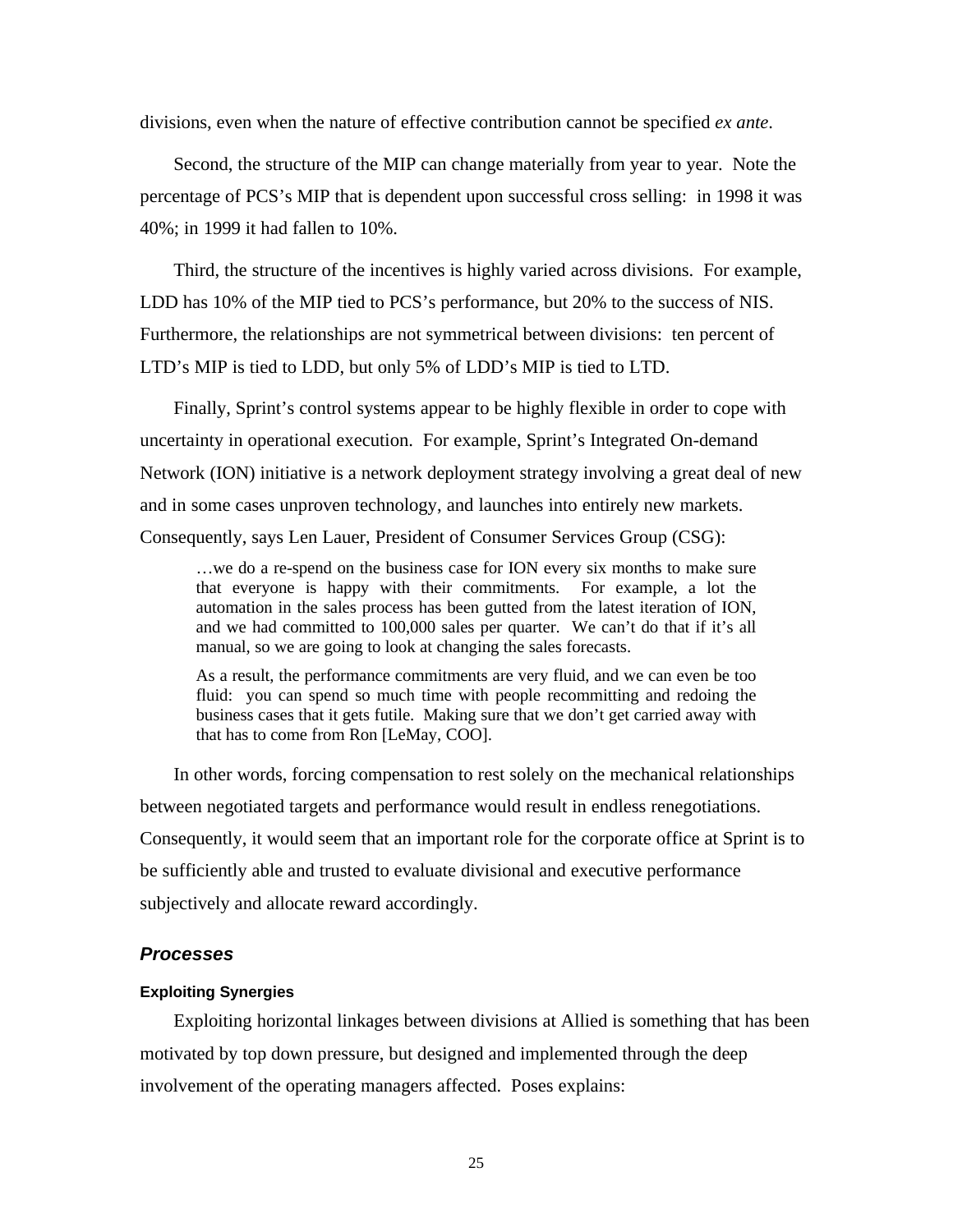We got the leadership of aerospace together and, over the first three months of this year [1999], we redesigned and changed the organizational structure of aerospace dramatically. We involved 150 of the top people to help us design the organization. We took a close look at three designs: a design that said, "Make what we have better," "make it a more industry oriented organization," and then we had a more product oriented organization, which is our traditional approach. We set three teams to work, one on each model, to find out how each model could be made to work. Then we shared. Ultimately we can't vote by committee. So on one fateful Friday afternoon I went up in front of them and I said, "This is where we're going to go." And then we instituted it.

These comments illustrate a corporate office that recognized the need for better interdivisional cooperation, yet took a leadership role only in facilitating a process by which the affected operating managers determine how best to capture the benefits of common effort.

Sprint, however, provides evidence of a very different corporate role. Following the articulation of the One Sprint strategy, product design people in different divisions set to work to develop specific bundled product offerings. From within the PCS group came the notion of Block Of Time Light (BOTL), described by Tom Weigman, EVP One Sprint Consumer (above). For the CSG group, this constituted an invaluable opportunity to increase their market share, which had been unchanged for a number of years. There was strong resistance from the most senior executives in PCS, however, and it took the intervention of corporate level executives to overcome that. Weigman elaborates:

The idea [for BOTL] came from a product/pricing technologist in PCS. The marketing people in CSG saw the value immediately. CSG realizes that in order to be successful in the face of much larger competitors, it needs to leverage everything it can. The tremendous market penetration potential that PCS has is just the kind of new weapon they need to increase their presence in what is already a saturated and finely tilled market.

The folks in PCS weren't nearly so enthusiastic, though. For example, one of the reasons that BOTL works for CSG is that is gives them better retention rates, and lowers their churn: customers that buy a more complete suite of products tend not to drop any one of them nearly as quickly as people that buy their service piece-meal.

PCS looked at that same CSG benefit and concluded that it would hurt them: their churn is at 2%, CSG's churn is at 6%. So they concluded that if BOTL lowers CSG's churn to 4%, it'll raise their churn to 4%.

That is just broken calculus, and we sought to demonstrate that. The most recent objection from PCS is that they'll get no churn benefit, and that somehow this is a reason not to do it. It's now [as of August 1999] gotten so late in the year that PCS already has their 4th quarter lined up, and they don't want to make the kinds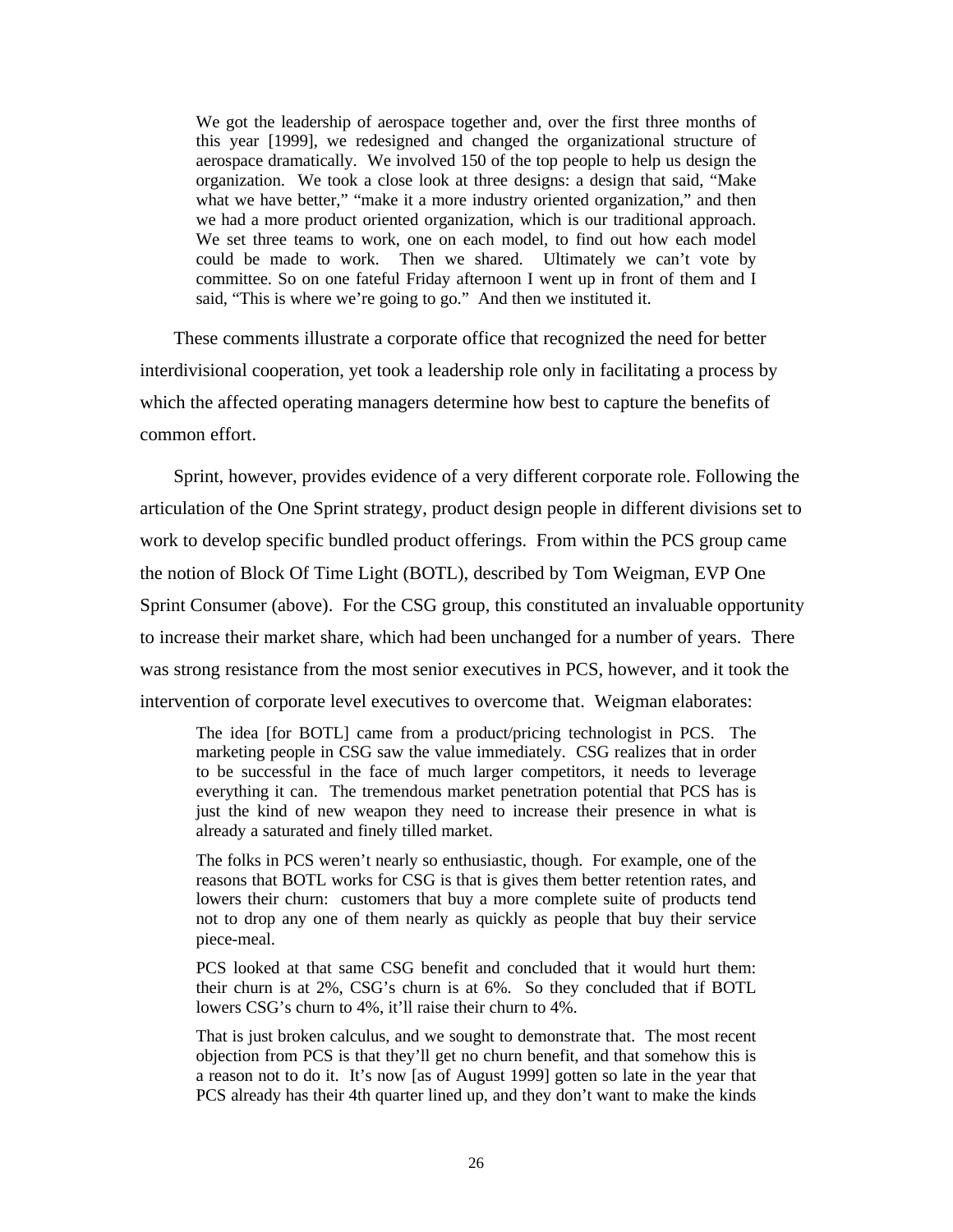of changes that will jeopardize that plan. Al [Kurtze] and I try to keep the pressure on, and Sukawaty [President of PCS] and Lauer [President of CSG] have now reached an agreement: they're going to pilot a BOTL product in a certain portion of the country.

Not only was Weigman deeply involved in the analysis of the product plans and the debate between PCS and CSG, but so was Al Kurtze, EVP One Sprint Architecture. He describes his role in building momentum for the BOTL project:

You have to be blatant. You can't let people doe-see-doe around things, and an important part of making that happen is involving top management. When we have meetings about these issues, I make sure that LeMay calls them.

Even then, people try to avoid issues rather than dealing with them. PCS tried that with BOTL. They invoked the "fourth quarter defense:" oh no, we can't do anything in the fourth quarter.

But I looked at them and said "hey, I've been there, you can't pull that one on me. Here's a way to do it, so if you want to do it at all, here's a way that will work. Tell me you don't want to, but don't tell me you can't, because I know you can."

Kurtze's comment that he's "been there," with reference to PCS's invocation of "the fourth quarter defense," refers to Kurtze's operational background: prior to taking on the position of One Sprint Architecture, he was the COO of PCS. Weigman, too, has "been there," having been served as the head of CSG prior to Lauer's arrival. It is reasonable to surmise that their histories as successful operating managers within Sprint lent enormous weight to their points of view concerning the importance and feasibility of developing and launching BOTL.

## **Developing and Implementing Strategy**

At Allied, strategic planning and implementation is driven largely by the divisions in a "bottom-up" manner. The corporate office works with the divisions in a financial planning role, but the nuts and bolts of strategy, including much of Allied's mergers and acquisitions activity, is a function of division-level, rather than corporate-level, initiative. Bob Johnson explains:

The strategic planning process starts at the business unit level, so that's where acquisition opportunities are identified. For example, the Grimes acquisition would have come up on a screen, and we have an active, either by month or quarter, acquisition pipeline review. So that would have come up as a nice niche fit that had synergies and financial gain. The due diligence would have begun, involving the corporate folks from legal and M&A, and some product or business experts. Larry [Bossidy] would be involved through final approvals.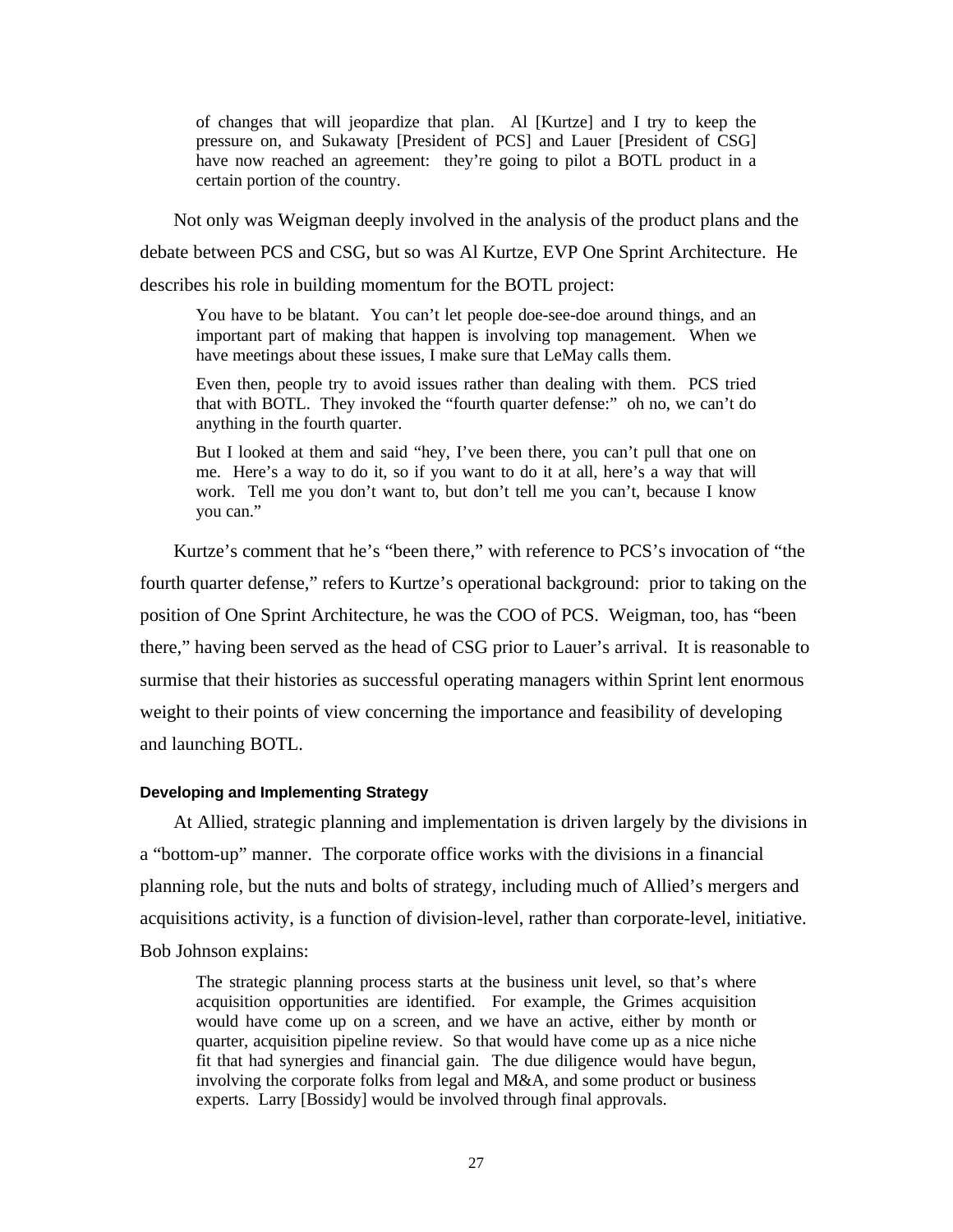Poses expresses similar sentiments:

With respect to the specific acquisitions, it would be quite rare for the corporate office to take the lead in identifying targets and evaluating their suitability. We may help them do the deal, but most acquisitions are what the businesses want to do, and are extensions of the strategies they are implementing in their respective markets.

The role of the corporate office in reviewing and approving investment initiatives is

illustrated by the company's recent effort to identify and promote 100 highest growth opportunities across the company. Poses explains the rationale behind the program:

I think we concluded that we were sprinkling too much; we didn't kill projects. So there although there are people working on hundreds of projects, the current thrust is to force a review of those top 100 projects to make sure that they're getting the attention they deserve.

Now, I wouldn't want to tell a division manager which project to work on. Let's say there are ten in a given division. I don't want to be the guy who says which project to work on. I want him to have a process for the way he'll work on the best projects for his business. I just want to force a discipline so that he doesn't work on too many, and that he knows I have an expectation that he make progress on what's he's committed to.

It would appear, then, that Allied operates a traditional strategy development and implementation process. Managers close to the operational requirements of the individual businesses develop a variety of strategic initiatives. These initiatives are vetted and approved by corporate management, and then implemented and monitored at the divisional level (Bower 1970).

At Sprint, too, there appears to be a significant level of divisional autonomy with respect to developing strategic initiatives that are subject only to high-level corporate approval. For example, the core brand at Sprint had since 1995 been "Sprint Sense," which established "10 $\varphi$  a minute" as the benchmark for domestic long distance rates in the United States. Sprint signed Candace Bergen, then the star of the once very popular television situation comedy "Murphy Brown," who rapidly became the most valuable spokesperson in American marketing.

With the cancellation of Bergen's show, and the erosion of the novelty of the tencent rate, Len Lauer reports that marketing people within CSG felt that the Sprint Sense brand had become stale. The division needed something new. Lauer explains:

Nickel Nights came about around 3 months ago when Tim Kelly our VP of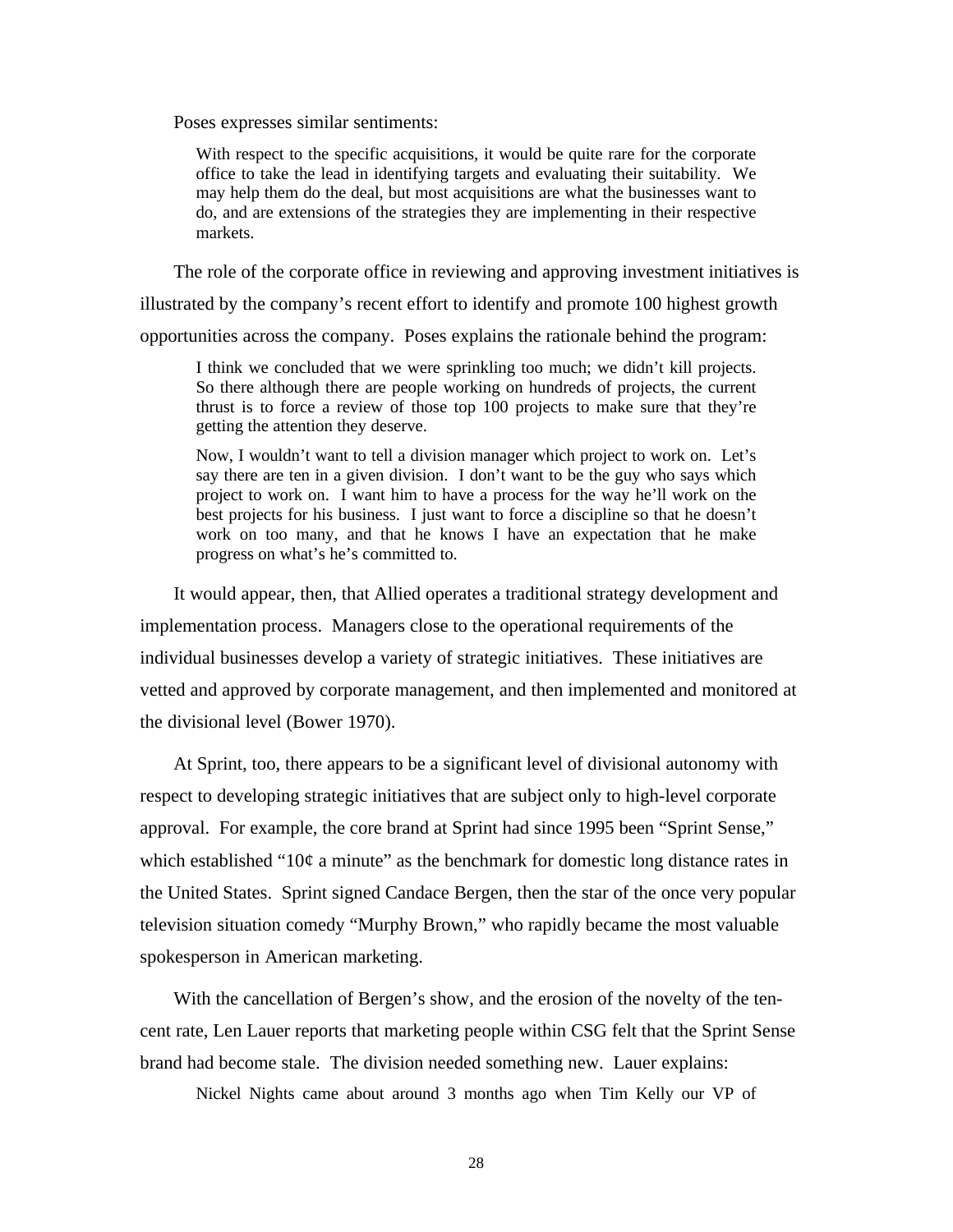marketing was deciding that the Sprint Sense platform that we had lived off of for about four years was getting tired. Focus groups, the competitive imitation, etc. had eroded our differentiation. So Tim got the go ahead to begin developing a replacement for our core product. The team did that all within CSG. About a month before it was finished, I told Ron we had this work going on but no details. I gave him the highlights in a three minute voice mail and said if he wanted more I'd be glad to take him through it. He got back to me in about a half hour, said come see me, I was on his schedule two days later, Tim and I spent 30 minutes with him and that was it.

The only constraints imposed on CSG in the development and approval process with respect to re-launching the identity of the company and cutting the price of its core product in half are the rate of return hurdles established by the finance function. Gene Betts, EVP Finance, explains:

Sprint and most major competitors are EVA [economic value added] companies. We all want market share, but only at acceptable EVA levels, so we put EVA and other financial targets in place. The divisions understand the target, and it's up to them to decide when and how to act. And if they like  $5¢$ /minute and \$4/month, then that's the new pricing plan. It's not up to us to say, "Hey, wait a minute. We think you ought to change that nickel nights to 4.9 cent nights."

Therefore, even in a division like CSG that is actively pursuing extensive synergies with both LTD and PCS, there remains considerable operational autonomy.

At the same time, whatever the level of autonomy enjoyed by Sprint's divisions, the corporate office assumes a strongly directive role when it feels that this is necessary. For example, the PCS division, despite its emerging linkages with CSG and LDD, is still largely independent of the other divisions within Sprint. This is emphasized by the strongly PCS-focused compensation structures that are in place for PCS managers and executives.

However, technological advancements made it possible in late 1999 to begin offering wireless internet access; that is, using the PCS digital network, consumers are now able to log on to the internet using their PCS handset. The small size, LCD display, and special purpose electronics required for a handset to serve as an internet access device means that the established internet browser software is not appropriate for wireless access; in other words, there is no Netscape Navigator or Microsoft Explorer for a phone. Consequently, the necessary software is still very much in the hands of the network service provider, in this case, Sprint PCS. Therefore, part of the product design process for the Sprint PCS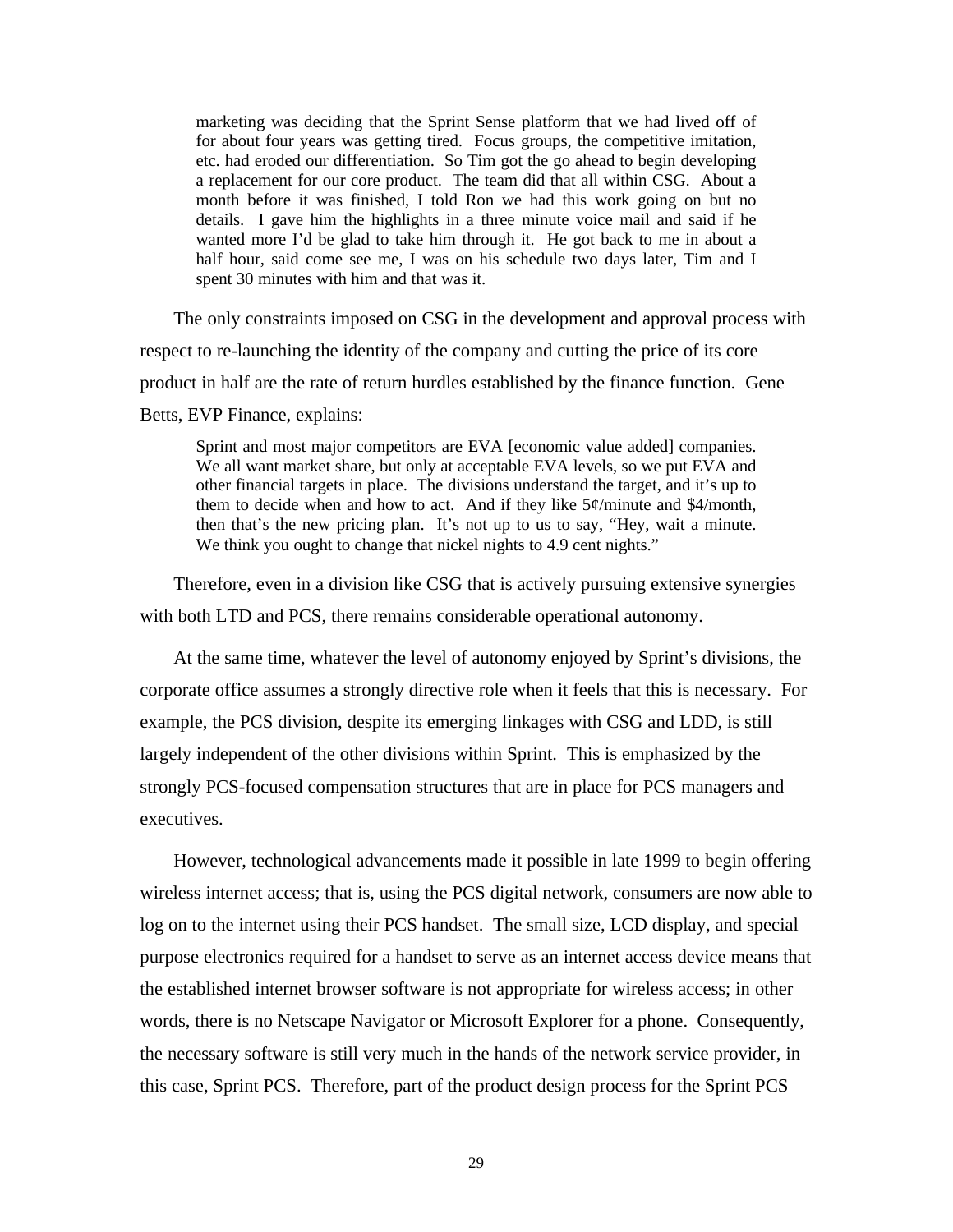wireless access service offering involved making a choice with respect to what kinds of flexibility to give consumers: should customers be able to customize their access software by, for example, choosing their homepage or other settings, or should these features be hard wired by Sprint?

Ted Schell explains the issue and how the decision was ultimately made:

PCS still was designing the wireless internet approach, and their notion was that we were not going to have a preferential portal strategy, but rather an open strategy where customers could set their own "start" pages, where they could easily go to what they wanted from where they wanted. We were going to go to market totally open, providing the customer total flexibility to reset his start page, and we were not going to use our ability to control the presentation layers to highlight preferred sites, etc.

Our [corporate strategy's] response was that ownership of the network in the wireless world offers the carrier a unique opportunity to impose itself between the customer and the content, and that by controlling the presentation layer, the initial interface establishes a uniform environment for customers, a common platform for all our products as they emerge – narrowband, broadband, wireline, wireless – and thereby establishes our ability not only to integrate our offerings across our products, but also to aggregate "eyeballs" and capture economies of scale. So to give that all away because of a "passion" for openness would be a real mistake.

Ultimately, corporate's view prevailed and Sprint's wireless internet home page was, as of late 1999, a hard-wired feature of their service. Therefore, PCS appears to be operating with substantial operational autonomy, and its management is motivated accordingly, but the division must nevertheless work within what appears to be a form of "strategic boundary" imposed by corporate executives. This strategic boundary is born not so much of differences in opinion with respect to the future of PCS *qua* PCS, but with respect to the impact of PCS's decisions on the larger corporation.

## **Generation of Hypotheses and Theory Building**

Based on the findings reported in the previous section, it is possible to generate a series of hypotheses that explain why there appear to be material differences in the administrative structures, systems, and processes of Allied and Sprint. These hypotheses collectively form the foundation of an administrative theory of real options based diversification.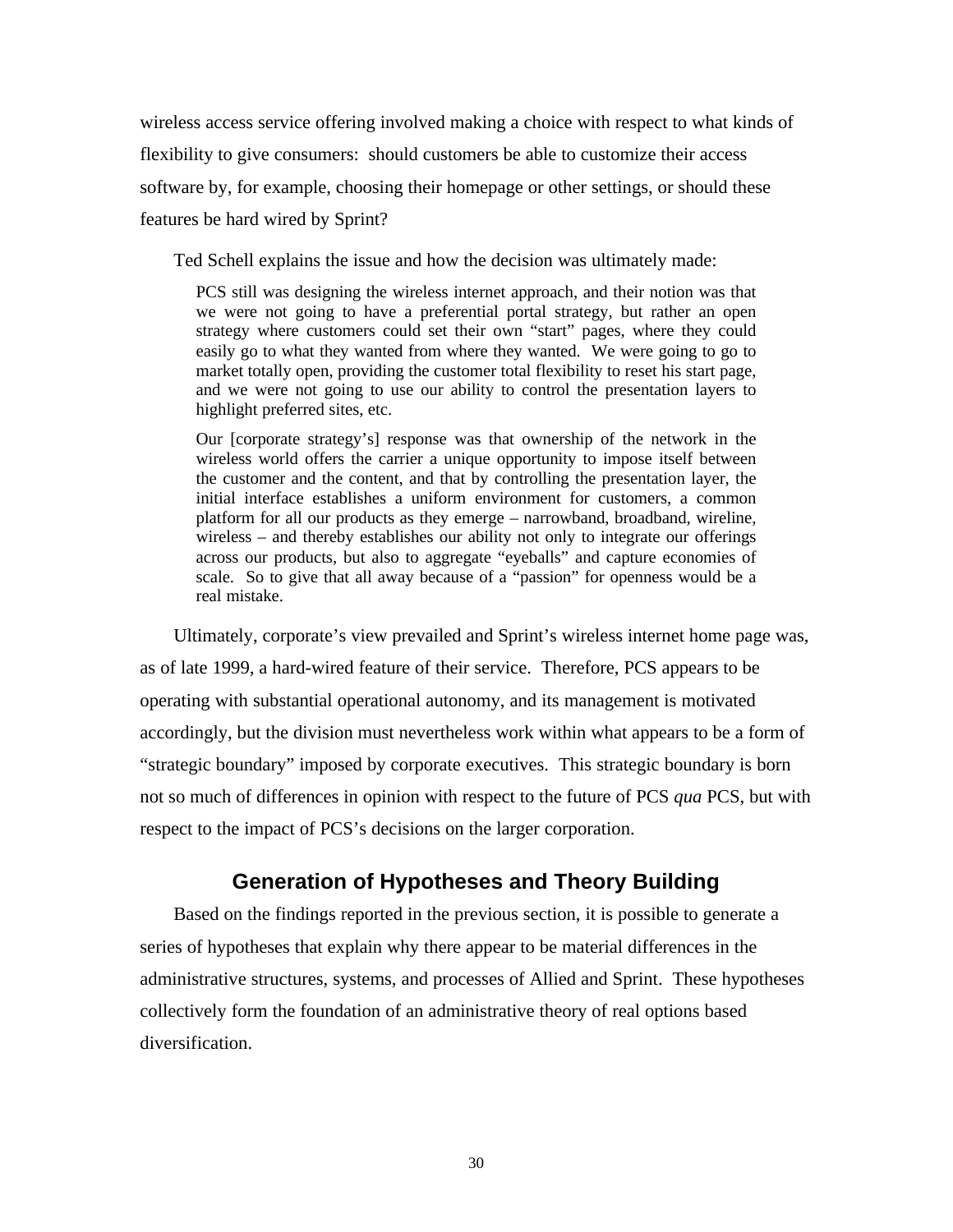## *Flexible Strategy, Flexible Structure*

Whereas Allied employs a rigid group structure and highly formulaic compensation scheme, Sprint avoids the classic group structure and uses a much more subjectivelybased and frequently changing compensation system. Additionally, the use of tracking stocks by Sprint seems to reflect a need to recognize the individual needs of certain divisions without foregoing the corporate-level control needed to integrate these divisions in the future.

These differences between Allied and Sprint are hypothesized to be a function of Sprint's more dynamic strategy with respect to interdivisional linkages. Sprint, as a real options diversifier, must be able to reconfigure its interdivisional linkages quickly and frequently compared to Allied. Consequently, in keeping with the well established principle that "strategy follows structure," we can hypothesize that a "flexible strategy," that is, one based emerging synergies between divisions, requires a similarly flexible structure.

At Sprint, this takes the form of having all major divisions reporting directly to the COO, with no group executives acting as span-breakers between the operating units and the corporate office. Such span-breaking roles would serve to cut off, or at least constrain, lines of communication between operating divisions that might be potentially linked. Since the nature and importance of any bi-lateral, interdivisional relationship is very difficult to predict, Sprint avoids the self-imposed constraints of the group structure.

In contrast, Allied is a growth diversifier, competing in a set of industries where new linkages are rare or slow to emerge. Consequently, this company can take advantage of the efficiencies associated with institutionalizing the linkages between divisions within a group structure. This allows Allied to optimize its administrative approaches both within and between groups, in keeping with established prescriptions for diversified firms (Prahalad and Doz 1987).

Compensation systems, too, reflect this need for flexibility. Allied has formuladriven and comparatively straightforward bonus compensation plans. Such systems are appropriate for the needs of a firm where the opportunities for managers to contribute to interdivisional efforts are specifiable, limited in nature, and stable. Sprint, however, has a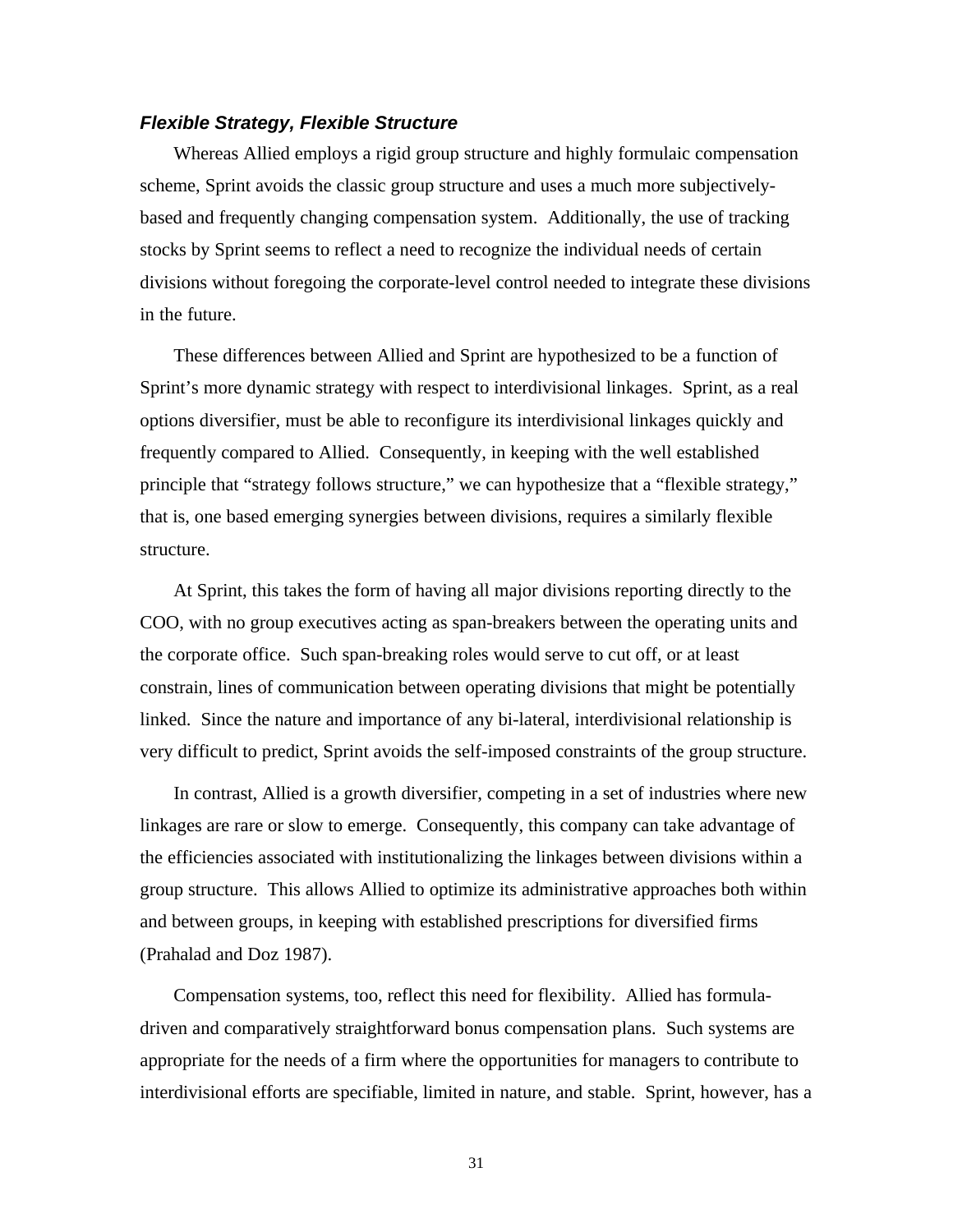system that is much subtler, far more reliant on subjective evaluations of managerial performance, and subject to much greater year-on-year changes. This seems suited to Sprint's need to realign managerial effort emerging opportunities for interdivisional cooperation across Sprint's portfolio of telecommunications assets.

The first hypothesis is therefore that real options diversifiers require flexible structures, and that flexible structures are materially different from those adopted by growth based diversifiers. Specifically, flexible structures facilitate the reconfiguration of interdivisional linkages by avoiding the institutionalization of any specific interdivisional linkage. Additionally, flexible structures require compensation plans that can change frequently, explicitly reward the pursuit of emerging synergies and rely on subjective evaluations of divisional managers' performances rather than economic performance versus budgets. Finally, there appears to be a place in flexible structures for making bonus compensation dependent upon contributions to the performance of other divisions even when there are no current or expected synergies. This suggests that a flexible structure encourages search activity, rather than merely incenting the pursuit of previously identified synergies.

Since the existence of a valuable real option within a portfolio depends upon the ability to reconfigure divisional relationships, flexible structures can be seen at a theoretical level as the means by which firms *create* real options in their portofolios.

#### *Active Corporate Center*

The need for an active corporate center in the capture of synergies is well documented and an established premise of corporate contingency theory (Vancil 1978; Hill 1994). The need for corporate executives or the CEO to intervene in order to ensure that valuable synergies do not go wasted has also been applied explicitly to the convergence arena (Eisenmann and Bower 1999). The argument essentially is that riskaverse divisional managers lack the career security of corporate-level executives, as well as the access to internal and external information needed to drive synergy initiatives forward.

Consequently, it is not surprising to see some level of corporate involvement in the exploitation of synergies at both Allied and Sprint. However, the degree and quality of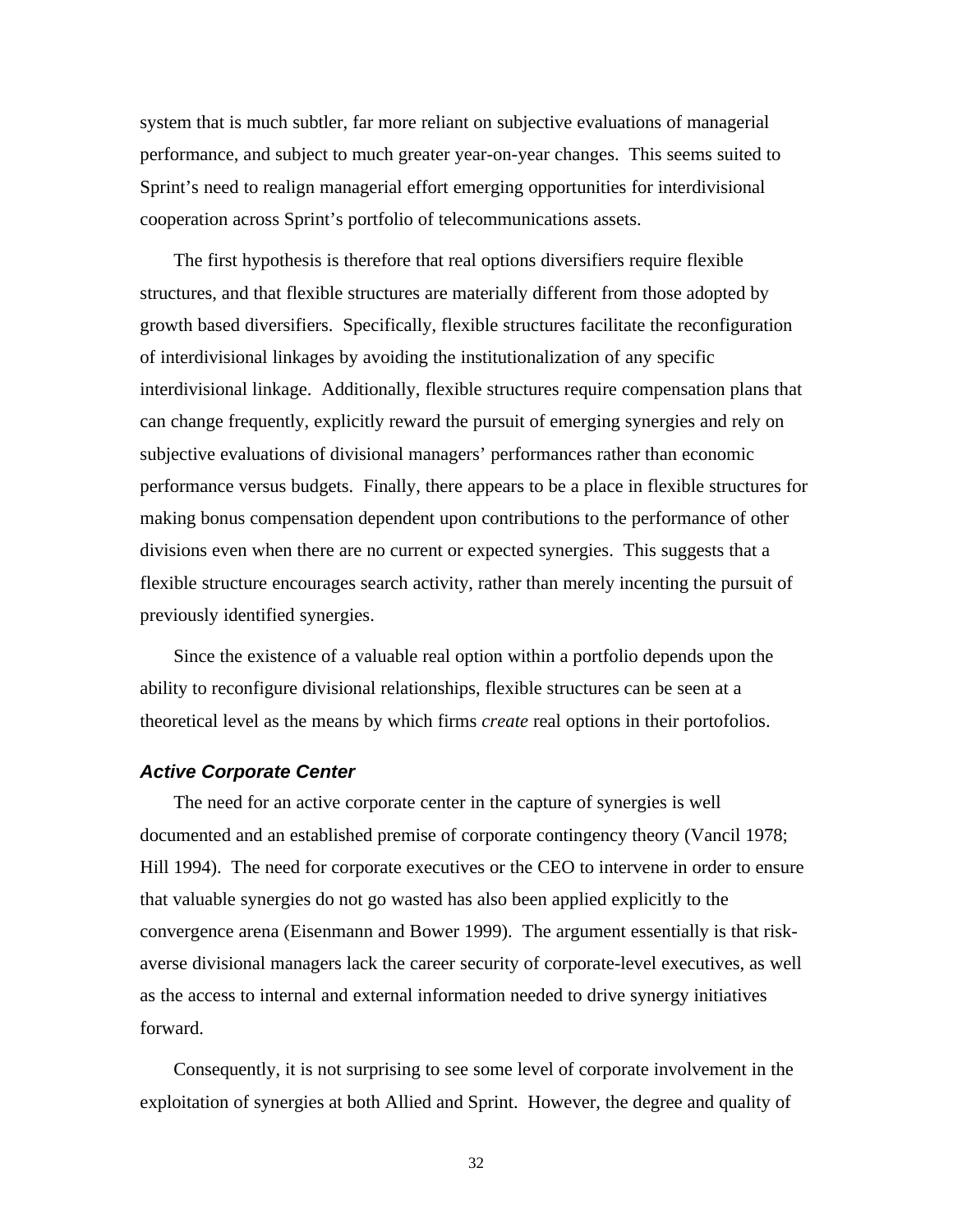this involvement seems quite different between the two firms. At Allied corporate managers were catalysts for integration, working to identify and facilitate opportunities for interdivisional cooperation after years of perceived suboptimal performance made the need for closer cooperation apparent to all. The specifics of interdivisional effort were designed by the divisional managers directly affected.

At Sprint, the development of product bundling initiatives required significant corporate level involvement in overcoming divisional resistance. This involvement included not merely proselytizing about the advantages of cooperation or facilitating interdivisional meetings. It included concrete, specific recommendations regarding when and how product bundles might be developed and launched.

This kind of corporate level intervention would be impossible at Allied, for the corporate executives of the company do not have the operating backgrounds or up-to-date technological knowledge necessary to specify, for example, when and how specific Aerospace divisions might develop new propulsion or landing gear systems. Sprint's corporate executives, however, are taken from the ranks of recent operating managers, and so they are well positioned to provide advice on the economic characteristics and implementation details of bundled telecommunications services. Consequently, Sprint was able to move quickly in order to combine the product offerings of CSG and LTD, and CSG and PCS, within months of initiating these efforts.

This suggests that in a real option diversifier, there is potentially a need to move quickly in order to "exercise" a specific real option while it is still "in the money." Delays in implementation reduce the value of the real option as competitors move in to new market niches or advances in technology render given product or service offerings obsolete. Therefore, it is hypothesized that in a real options diversifier the corporate office must be able to intervene more quickly and more directly in order to capture new opportunities for interdivisional synergies than one observers in a growth diversifier. It is this type of intervention that enables real options diversifiers to *exercise* their real options.

A second possible difference in the role of the corporate office between Allied and Sprint concerns the nature of the divisional autonomy granted to largely stand alone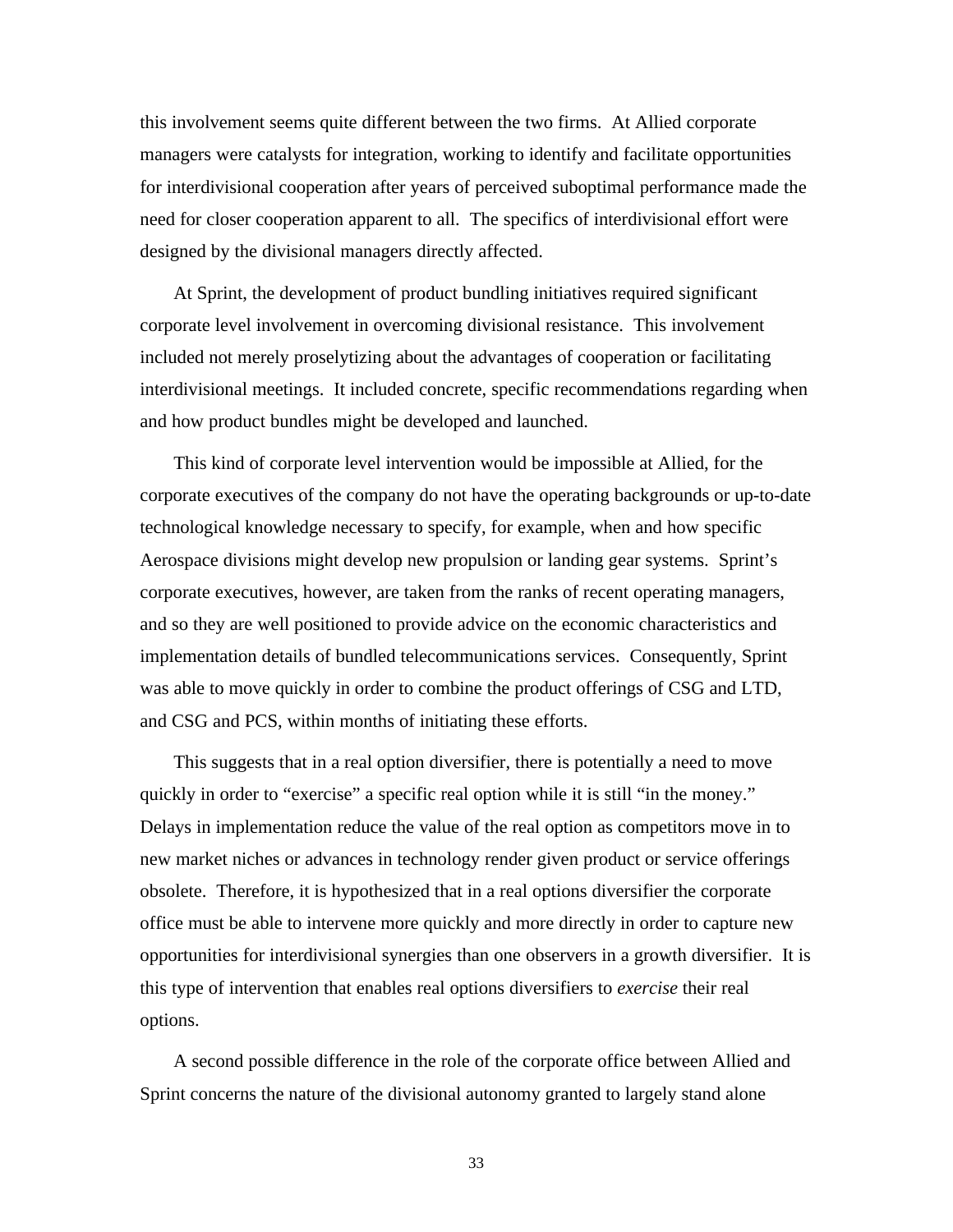divisions. In dealing with essentially unrelated divisions or groups, the corporate office at Allied operates in a classic "review and approve" approach. Senior management does not guide strategy through the detailed revision of individual strategic initiatives, but through the articulation of broad strategic goals. Consequently, groups and unrelated divisions enjoy considerable strategic freedom; it is only when divisions have material linkages to other divisions that divisional strategic latitude is restricted.

At Sprint, however, the corporate office was willing to constrain the decision making of the PCS division with respect to that division's wireless web offering, even in the absence of any specific opportunities for synergies either current or expected. This suggests a type of corporate office involvement that goes beyond merely "more active" to an entirely different type of corporate office intervention, one motivated by a desire to *preserve* the value of the real options in their portfolios.

Such "preserving" intervention is required because in a real option diversifier, synergies are expected to emerge between currently unrelated divisions of the firm, and so it is most likely the presence of the currently unrelated division that creates option value in the option diversifier's portfolio. Therefore, the value of an option on synergies depends upon the ability of the corporation to integrate currently unrelated divisions at some point in the future. It is possible that this integration requires that separate business units remain operationally compatible with respect to such elements as information technology infrastructure, distribution mechanisms, product technology platforms, and primary customer bases — even in the absence of any meaningful actual integration. This in turn requires that the corporate office constrain divisional activities.

At the same time, these operational constraints must not obligate the corporation to integrate. It is flexibility not only with respect to the timing of integration but also with respect to whether or not to integrate that makes the real option on future synergies a true real option rather than merely delayed integration. Should a corporation decide to sell rather than exercise a real option, the business that was originally acquired must still be competitive as a going concern and fully separable from the rest of the corporation.

Therefore, the hypothesis advanced here is that real option diversifiers must balance the competing claims of: (i) allowing currently unlinked businesses to pursue their own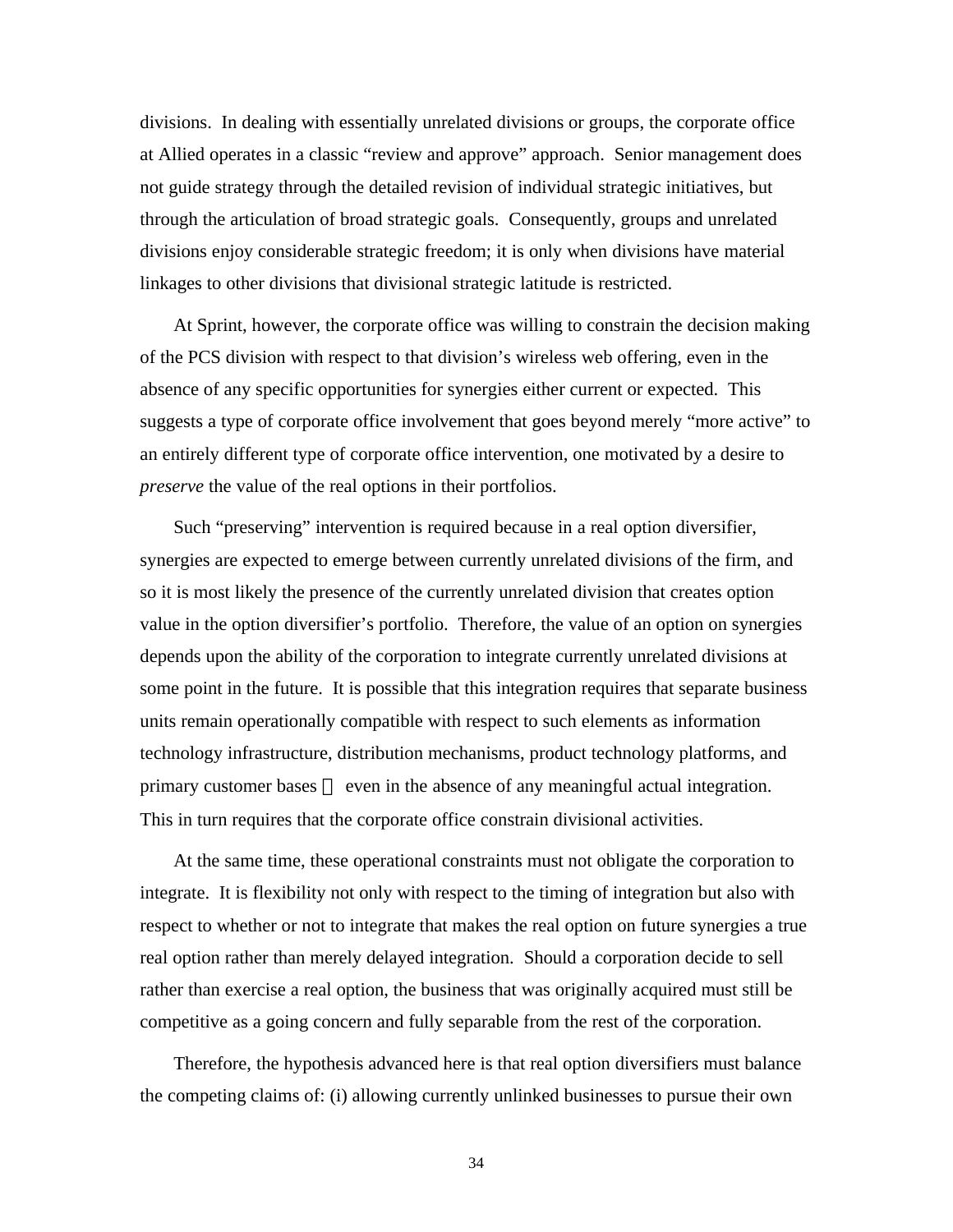individual best interests; (ii) preserving enough interdivisional compatibility for future integration to remain possible; and (iii) maintaining the separability and viability of the appropriate divisions. This serves to preserve real option value, but results in the need to manage an ongoing tension between divisional autonomy and operating within strategic constraints. This tension is absent from growth diversifiers, and goes beyond the the role of the corporate office in exploiting currently available synergies as limned by corporate contingency theory.

## *Similar Synergies*

Finally, as an observation about the nature of the real options within Sprint, note that the options on integration Sprint holds appear to be all of a kind. That is, they all tend to focus on classically horizontally related, or scope-driven initiatives such as combined product development or shared distribution channels. There do not appear to be any options on vertical integration embedded in Sprint's portfolio.

This is not to say that options on vertical integration might not be valuable. It does suggest a hypothesis for successful option diversifiers, however, and that is that the ability to identify and capture synergies of a given type is an organizational capability that improves with repetition, if not routinization, even if only at a high level (Nelson and Winter 1982). Consequently, real options diversifiers that take real options on linkages that are similar both in kind and to those that the firm has already successfully exercise are argued to be more successful than those that mix the nature of the options they acquire through their diversification initiatives.

The hypothesis is therefore that successful real options based diversification will be a related to taking real options on synergies that are similar to those that have already been successfully exploited.

## **Conclusion**

This paper was an attempt to build an administrative theory of real option based diversification out of the differences between two putative categories of diversified firm: real options based and growth based diversifiers. Sprint, an alleged option based diversifier, was compared with Allied, an alleged growth based diversifier. This section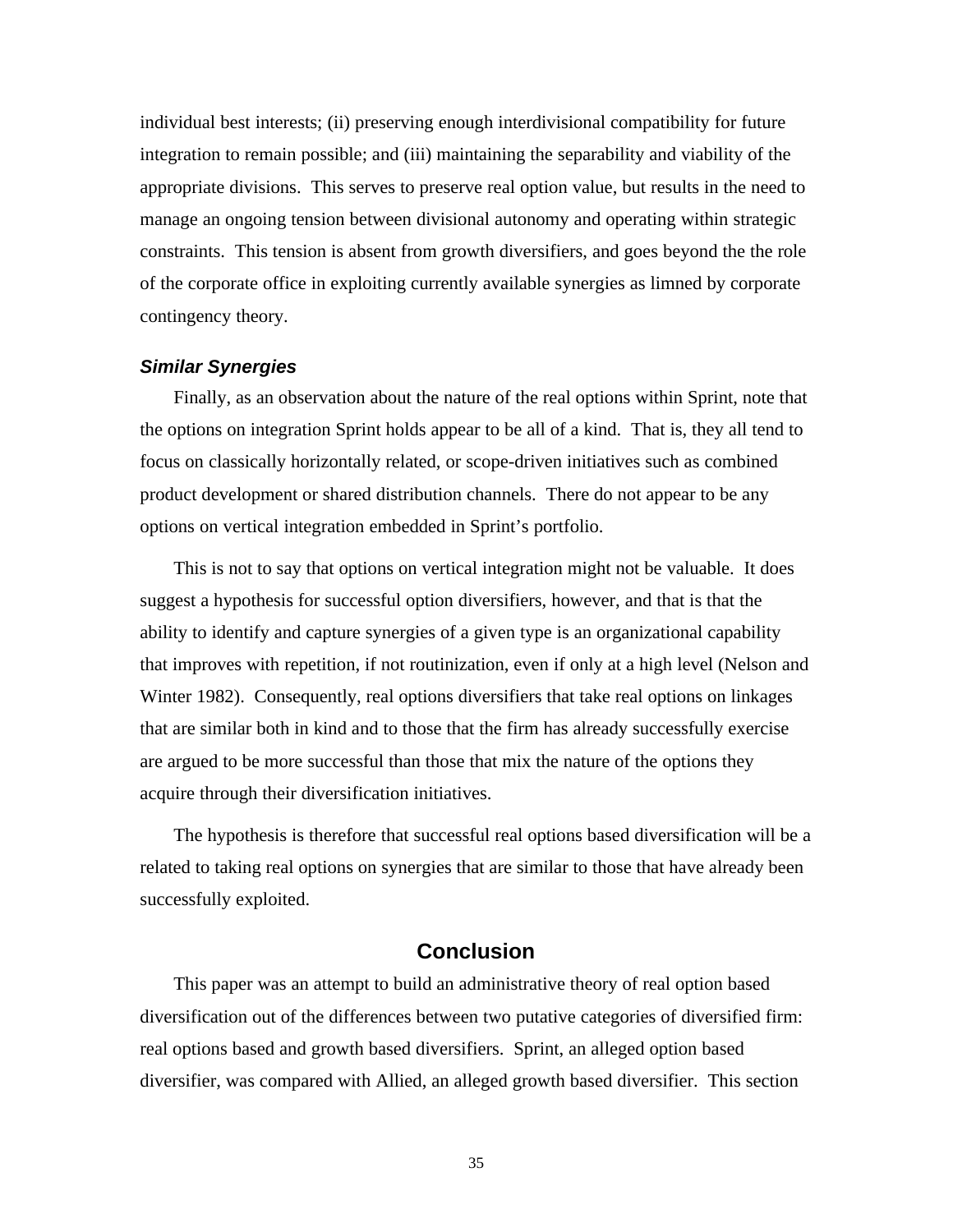summarizes the hypotheses, suggests directions for further research, and offers some concluding remarks.

## *Summary of Hypotheses*

Significant and meaningful differences were observed in the administrative practices between the two firms, despite their similar performance and diversification profiles. The hypotheses developed to explain why these differences were observed can be understood in terms of the need of a real options diversifier to *create* real options, *preserve* their value in the face of uncertainty, and *exercise* these options once they are perceived to be in the money.

Real options based diversification can build new levels of strategy flexibility. However, a "flexible strategy" requires a "flexible structure" if it is to be implemented successfully. Therefore, in order to create value through real options diversification firms must not only diversify in the appropriate way, but also adopt the appropriate structures. Therefore, *creating* real option requires the appropriate fit between diversification strategy and administrative structure. This amounts to a flexible reporting structure and compensation systems that reward the relevant search behavior on the part of divisional managers.

*Preserving* the value of any real options within a diversified portfolio can require significant departures from the prescriptions of established contingency theory. In particular, largely stand alone, or unrelated, divisions in real options diversifiers are subject to significant strategic constraints not observed in growth diversifiers. These constraints preserve the value of the real options on future synergies that they represent.

*Exercising* real options can require behavior on the part of corporate executives that goes beyond established practice. Specifically, it requires a corporate office that is active in the identification of opportunities for synergies, and provides detailed input to divisional management. Additionally, compensation structures must reward interdivisional cooperation, and in turbulent environments this can require compensation systems that rely more on subjective performance evaluations than on objective *ex ante* budgets. Finally, the probability of successfully exercising real option synergies is hypothesized to increase when the synergies on which a diversified firm has real options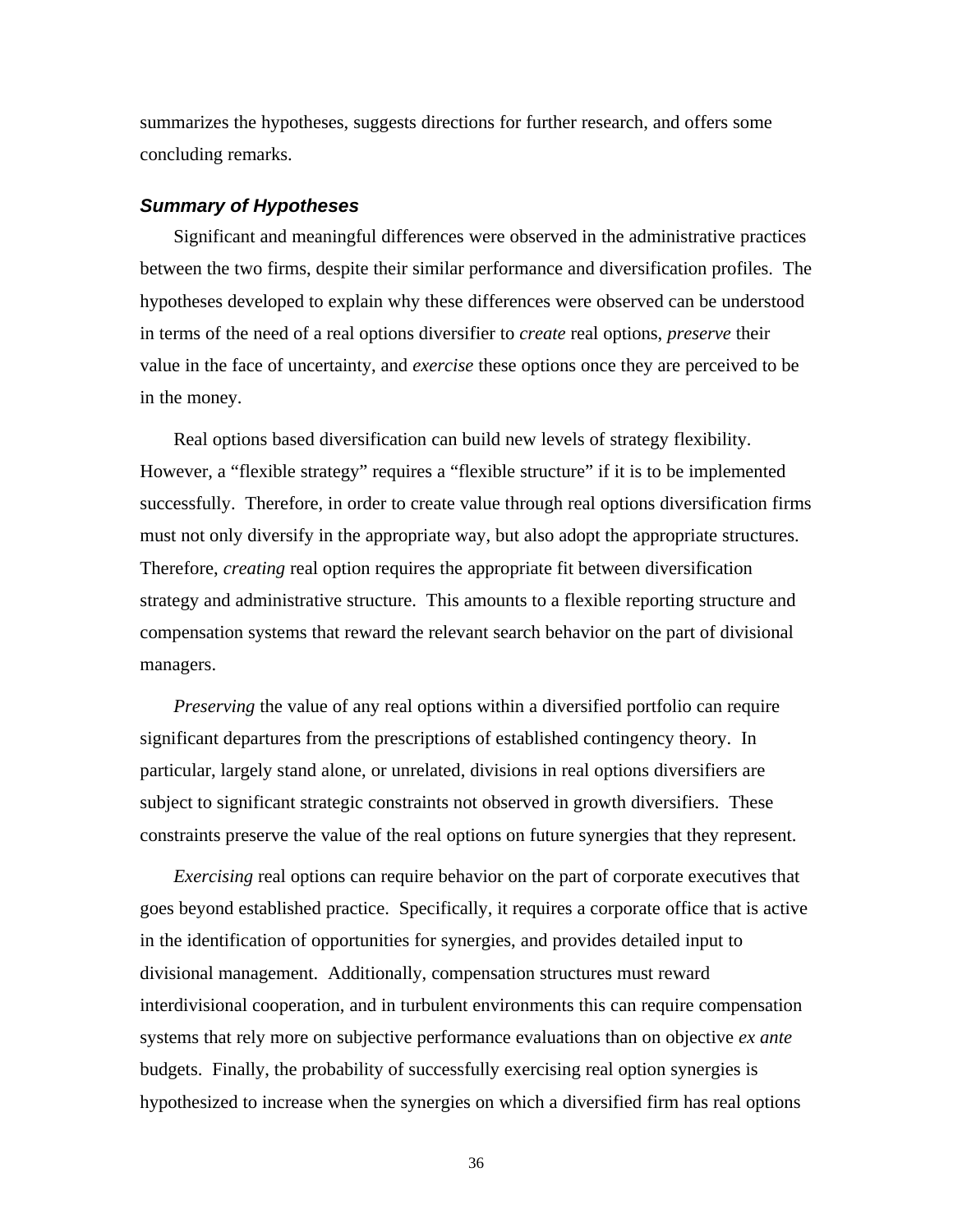are similar to those it has already exercised.

What has emerged from this field work is a framework of administrative structures and managerial practices that is tailored specifically to the requirements of creating value by acquiring real options on future synergies through diversification. The linkages between the observations in the field, the hypotheses explaining administrative behavior, and the theoretical framework of real options diversification are summarized in Table 2.

| <b>Relevant Characteristics of a</b><br><b>Real Option Diversifier</b>                                      | <b>Hypotheses</b>                                                                                                                                                 | <b>Theoretical Construct</b>   |
|-------------------------------------------------------------------------------------------------------------|-------------------------------------------------------------------------------------------------------------------------------------------------------------------|--------------------------------|
| No group structure                                                                                          | Flexible strategies require<br>flexible structures                                                                                                                | <b>Creating Real Options</b>   |
| Compensation system rewards<br>cooperation when no synergies<br>are apparent                                | Rewarding search behavior keeps<br>divisional management open to<br>new opportunities for cooperation                                                             |                                |
| Divisions enjoy significant<br>operating autonomy                                                           | Future integration must not be a<br>foregone conclusion                                                                                                           | Preserving Real Option Value   |
| Divisions function within<br>corporate-imposed strategic<br>constraints                                     | The ability to integrate in the<br>future depends upon maintaining<br>"strategic compatibility"                                                                   |                                |
| Compensation systems change<br>frequently and dramatically                                                  | Changing interdivisional<br>relationships requires flexible<br>compensation systems                                                                               | <b>Exercising Real Options</b> |
| Corporate intervention in the<br>exploitation of synergies is<br>significant and implementation<br>oriented | Synergies must be exploited<br>quickly in order to realize their<br>full value; this requires corporate<br>level involvement to overcome<br>divisional resistance |                                |
| Emerging synergies are similar to<br>existing synergies                                                     | Companies can develop a<br>competency at capturing a<br>particular type of synergy                                                                                |                                |

**Table 2: Linkages between Field Work, Hypotheses, and Theoretical Constructs**

## *Directions for Further Research*

## **Theory Testing**

The next and most obvious step is to test the hypotheses generated by this fieldwork. Executing this research will require in particular a more rigorous and thorough operationalization of the concepts of "real option diversifier," "growth diversifier," and the structure of real options on future synergies. With this in place, the ultimate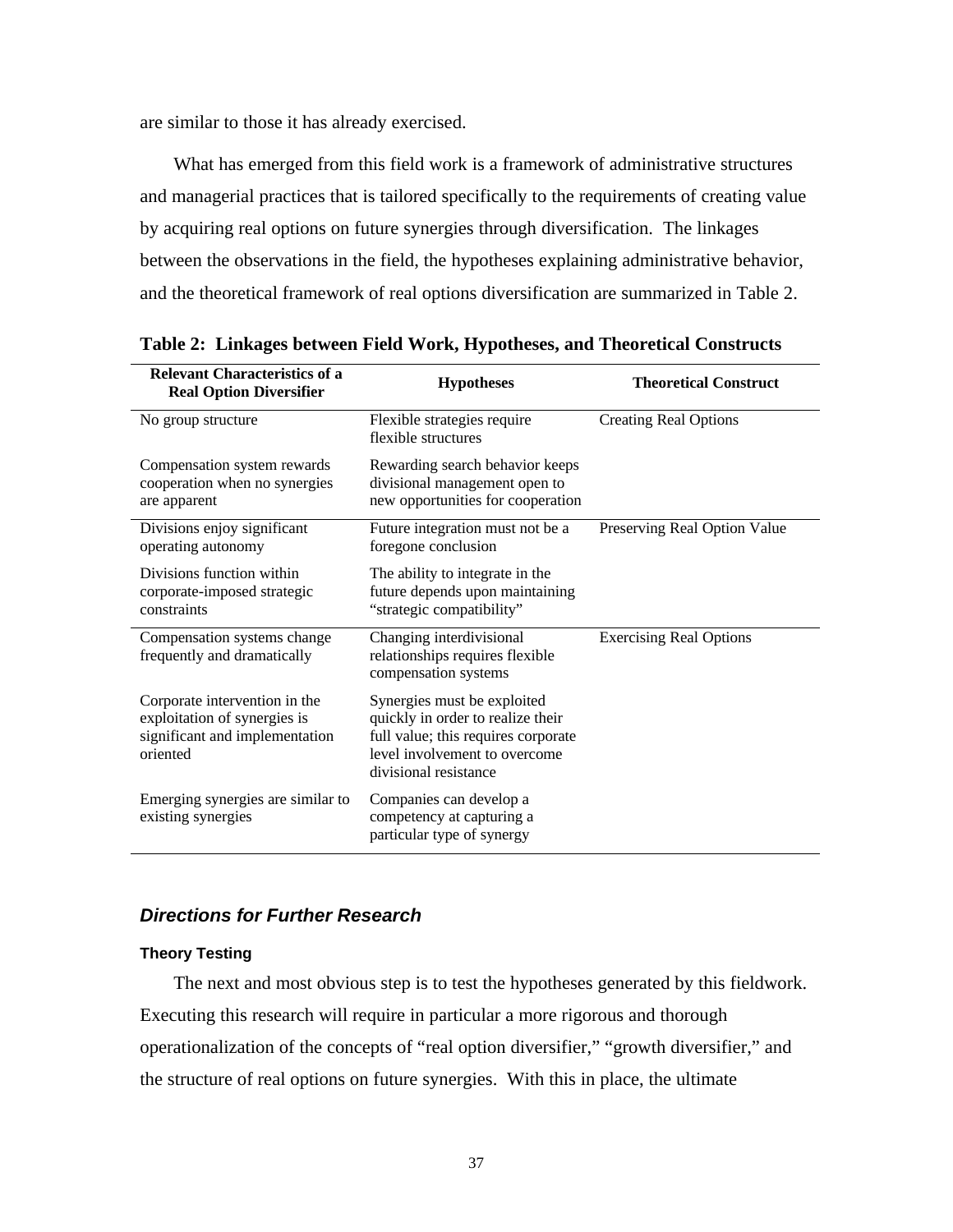usefulness of the theoretical administrative constructs of creating, preserving, and exercising real options on future synergies can be determined.

#### **Context Dependence**

Distinguishing between real options and growth diversifiers is dependent to a large degree upon the industrial sectors within which a company's units compete. For example, diversified firms in the telecommunications sector are argued to have more and more valuable real options than diversified firms competing in the aerospace sector due to the degree to which uncertainty and the forces of convergence affect each of them.

More objective and formal methods of assessing the impact of elements such as uncertainty and first-mover advantages on specific industries is required in order to determine if the nature of the context dependence suggested here is true. Especially valuable would be a set of concepts or a measurement instrument that would allow researchers to track changes in the value of real options within sectors over time. This would allow managers of diversified companies to assess the degree to which real options are becoming more or less valuable as a mechanism for creating value, and by implication, the importance of adopting the organizational characteristics hypothesized to be associated with this type of corporate strategy.

#### **Valuing Real Options**

To this point, the concept of real options has been invoked primarily as a metaphor, as a way of thinking about the value of diversification in particular market contexts. However, just as the more mainstream real options literature has successfully applied the machinery used to value financial options to specific capital investment projects, it is perhaps possible to use this same approach to value the real options embedded in certain diversification initiatives.

Specifically, financial option theory states that the value of an option is a function of five parameters: the value of the underlying asset; the time to exercise; the opportunity cost of money; the strike price; and volatility in the value of the underlying asset (Brealey and Myers 1991). Each of these elements has an analog in the real options framework proposed here. The value of the underlying asset is the present value of future synergies. The time to exercise approaches infinity: to the extent that operating divisions in hybrid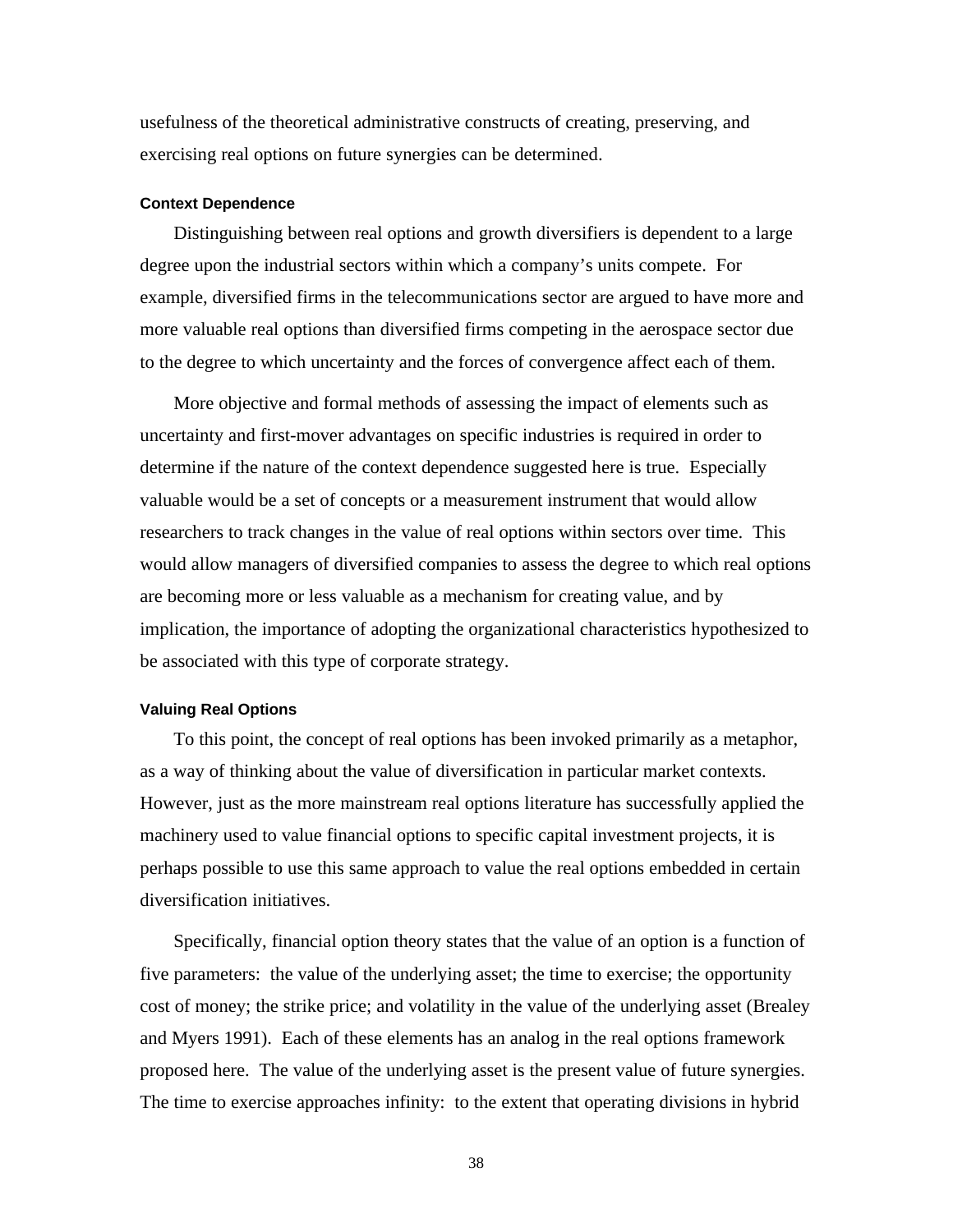diversifiers suffer no operating penalty, there is no material "cost of carry" attendant to delaying the integration decision. The opportunity cost of money is the risk-free rate of return or the next-best use of capital for the corporation. The strike price is the cost of integration in the interests of capturing synergies. And the volatility in the present value of future synergies is a function of the uncertainty and volatility of the market, technological, and regulatory factors that create new opportunities for synergy.

The empirical challenge is to operationalize each of these dimensions in such a way that managers can begin to put a dollar value on specific real options. This information is of potentially enormous value, for it would provide a rigorous framework for thinking about high-commitment decisions involving when and how to exploit synergies and also in valuing potential acquisition targets. It would provide a framework for understanding acquisition premiums that go beyond the sum of the present value of expected future cash flows and any governance or scope economies identifiable at the time of purchase. Finally, given the high cost of integration efforts within organizations, it would provide a useful tool for determining when specific real options are in the money, and so when it is worth incurring the cost of exercising them.

## *Concluding Remarks*

Established corporate contingency theory suggests an essentially static view of diversified firms; that is, the nature of the linkages between divisions are seen to be essentially exogenous to the firm and unchanging. However, uncertainty surrounding the forces of convergence suggests that firms must go beyond this "strategy taker" paradigm and begin both to position themselves to respond quickly to new opportunity and create for themselves possibilities for shaping the competitive landscape.

These imperatives imply that strategic flexibility is increasingly important as a dimension of competitive advantage. This paper has argued that strategic flexibility can be increased by taking real options on future synergies through diversification. Consequently, what is presented here is a new dynamic framework for thinking about corporate strategy and the sources of corporate value added. At the same time, by building on the concepts and methodologies of established contingency theory, this paper has suggested the administrative, rather than merely the portfolio, implications of taking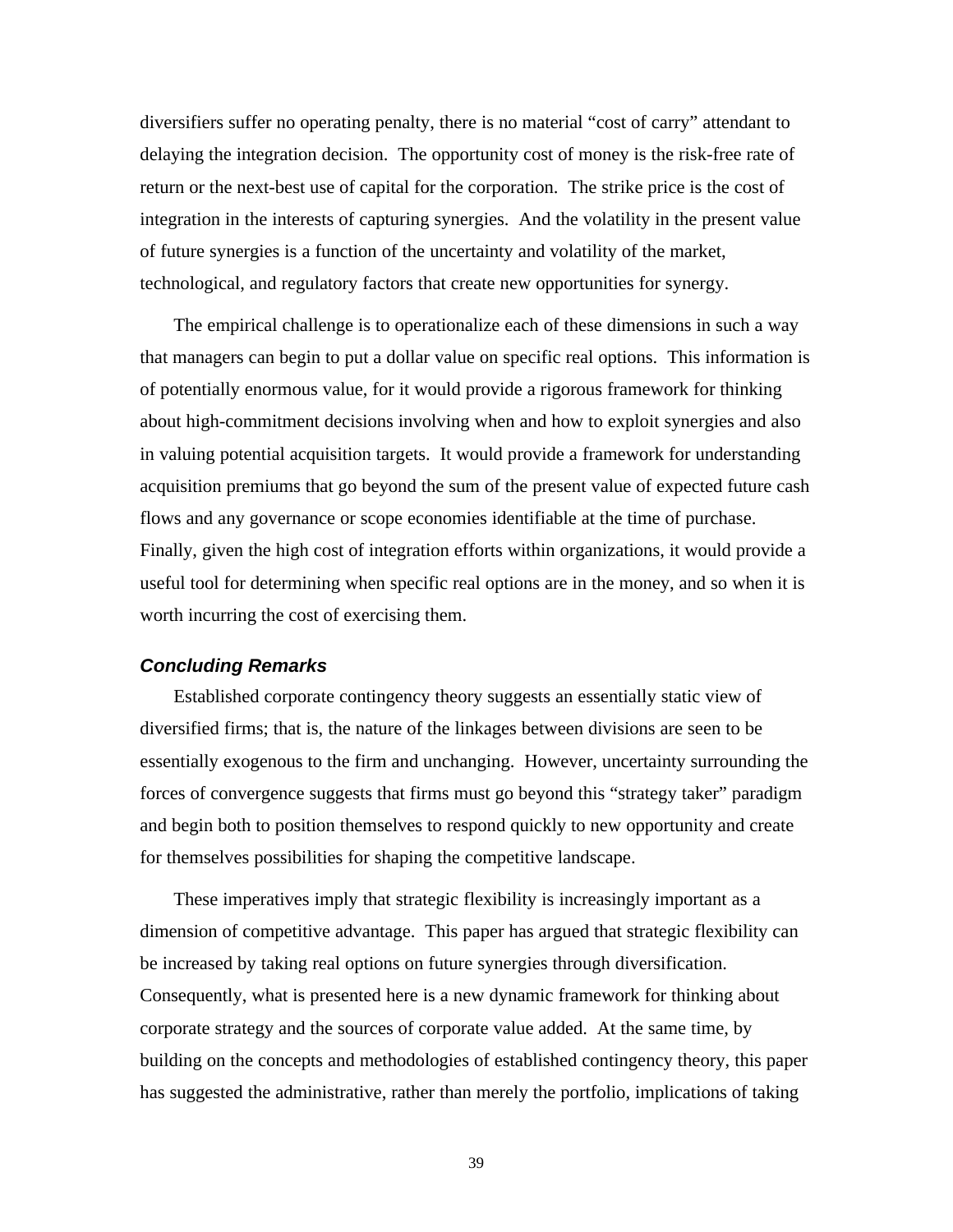these ideas seriously.

In conclusion, the nascent theory of real options and its contribution to corporatelevel strategic flexibility promises a rich research agenda with potentially significant practical implications. This paper will have served its purpose if the theoretical framework and empirical findings reported here have justified developing and exploring these ideas.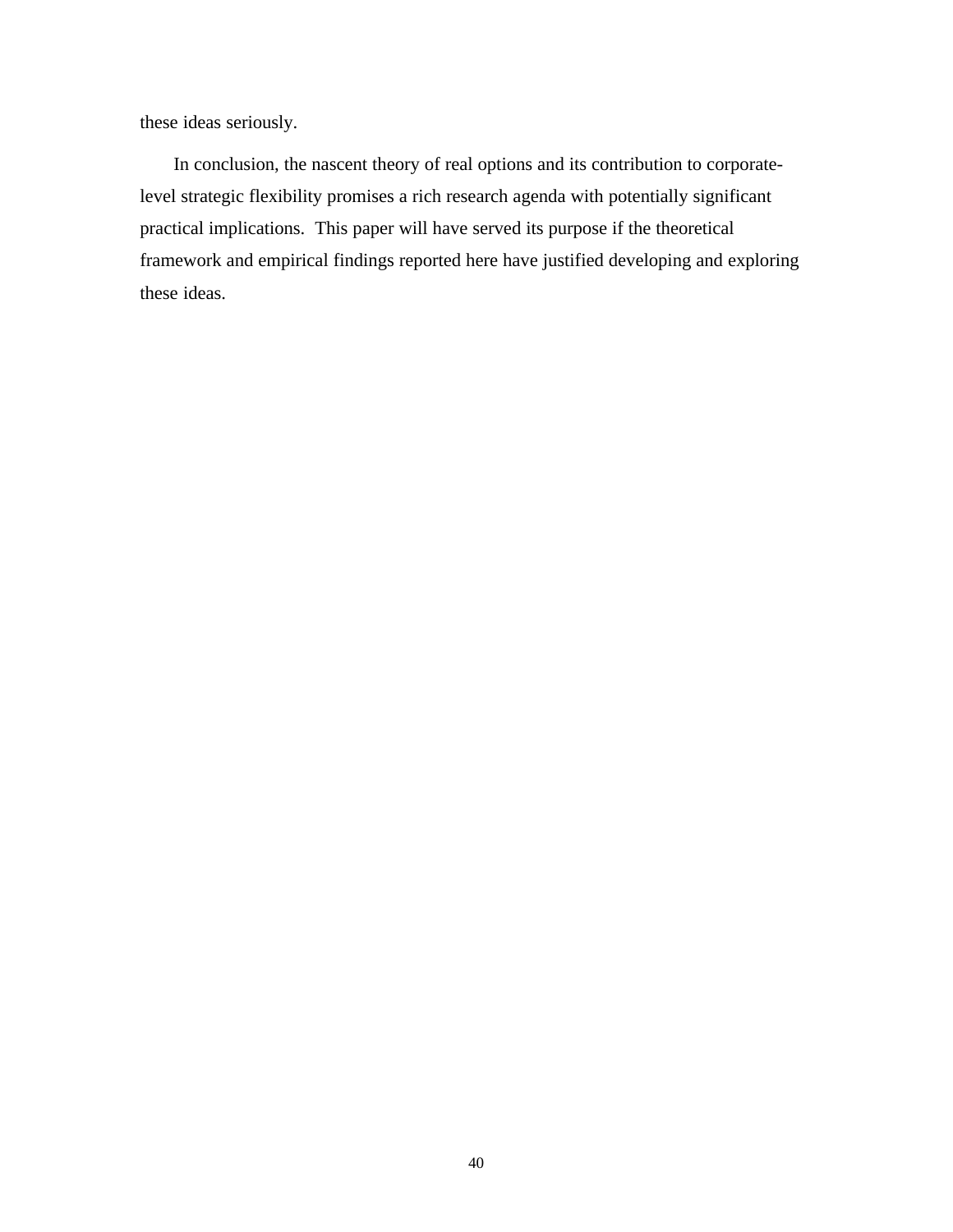## **References**

- Ager, D. L. and M. J. Piskorski (2000). Age Dependence in Organization Status Hierarchies. Corporate Reputation, Identity, and Competitiveness, Copenhagen, Denmark.
- Amram, M. and N. Kulatilaka (1999). Real Options: Managing Strategic Investment in an Uncertain World. Boston, Harvard Business School Press.
- Ansoff, H. I. (1965). Corporate Strategy. New York, McGraw-Hill.
- Berger, P. G. and E. Ofek (1995). "Diversification's Effect on Firm Value." Journal of Financial Economics **37**: 39-65.
- Bower, J. L. (1970). Managing the Resource Allocation Process. Boston, Division of Research, HBS.
- Brealey, R. and S. C. Myers (1991). Principles of Corporate Finance. New York, NY, McGraw-Hill.
- Cairncross, F. (1997). The Death of Distance: How the Communications Revolution Will Change Our Lives. Boston, Harvard Business School Press.
- Campbell, A. and M. Goold (1999). The Collaborative Enterprise: Why Links Across the Corporation Often Fail and How to Make Them Work. Reading, Perseus Books.
- Chakravarthy, B. (1997). "A New Strategy Framework for Coping with Turbulence." Sloan Management Review(Winter): 69-82.
- Chandler, A. D. (1962). Strategy and Structure: Chapters in the History of the American Enterprise. Cambridge, MIT Press.
- Chi, T. (2000). "Option to Acquire or Divest a Joint Venture." Strategy Management Journal **21**(6): 665-688.
- D'Aveni, R. A. (1994). Hypercompetition. New York, The Free Press.
- Donaldson, G. and J. Lorsch (1982). Decision Making at the Top. New York, Basic Books.
- Dundas, K. N. M. and P. R. Richardson (1980). "Corporate Strategy and the Concept of Market Failure." Strategic Management Journal **1**(2): 177-188.
- Eisenmann, T. R. and J. L. Bower (1999). "The Entrepreneurial M-Form: Strategic Integration in Global Media Firms." Organization Science(Special Issue on Cultural Industries).
- Gates, B. (1996). The Road Ahead. New York, Penguin Books.
- Glaser, B. G. and A. Strauss (1967). The Discovery of Grounded Theory: Strategies for Qualitative Research. Chicago, Aldine Publishing Co.
- Hill, C. W. (1994). Diversification and Economic Performance: Bringing Structure and Corporate Management Back Into the Picture. Fundamental Issues in Strategy: A Research Agenda. R. P. Rumelt, D. E. Schendel and D. J. Teece. Boston, MA, Harvard Business School Press**:** 297-322.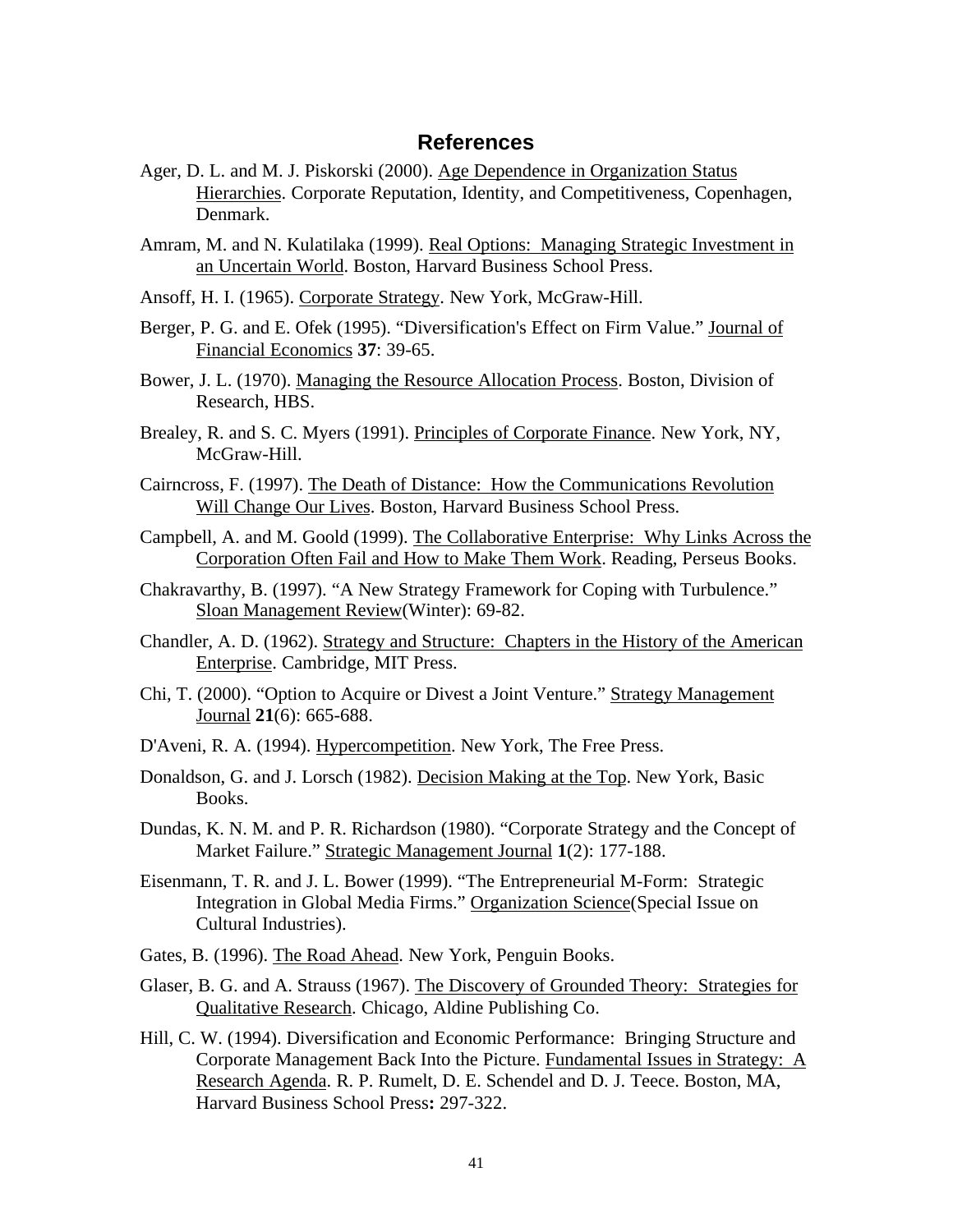- Hill, C. W. L., M. A. Hitt, et al. (1992). "Cooperative Versus Competitive Structures in Related and Unrelated Diversified Firms." Organization Science **3**(4): 501-521.
- Hoskisson, R. E. (1987). "Multidivisional Structure and Performance: The Contingency of Diversification Strategy." Academy of Management Journal **30**(4): 625-644.
- Hoskisson, R. E. and M. A. Hitt (1990). "Antecedents and Performance Outcomes of Diversification: A Review and Critique of Theoretical Perspectives." Journal of Management **16**(2): 461-509.
- Jensen, M. C. (1989). "Eclipse of the Public Corporation." Harvard Business Review(September-October): 62-73.
- Lang, L. H. P. and R. M. Stulz (1994). "Tobin's Q, Corporate Diversification, and Firm Performance." Journal of Political Economy **102**(6): 1248-1280.
- Lorsch, J. W. and S. A. Allen (1973). Managing Diversity and Inter Dependence: An Organizational Study of Multidivisional Firms. Boston, MA, Harvard Business School Press.
- Maney, K. (1995). Megamedia Shakeout: The Inside Story of the Leaders and Losers in the Exploding Communications Industry. New York, John Wiley & Sons.
- Montgomery, C. A. (1994). "Corporate Diversification." Journal of Economic Perspectives **8**(3): 163-178.
- Moore, J. F. (1996). The Death of Competition. New York, HarperBusiness.
- Nelson, R. R. and S. G. Winter (1982). An Evolutionary Theory of Economic Change. Cambridge, MA, Belknap Press.
- Penrose, E. T. (1959). The Theory of the Growth of the Firm. London, Basil Blackwell.
- Prahalad, C. K. and Y. L. Doz (1987). The Multi-National Mission. New York, NY, Free Press.
- Ramanujam, V. and P. Varadarajan (1989). "Research on Corporate Diversification: A Synthesis." Strategic Management Journal **10**: 523-551.
- Rumelt, R. P. (1974). Strategy, Structure, and Economic Performance. Boston, Division of Research, Harvard Business School.
- Simon, R. P., B. A. Kaplan, et al. (1992). "Communacopia: A Digital Communication Bounty." Goldman Sachs Investment Research(July).
- Tapscott, D. (1995). The Digital Economy: Promise and Peril in the Age of Networked Intelligence. Toronto, McGraw-Hill.
- Tapscott, D. (1999). Creating Value in the Network Economy. Boston, MA, Harvard Business Review.
- Trigeorgis, L., Ed. (1995). Real Options in Capital Investment: Models, Strategies, and Applications. Westport, CT, Praeger.
- Van de Ven, A. H. and R. Drazin (1985). "The Concept of Fit in Contingency Theory." Research in Organizational Behavior **7**: 333-365.